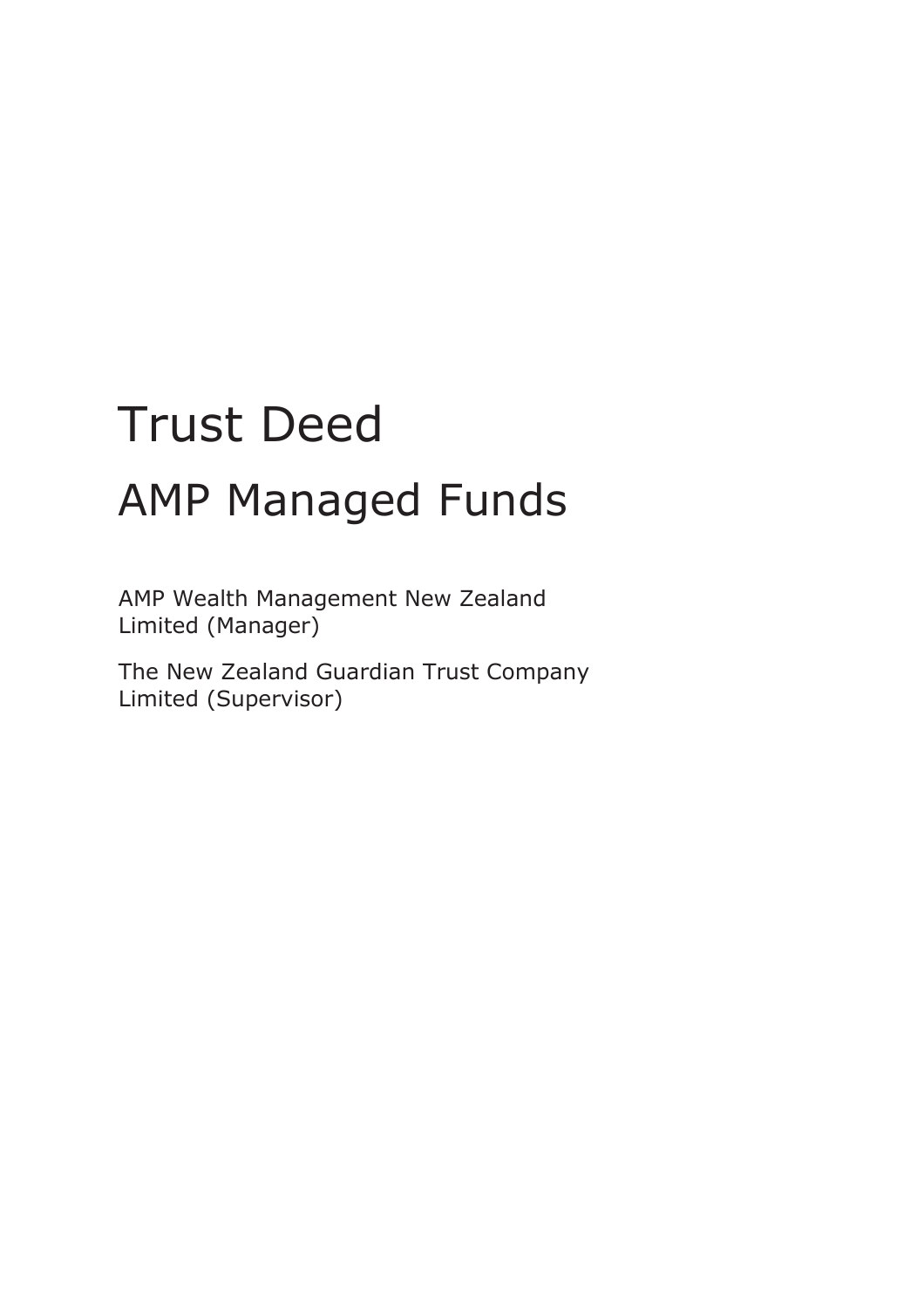# **CONTENTS**

| $\mathbf{1}$            | DEFINITIONS AND CONSTRUCTION                            | $\mathbf{1}$   |
|-------------------------|---------------------------------------------------------|----------------|
| 1.1                     | Defined terms                                           | $\mathbf{1}$   |
| 1.2                     | Implied terms                                           | 6              |
| 1.3                     | Frameworks or methodologies                             | 6              |
| 1.4                     | Requirements reflected in this Deed                     | $\overline{7}$ |
| 1.5                     | General construction                                    | $\overline{7}$ |
| $\overline{\mathbf{2}}$ | <b>PURPOSE</b>                                          | 9              |
| 2.1                     | Purpose                                                 | 9              |
| 3                       | <b>ESTABLISHMENT OF THE INITIAL SCHEME</b>              | 9              |
| 3.1                     | Establishment                                           | 9              |
| 3.2                     | Commencement of the initial Scheme                      | $\mathsf 9$    |
| 3.3                     | Commencement of the initial Funds                       | 9              |
| 4                       | <b>CONSTITUTION OF SCHEME</b>                           | 9              |
| 4.1                     | Contributions and other Assets held on trust            | 9              |
| 4.2                     | Appointment of Supervisor                               | 9              |
| 4.3                     | Appointment of Manager                                  | 10             |
| 4.4                     | Names                                                   | 10             |
| 4.5                     | Units                                                   | 10             |
| 4.6                     | Rights not attaching to Units                           | 10             |
| 4.7                     | Classes of Units                                        | 11             |
| 4.8                     | Establishment of New Schemes or New Funds               | 11             |
| 4.9                     | Separation of Schemes                                   | 11             |
|                         | 4.10 Liabilities and Assets of Funds within each Scheme | 11             |
|                         | 4.11 Effect of constituting a New Fund or a New Scheme  | 12             |
|                         | 4.12 Apportionment of indemnified amounts               | 12             |
|                         | 4.13 Consolidation of Funds                             | 13             |
| 5                       | <b>OFFER OF UNITS</b>                                   | 13             |
| 5.1                     | Manager may invite offers                               | 13             |
| 5.2                     | Manager may refuse application                          | 13             |
| 5.3                     | Minimum Unitholding Balance                             | 13             |
| 5.4                     | Manager may issue Units without an application          | 14             |
| 5.5                     | Portfolio Investment Entity                             | 14             |
| 6                       | <b>ISSUE OF UNITS</b>                                   | 14             |
| 6.1                     | Manager's power to issue                                | 14             |
| 6.2                     | Contributions                                           | 14             |
| 6.3                     | Minimum contributions                                   | 15             |
| 6.4                     | <b>Fractional Units</b>                                 | 15             |
| 6.5                     | Initial issue price                                     | 15             |
| 6.6                     | Unit Price determination                                | 15             |
| 6.7                     | Payment for a Unit                                      | 16             |
| 6.8                     | Unit issue date                                         | 16             |
| 6.9                     | Pricing errors                                          | 17             |
| 7                       | <b>WITHDRAWALS</b>                                      | 18             |
| 7.1                     | Procedure and applicable provisions for withdrawals     | 18             |
| 7.2                     | Redemption requests to be made by notice to the Manager | 18             |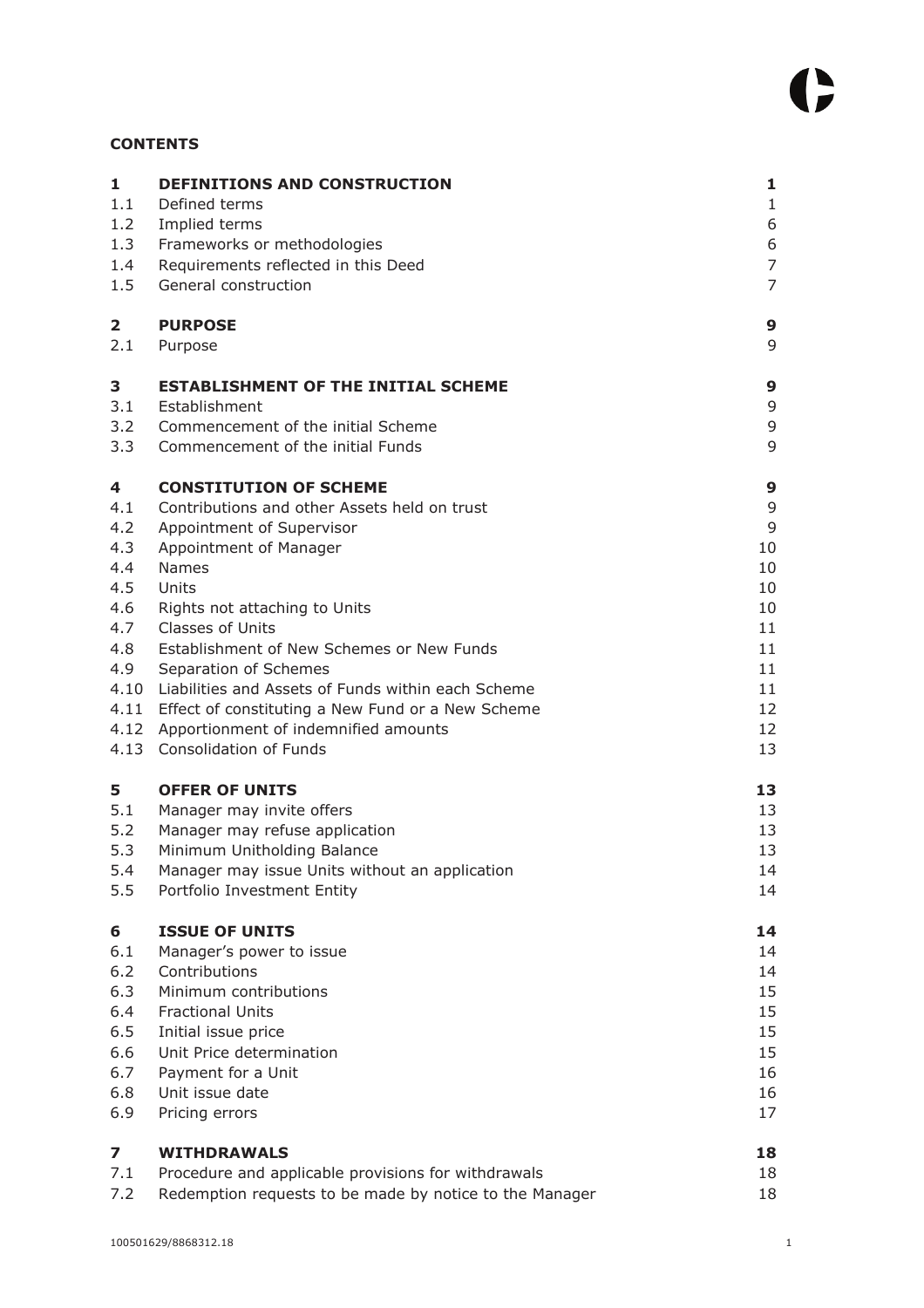| 7.3          | Obligation to redeem                                                           | 18       |
|--------------|--------------------------------------------------------------------------------|----------|
| 7.4          | Permitted Withdrawals                                                          | 18       |
| 7.5          | Regular withdrawals                                                            | 19       |
| 7.6          | Amount payable<br>Withdrawal Price                                             | 19       |
| 7.7<br>7.8   | Order of redemption                                                            | 19<br>20 |
| 7.9          |                                                                                | 20       |
| 7.10         | Delay if consideration not otherwise received<br>Manager to effect redemptions | 20       |
| 7.11         | Cancellation of Units                                                          | 20       |
| 7.12         | Withdrawals satisfied by transfers of Assets                                   | 20       |
| 7.13         | Suspension of redemption                                                       | 20       |
|              | 7.14 Side-Pocketing                                                            | 21       |
|              | 7.15 Other withdrawal terms may be applied                                     | 23       |
| 7.16         | Manager instigated pro rata withdrawals                                        | 23       |
| 8            | <b>TRANSFER AND TRANSMISSION OF UNITS</b>                                      | 23       |
| 8.1          | Units are transferable                                                         | 23       |
| 8.2          | Manager may reject a transfer request                                          | 23       |
| 8.3          | Registration of transfers may be suspended                                     | 23       |
| 8.4          | Transfers between Funds and between managed investment schemes                 | 24       |
| 8.5          | No Security Interests                                                          | 24       |
| 8.6          | Persons recognised by the Manager on death                                     | 24       |
| 8.7          | Claimants to prove entitlement                                                 | 24       |
| 9            | <b>REGISTERS</b>                                                               | 24       |
| 9.1          | Register to be maintained                                                      | 24       |
| 9.2          | Appointment of Registrar                                                       | 25       |
| 9.3          | Tax information                                                                | 25       |
| 9.4          | Retention of Tax information                                                   | 25       |
| 9.5          | Scheme Participants to notify changes                                          | 25       |
| 9.6          | Register deemed to be accurate                                                 | 25       |
| 9.7          | No Security Interests to be entered upon a Register                            | 26       |
| 9.8          | Joint Scheme Participants                                                      | 26       |
| 10           | <b>ADJUSTMENT TO UNITHOLDINGS</b>                                              | 27       |
|              | 10.1 Sale by Manager of Units where less than a Minimum Unitholding Balance    | 27       |
|              | 10.2 Consolidation or subdivision of Units                                     | 27       |
| 10.3         | Effect of consolidation or subdivision                                         | 27       |
|              |                                                                                |          |
| 11           | <b>CONFIRMATIONS</b>                                                           | 28       |
| 11.1         | Provision of required confirmations                                            | 28       |
| 11.2         | Manager may provide other confirmations                                        | 28       |
| 12           | <b>MANAGER'S RESPONSBILITIES, POWERS AND DUTIES</b>                            | 28       |
| 12.1         | Manager's responsibilities                                                     | 28       |
| 12.2         | Manager's powers                                                               | 30       |
| 12.3         | Manager's duties                                                               | 30       |
| 12.4         | Delegation by Manager                                                          | 30       |
| 12.5         | Manager's power to appoint third party advisers                                | 30       |
| 12.6<br>12.7 | Manager's powers if a Scheme or Fund is a PIE<br>Fair dividend rate powers     | 31<br>33 |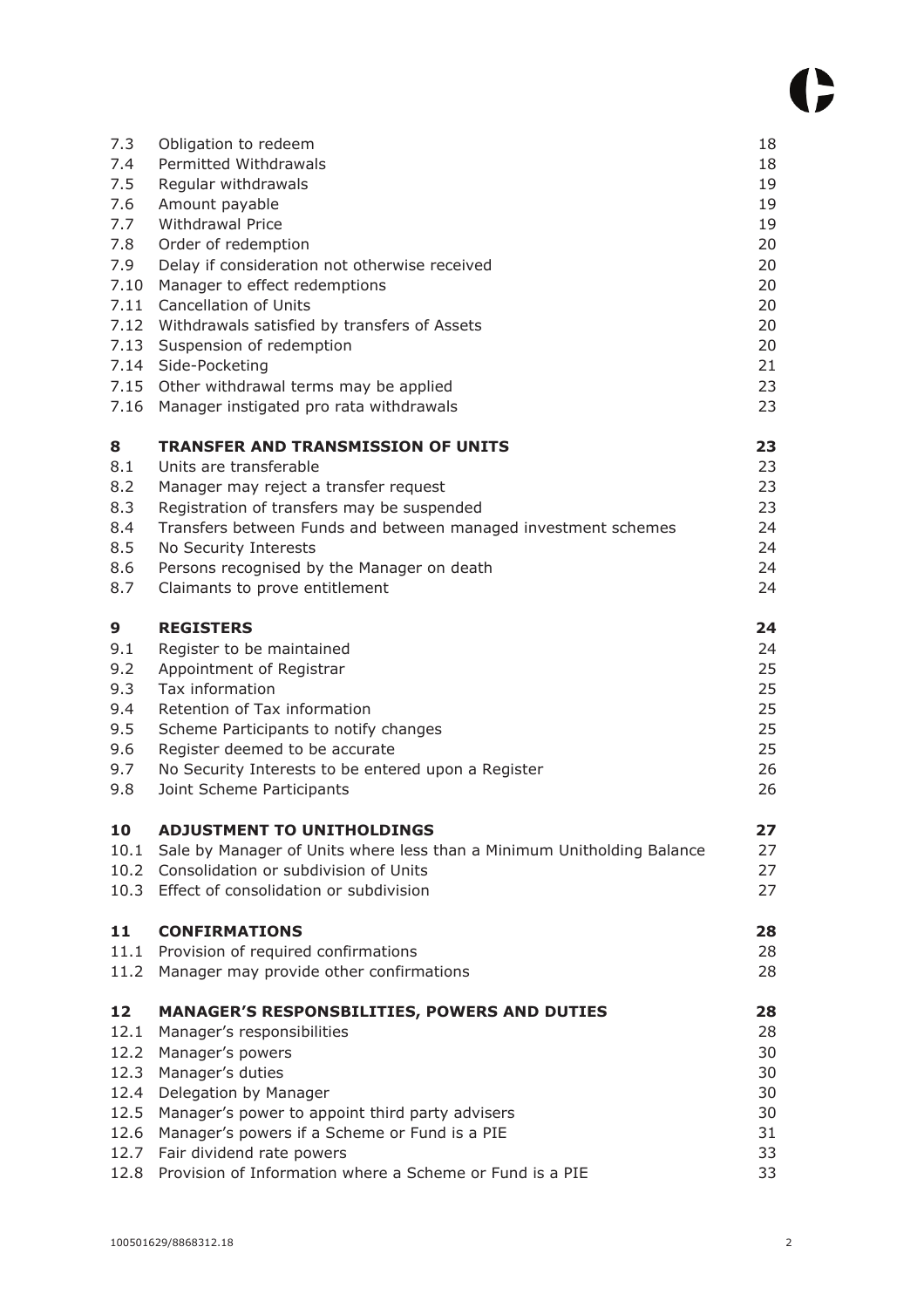| 13<br>13.1<br>13.3<br>13.5<br>14        | SUPERVISOR'S RESPONSIBILITIES, POWERS AND DUTIES<br>Supervisor's responsibilities<br>13.2 Supervisor's powers<br>Limitation on investment duty<br>13.4 Appointment of Custodian<br>Supervisor's liability<br><b>SUPERVISOR'S FEES AND EXPENSES</b>                                                                                                                                                                                                                                                                                                                                                                                                                                                                                                                                                                                                                                            | 33<br>33<br>34<br>35<br>35<br>36<br>36                                                                                     |
|-----------------------------------------|-----------------------------------------------------------------------------------------------------------------------------------------------------------------------------------------------------------------------------------------------------------------------------------------------------------------------------------------------------------------------------------------------------------------------------------------------------------------------------------------------------------------------------------------------------------------------------------------------------------------------------------------------------------------------------------------------------------------------------------------------------------------------------------------------------------------------------------------------------------------------------------------------|----------------------------------------------------------------------------------------------------------------------------|
| 14.1<br>14.3                            | Supervisor's fees<br>14.2 Fee calculated on a daily basis<br>Reimbursement of expenses                                                                                                                                                                                                                                                                                                                                                                                                                                                                                                                                                                                                                                                                                                                                                                                                        | 36<br>37<br>37                                                                                                             |
| 15<br>15.2<br>15.3<br>15.4<br>15.5      | <b>REMOVAL AND RETIREMENT OF SUPERVISOR</b><br>15.1 Removal of Supervisor<br>Retirement of Supervisor<br>Appointment of a new supervisor<br>Provision in relation to new supervisor<br>Restrictions on removal and retirement                                                                                                                                                                                                                                                                                                                                                                                                                                                                                                                                                                                                                                                                 | 37<br>37<br>38<br>38<br>38<br>38                                                                                           |
| 16<br>16.2<br>16.3<br>16.4<br>16.6 Lien | SUPERVISOR'S AND MANAGER'S INDEMNITY AND RESPONSIBILITIES<br>16.1 Liability<br>Indemnities<br>Power to indemnify investment managers and administration managers<br>Power to indemnify custodians<br>16.5 Indemnity and liability exclusion limitations<br>16.7 Reliance of Manager and Supervisor<br>16.8 Prohibited performance<br>16.9 Tax payments in good faith<br>16.10 Supervisor relying on advice<br>16.11 Manager relying on advice<br>16.12 Communication between Manager and Supervisor<br>16.13 Discretion of Manager and Supervisor<br>16.14 No conflicts of interest for Supervisor or Manager<br>16.15 Limitation on payments to Scheme Participants<br>16.16 Failure to carry out agreement<br>16.17 Resolutions of Scheme Participants<br>16.18 Reliance by Manager and Supervisor<br>16.19 Disclosure of information<br>16.20 Manager and Supervisor not acting personally | 38<br>38<br>39<br>39<br>39<br>40<br>40<br>40<br>40<br>40<br>40<br>41<br>41<br>41<br>42<br>42<br>42<br>43<br>43<br>43<br>43 |
| 17<br>17.3<br>17.4<br>17.5<br>17.6      | <b>INVESTMENT</b><br>17.1 Establish SIPOs<br>17.2 Investments to follow SIPO<br>Manager's power of investment<br>Supervisor's role<br>Related Party transactions<br>Related party transactions not void<br>17.7 Costs<br>17.8 Voting rights of investment<br>17.9 Vesting and custody of Assets<br>17.10 Bank accounts<br>17.11 Subscription Bank Account                                                                                                                                                                                                                                                                                                                                                                                                                                                                                                                                     | 43<br>43<br>44<br>44<br>44<br>44<br>45<br>45<br>45<br>45<br>45<br>46                                                       |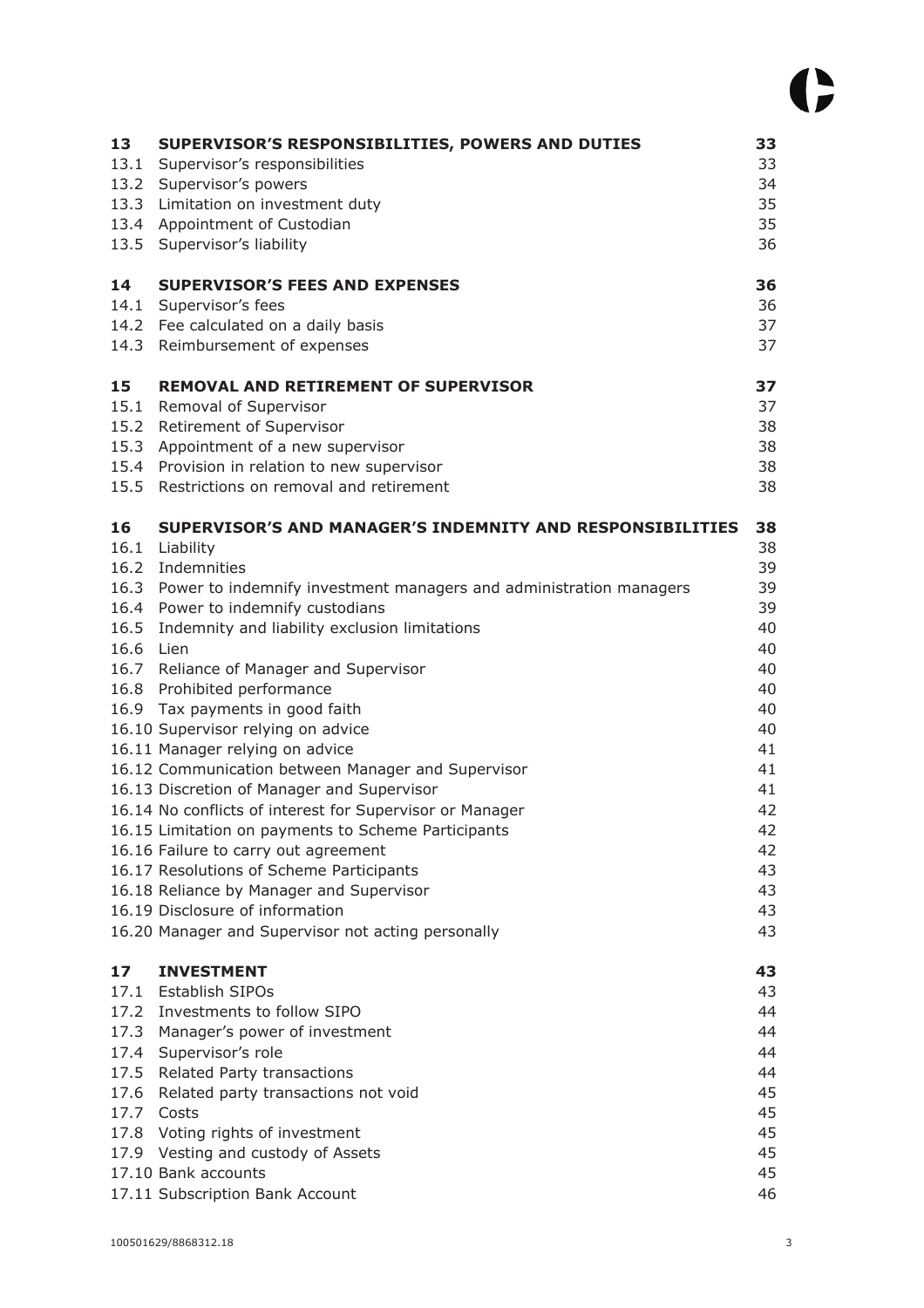|      | 17.12 Tax Bank Account                                                    | 46       |
|------|---------------------------------------------------------------------------|----------|
|      | 17.13 Derivative financial instruments                                    | 47       |
| 18   | <b>VALUATIONS</b>                                                         | 47       |
|      | 18.1 Net Asset Value of a Fund                                            | 47       |
|      | 18.2 Determining Market Value                                             | 47       |
|      | 18.3 Determining Assets                                                   | 47       |
|      | 18.4 Determining Liabilities                                              | 48       |
|      | 18.5 Manager's decision is final                                          | 48       |
|      | 18.6 Valuation on a consistent basis                                      | 48       |
|      | 18.7 Remain in force                                                      | 48       |
|      | 18.8 Reliance by Supervisor                                               | 48       |
| 19   | PRO RATA DISTRIBUTIONS TO SCHEME PARTICIPANTS                             | 49       |
|      | 19.1 Power to make pro rata distributions                                 | 49       |
|      | 19.2 Entitlements to Distributable Amounts                                | 49       |
|      | 19.3 In specie distributions or the issue of bonus Units                  | 49       |
|      | 19.4 Distribution reinvestment                                            | 50       |
|      | 19.5 Bonus issues in lieu of distributions                                | 50       |
|      | 19.6 Payment                                                              | 50       |
|      | 19.7 Distributions in the context of transfers and transmissions          | 50       |
|      | 19.8 Distributions subject to terms of issue                              | 50       |
| 20   | <b>MANAGER'S FEES AND EXPENSES</b>                                        | 50       |
|      | 20.1 Manager's fees                                                       | 50       |
|      | 20.2 Reimbursement of Expenses of the Scheme                              | 51       |
|      | 20.3 Advances to the Manager                                              | 51       |
|      | 20.4 Alteration or waiver of fees                                         | 52       |
| 21   | <b>REMOVAL AND RETIREMENT OF MANAGER</b>                                  | 52       |
| 21.1 | Criteria for removal                                                      | 52       |
|      | 21.2 Manager to cease activities                                          | 52       |
| 21.3 | Manager may retire                                                        | 52       |
|      | 21.4 New Manager appointment                                              | 52       |
|      | 21.5 Release of former Manager                                            | 53       |
|      | 21.6 New manager to lodge notice of change                                | 53       |
|      | 21.7 Former manager must hand over records and give reasonable assistance | 53<br>53 |
|      | 21.8 Termination of Scheme on removal of the Manager                      |          |
| 22   | <b>LIMITATION OF LIABILITY</b>                                            | 53       |
| 22.1 | Limitation                                                                | 53       |
| 23   | <b>ACCOUNTING RECORDS, FINANCIAL STATEMENTS AND REPORTING</b>             | 54       |
|      | 23.1 Accounting Records                                                   | 54       |
|      | 23.2 Financial statements to be prepared                                  | 54       |
|      | 23.3 Audit of financial statements                                        | 54       |
|      | 23.4 Annual Reports                                                       | 54       |
|      | 23.5 Reporting and information to Scheme Participants                     | 54       |
| 23.6 | Regulatory compliance                                                     | 54       |
| 24   | <b>AUDITOR APPOINTMENT</b>                                                | 55       |
| 24.1 | Appointment                                                               | 55       |
|      | 24.2 Auditor may act for others                                           | 55       |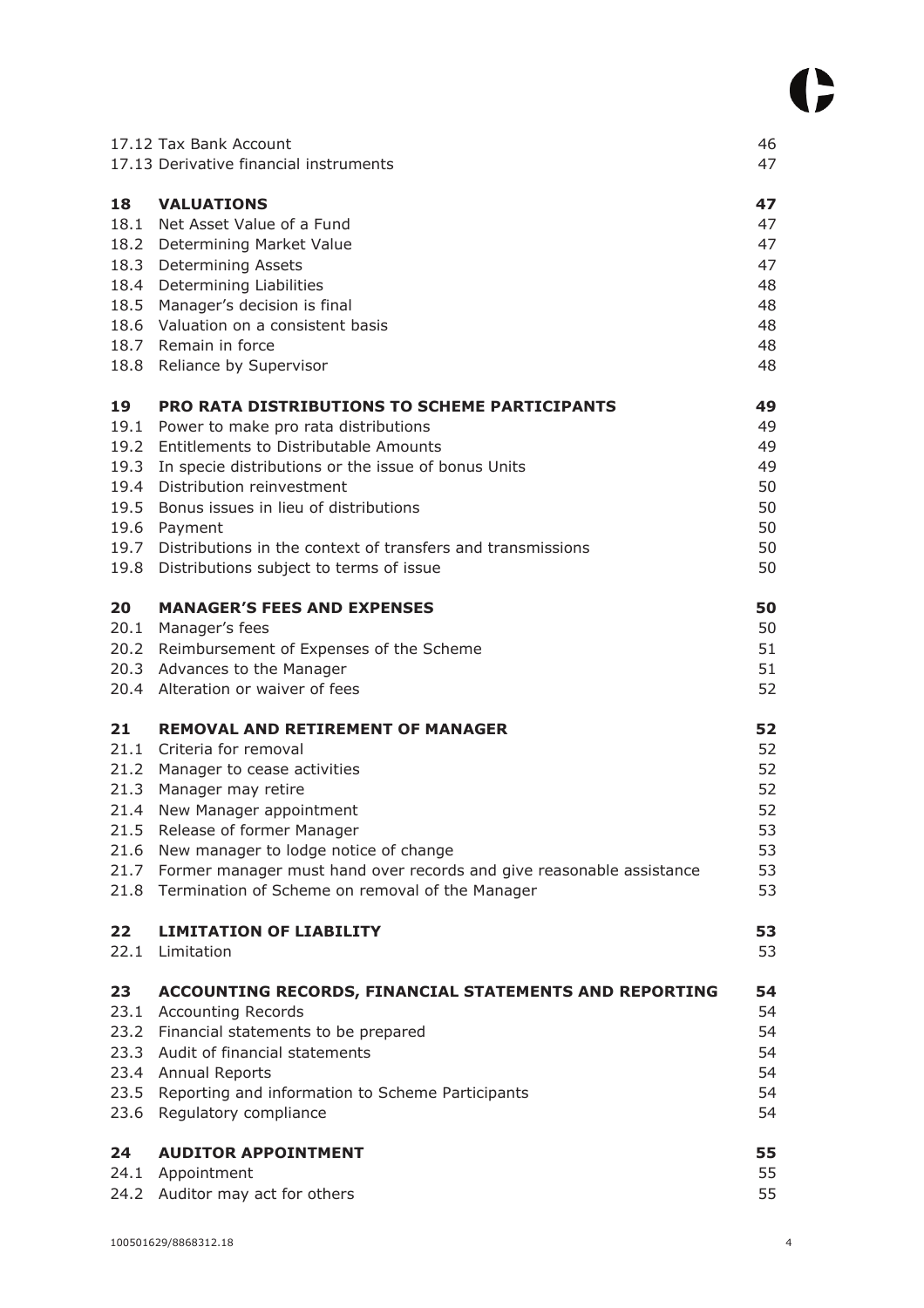|                              | 24.3 Auditor's remuneration<br>24.4 Retirement or removal of auditor<br>24.5 Vacancy in office of Auditor<br>24.6 Auditor's duties                                                                                                                                                                                                                         | 55<br>55<br>55<br>55                         |
|------------------------------|------------------------------------------------------------------------------------------------------------------------------------------------------------------------------------------------------------------------------------------------------------------------------------------------------------------------------------------------------------|----------------------------------------------|
| 25<br>25.1                   | <b>MEETINGS</b><br>Meetings generally<br>25.2 Attendance at meetings and right to be heard<br>25.3 Validity of proxy's vote<br>25.4 Special Resolutions binding on all Scheme Participants<br>25.5 Resolutions where more than one class of Units<br>25.6 Class meetings                                                                                   | 55<br>55<br>56<br>56<br>56<br>56<br>56       |
| 26                           | NOTICES AND INFORMATION TO SCHEME PARTICIPANTS, SUPERVISOR,<br><b>AND MANAGER</b>                                                                                                                                                                                                                                                                          | 56                                           |
| 26.3<br>26.4<br>26.5<br>26.8 | 26.1 Notices and information to Scheme Participants<br>26.2 Deemed service<br>Receipt of notice by Scheme Participant<br>Notice where no valid address held<br>Notice where no access to application or portal<br>26.6 Calculation of notice periods<br>26.7 Transferees bound by notices sent to the transferor<br>Notices between Manager and Supervisor | 56<br>57<br>57<br>57<br>57<br>58<br>58<br>58 |
| 27                           | <b>MONEY PAYABLE TO SCHEME PARTICIPANTS</b>                                                                                                                                                                                                                                                                                                                | 58                                           |
| 28                           | <b>MINIMUM ECONOMIC AMOUNT</b>                                                                                                                                                                                                                                                                                                                             | 58                                           |
| 29                           | <b>SEVERANCE</b><br>29.1 Ability to read down clauses<br>29.2 Severance of invalid clause                                                                                                                                                                                                                                                                  | 58<br>58<br>59                               |
| 30                           | <b>AMENDMENTS TO DEED</b><br>30.1 Power to amend<br>30.2 Amendments by the Manager                                                                                                                                                                                                                                                                         | 59<br>59<br>59                               |
| 31<br>31.1<br>31.3<br>fund   | <b>WINDING UP</b><br>Supervisor notification of wind up<br>31.2 Scheme Participant notification<br>Winding up proceeds may be met by distributing units in another scheme or<br>60                                                                                                                                                                         | 59<br>59<br>60                               |
| 31.4<br>31.5<br>31.6<br>31.8 | Procedure on winding up<br>Supervisor's retention power<br>Scheme Participant's entitlement on wind up<br>31.7 Wind up procedure<br>Miscellaneous wind up provisions                                                                                                                                                                                       | 61<br>61<br>61<br>61<br>62                   |
| 32                           | <b>CONTRACT AND COMMERCIAL LAW ACT 2017</b>                                                                                                                                                                                                                                                                                                                | 62                                           |
| 33<br>33.1                   | <b>GOVERNING LAW</b><br>New Zealand Law                                                                                                                                                                                                                                                                                                                    | 62<br>62                                     |
| 34                           | <b>TAX</b>                                                                                                                                                                                                                                                                                                                                                 | 62                                           |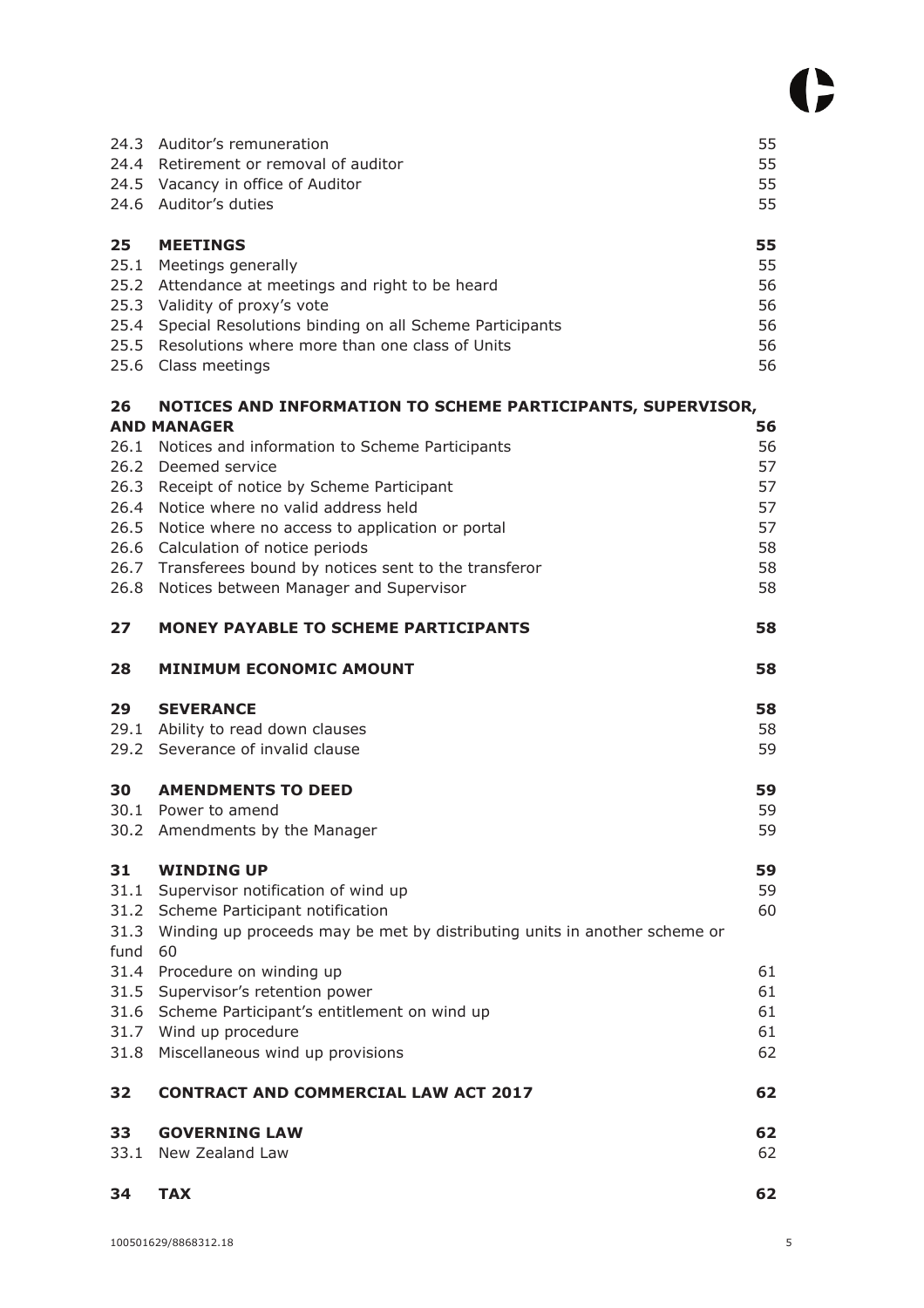|    | 34.1 Deduction of Tax in respect of a Scheme Participant<br>34.2 Indemnity for Tax<br>34.3 Disposals of Units to avoid exceeding maximum investor interests | 62<br>62       |
|----|-------------------------------------------------------------------------------------------------------------------------------------------------------------|----------------|
|    | requirements                                                                                                                                                | 63             |
| 35 | <b>SCHEME PARTICIPANTS BOUND BY DEED</b><br>35.1 Provisions benefit Scheme Participants                                                                     | 63<br>63       |
| 36 | <b>COUNTERPARTS AND ELECTRONIC SIGNING</b><br>36.1 Execution by counterparts<br>36.2 Electronic signing                                                     | 63<br>63<br>63 |
| 37 | <b>DELIVERY</b><br>37.1 Delivery of Deed                                                                                                                    | 64<br>64       |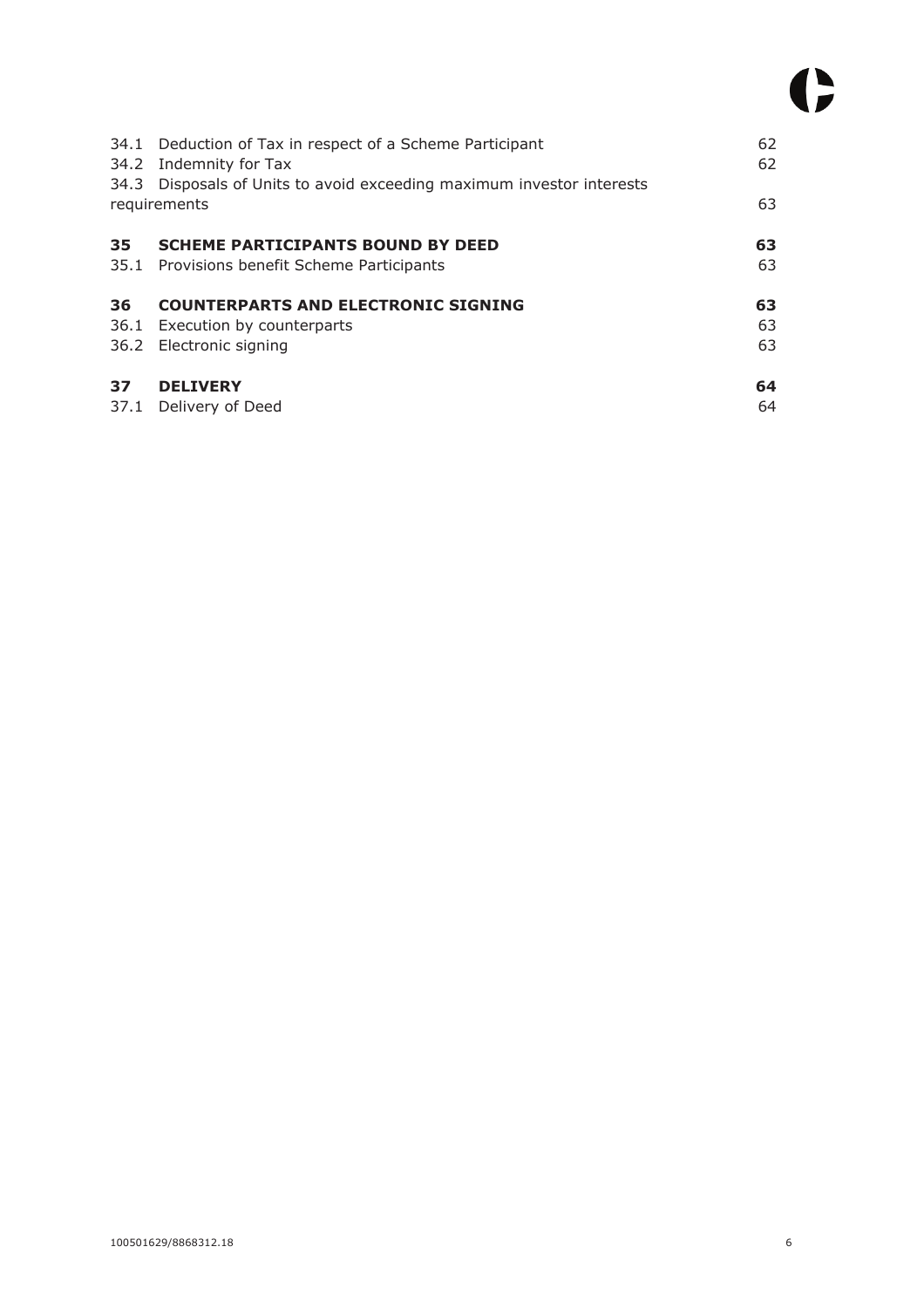# **TRUST DEED – AMP MANAGED FUNDS**

*Date:*  03 March 2022

# **PARTIES**

# **AMP Wealth Management New Zealand Limited** at Auckland (*Manager*)

# **The New Zealand Guardian Trust Company Limited** at Auckland (*Supervisor*)

# **BACKGROUND**

- A The Manager wishes to establish a managed investment scheme, which will be known as AMP Managed Funds (*the Scheme*) and which will be made up of the initial funds set out in clause 3.1(b).
- B The Scheme shall be governed by this Deed and any further schemes or funds shall be established under the terms of an Establishment Deed.
- C The Manager will act as manager of the Scheme on the terms and conditions set out in this Deed.
- D The Supervisor has agreed to act as supervisor of the Scheme for the benefit of the Scheme Participants on the terms and conditions set out in this Deed.
- E The Manager and the Supervisor wish to record in this Deed the terms and conditions under which the Scheme is to be constituted and administered.

**BY THIS DEED** the parties agree as follows:

# 1 **DEFINITIONS AND CONSTRUCTION**

#### 1.1 **Defined terms**

In this Deed, unless the context otherwise requires:

*Assets* means, in relation to a Fund, the property, rights and assets of the Fund;

Associated Person has the meaning given to it by the FMCA;<sup>1</sup>

*Attributed Tax* means tax payable by the Scheme, the Manager or the Supervisor (where current or deferred) which is:

- (a) attributed under the Tax Act to a Scheme Participant; or
- (b) determined by the Manager to be attributable to a Scheme Participant.

*Auditor* means the person for the time being appointed as auditor of the Scheme pursuant to this Deed;

*Borrow* means to borrow money, or to raise money by way of the drawing, acceptance, discount or sale of bills of exchange or promissory notes or other

<sup>1</sup> Section 12(1) of the FMCA.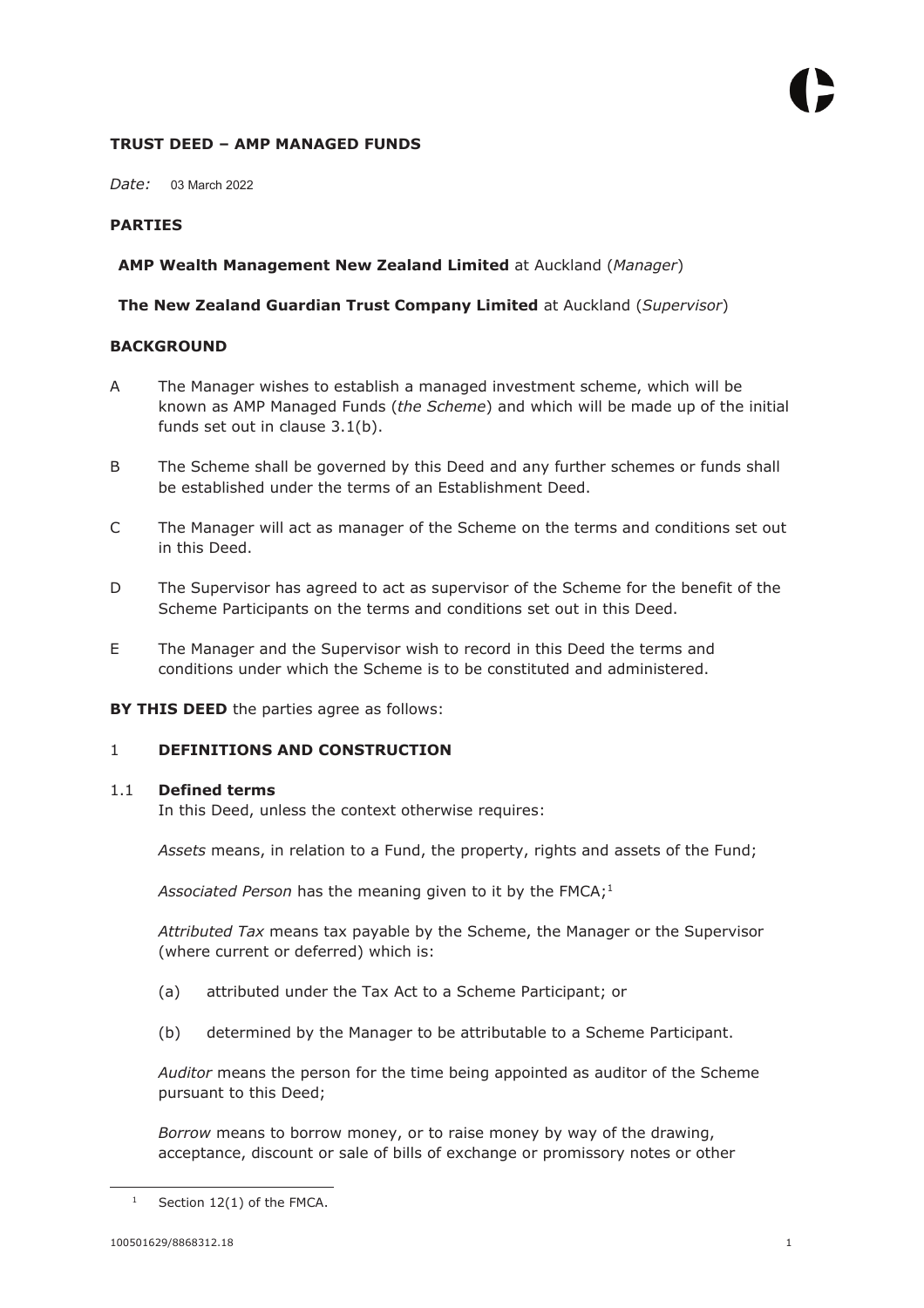financial instruments, or otherwise howsoever, whether in New Zealand currency or any other currency and *Borrowing* and *Borrowed* have a corresponding meaning;

*Business Day* means a day, other than a Saturday or Sunday, on which registered banks are open for business in Auckland and Wellington;

*Cash* includes all forms of electronic payments, including deposits in a bank account which may be made electronically;

*Commissioner* means the Commissioner of Inland Revenue as defined in section 3(1) of the Tax Administration Act 1994;

*Custodian* means, in relation to a Fund, a person appointed to hold the Assets under clause 13.4 and includes, to the extent the context permits, any sub-custodian appointed by the custodian to hold such Assets under clause 13.4;

*Distributable Amount* means, in relation to a class of Units, the amount per Unit determined by the Manager as being the amount to be distributed to the Scheme Participants holding those Units from the relevant Fund in accordance with the terms of issue of the Units in that class;

*Distribution Account* means, in relation to a Fund, the account to which Distributable Amounts may be transferred pursuant to clause 19.2(a);

*Electronic Communication* means a transmission of an instruction, request, notice, message or information by telephone, computer, email, mobile application, online customer account provided by the Manager, videophone or other electronic medium approved by the Manager, subject to such conditions as the Manager considers appropriate as to identification of the person making the communication or verification of the content of the communication;

*Entitlement* in relation to a Unit means the amount to be distributed to a Scheme Participant in respect of that Unit pursuant to clause 19;

*Establishment Deed* means any establishment deed in respect of a New Scheme or a New Fund prepared in accordance with clause 4.8, as any such deed may be amended from time to time;

*Exit Fee* means, in respect of Units which are to be redeemed in a Scheme or Fund, any fee specified in the relevant PDS or offering document as an amount or percentage of the Units' Withdrawal Amount which is to be payable as a result of the withdrawal of the relevant Withdrawal Amount;

*Financial Statements* means financial statements as that term is defined in the Financial Reporting Act 2013;

*Financial Year* means each period of 12 months ending on 31 March, or such other period ending on such other date as the Manager may determine and notify the Supervisor from time to time, provided that the last Financial Year shall end on the date at which the Scheme is wound up;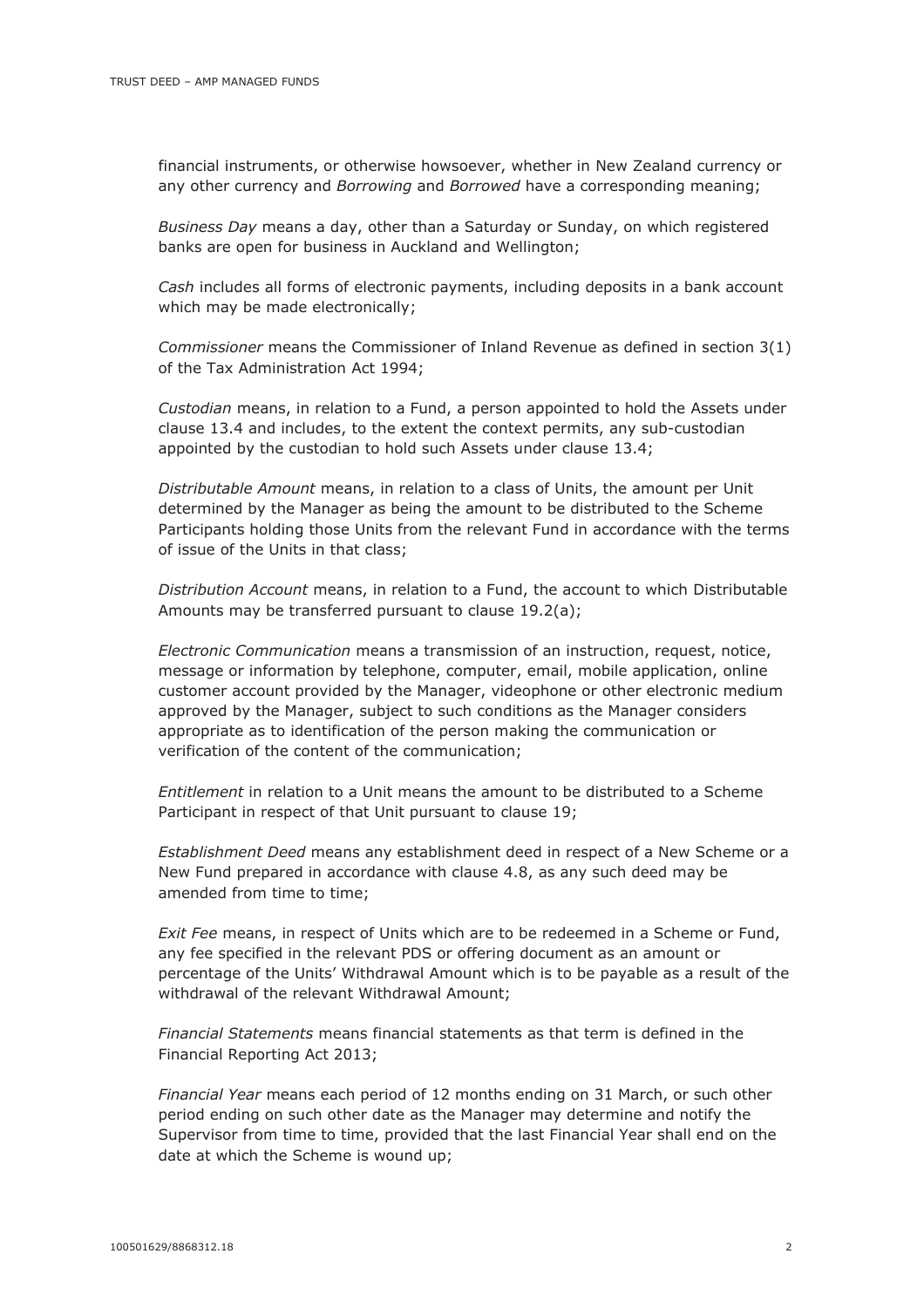*FMA* means the Financial Markets Authority, or any successor entity;

*FMCA* means the Financial Markets Conduct Act 2013;

*FMC Regulations* means the Financial Markets Conduct Regulations 2014;

*Fractional Unit* means part of a Unit;

*Fund* means, in respect of a Scheme, each fund constituted under the provisions of this Deed in respect of that Scheme. For the avoidance of doubt, where a Scheme is established without Funds, the Scheme shall constitute a single Fund;

*Liabilities* means, in relation to a Fund, all liabilities of the Fund and any provision which the Manager decides should be taken into account in determining the liabilities of the Fund, but excluding any amount which results from treating Units as liabilities and, in the case of a Scheme or Fund which is a PIE, where the Manager, in its complete discretion considers it appropriate to do so, any PIE Tax Liability;

*Management Agreement* means the agreement between the Supervisor and the Manager entered into on 9 July 2021 which sets out the Manager's reporting obligations and other agreements in respect of the Scheme from time to time;

*Management Fee* means, in relation to a Fund, the fee for managing that Fund determined in accordance with clause 20.1;

*Manager* means AMP Wealth Management New Zealand Limited or such other person for the time being appointed to act as manager of the Scheme pursuant to this Deed;

*Minimum Unitholding Balance* means, in relation to a Fund or class of Units, such dollar amount or amounts as the Manager may determine from time to time in respect of the Fund or class;

*Net Asset Value* means, in relation to a Fund, such amount as is from time to time ascertained by the Manager in respect of that Fund in accordance with clause 18;

*New Fund* means any Fund established by an Establishment Deed under clause 4.8;

*New Scheme* means any scheme established by an Establishment Deed under clause 4.8;

Offering Document means any information memorandum, other material information uploaded to the Disclose register or any advertisement;

*PDS* means a product disclosure statement, as defined by the FMCA;

*PIE Tax Liability* means, in respect of a Fund or a Scheme that is a PIE, the Tax liability for the Fund or Scheme as calculated under the Tax Act;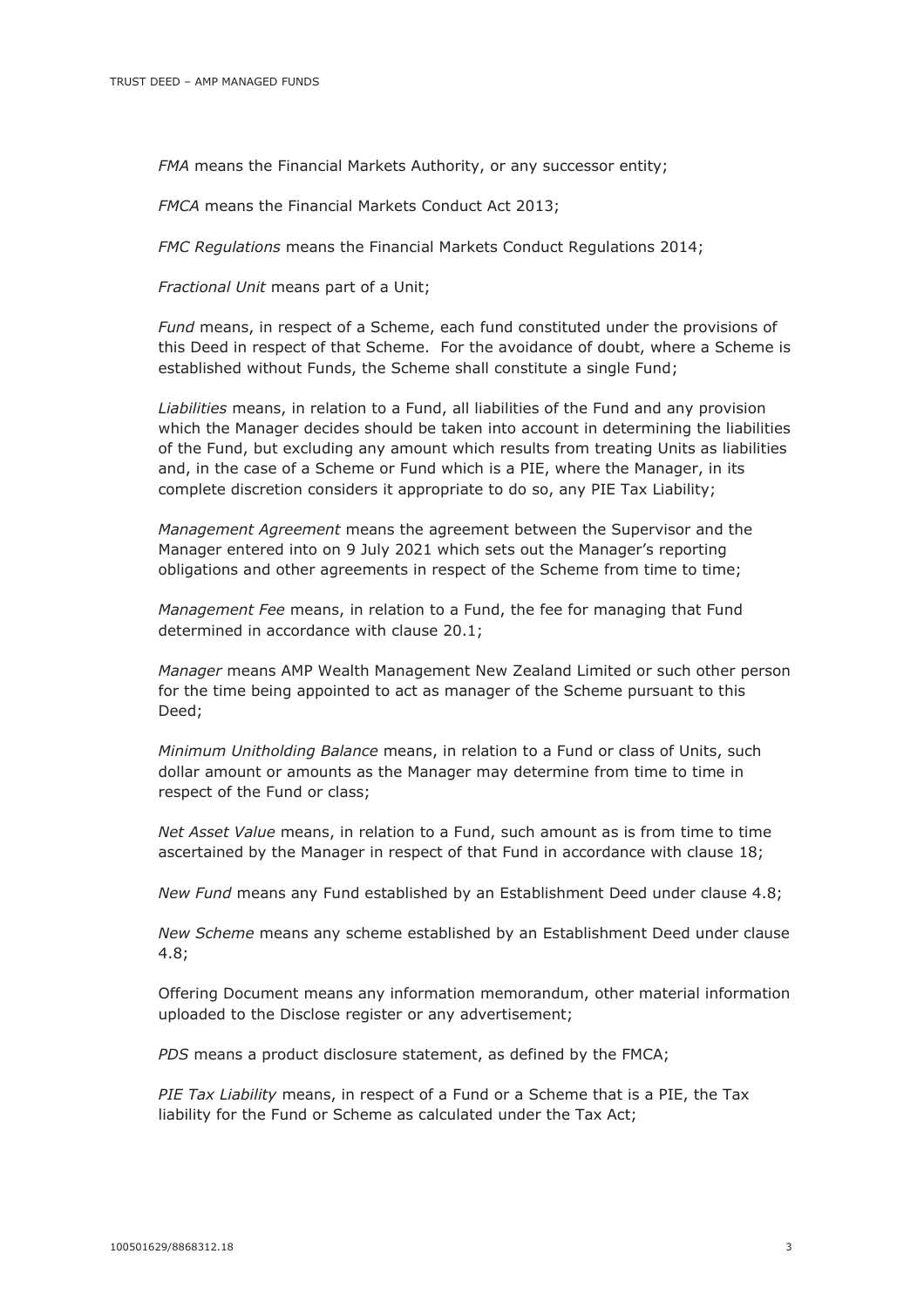*Portfolio Investment Entity* or *PIE* means a portfolio investment entity as defined in the Tax Act;

*Prescribed Investor Rate* has the same meaning as in the Tax Act;

*Record Date* means, in relation to a Fund, a time and date determined by the Manager for the purpose of determining the persons presently entitled to a Distributable Amount in respect of that Fund;

*Register* means, in respect of a Scheme, the register of Scheme Participants maintained for the Scheme pursuant to the FMCA;<sup>2</sup>

*Registrar* means, in relation to a Scheme, any person appointed by the Manager pursuant to clause 9.2;

*Related Party* has the meaning given to it by the FMCA;<sup>3</sup>

*Related Party Benefit* has the meaning given to it by the FMCA;<sup>4</sup>

*Scheme* means the managed investment scheme established by this Deed, known as the AMP Managed Funds, or any other scheme established under this Deed;

*Scheme Participant* means, in relation to a Fund, the person for the time being entered on a Register as the holder of a Unit in that Fund and, in relation to a Scheme, means a person for the time being entered on a Register as the holder of any Unit in a Fund within that Scheme;

*Security Interest* has the same meaning as in the Personal Property Securities Act 1999;

*SIPO* has the meaning given to it by the FMC Regulations;<sup>5</sup>

*Special Resolution*, in relation to the Scheme, has the meaning given to it in relation to that type of scheme by the FMCA;<sup>6</sup>

*Subscription Bank Account* means, in relation to a Scheme or a Fund, a bank account used to hold subscriptions or withdrawal proceeds for that Scheme or that Fund in the name of the Supervisor or a Custodian in accordance with clause 17.11;

*Supervisor* means The New Zealand Guardian Trust Company Limited or such other person who is for the time being appointed as supervisor of the Scheme pursuant to

- 4 Section 172(1) of the FMCA.
- 5 Regulation 5 of the FMC Regulations.
- 6 Section 6 of the FMCA.

<sup>2</sup> Section 215 of the FMCA.

<sup>3</sup> Section 172(2) of the FMCA.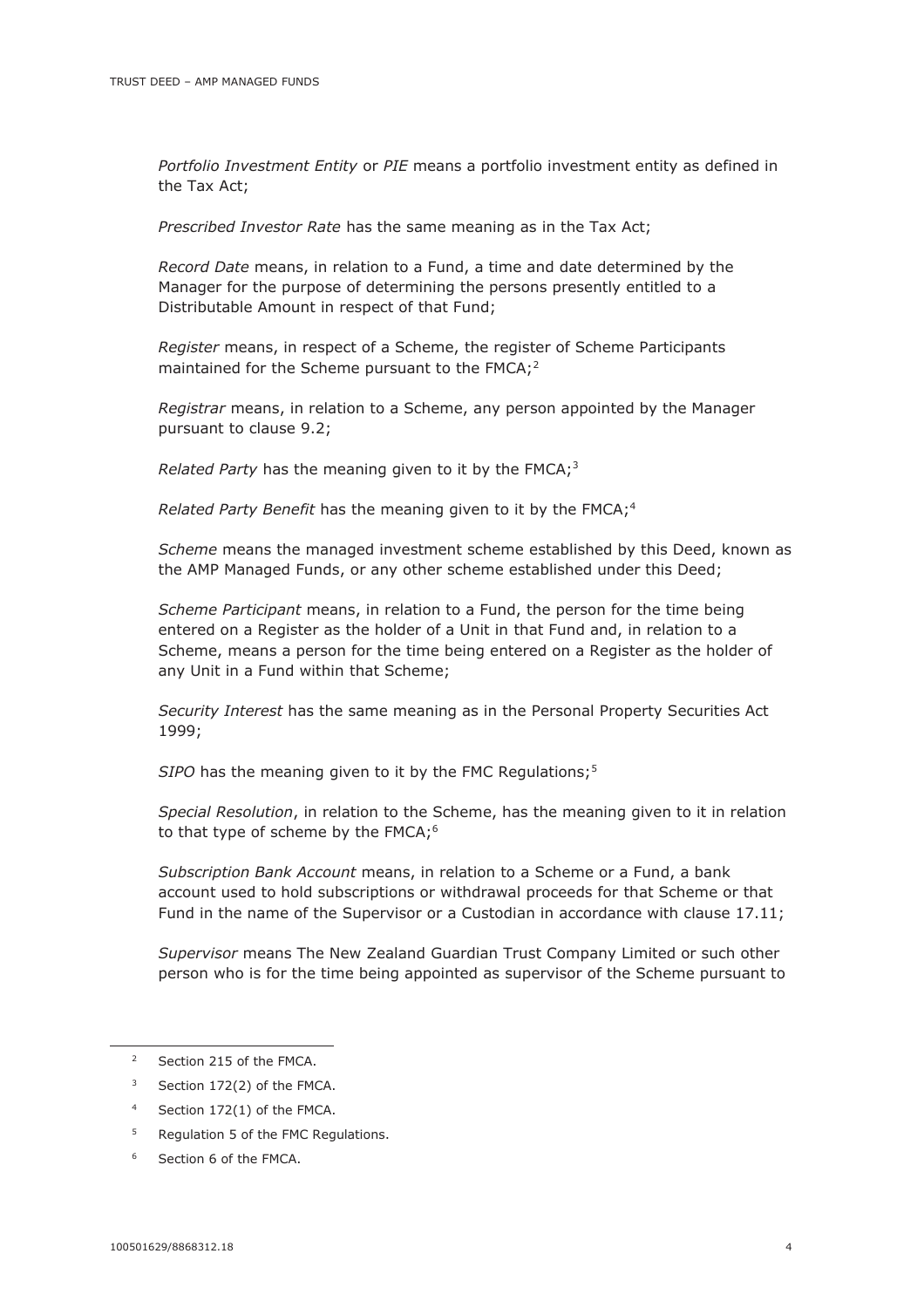this Deed, and, where the context requires or allows, this term includes any Custodian;

*Suspension Notice* means a notice given by the Manager under clause 7.13(a);

*Tax* means all kinds of taxes, deductions, duties and charges imposed by a government or quasi-government authority, together with interest and penalties, including any PIE Tax Liability;

*Tax Act* means the Income Tax Act 2007 and, where relevant, the Tax Administration Act 1994;

*Tax Bank Account* means, in relation to the Scheme, the bank account established by the Supervisor or its Custodian and managed by the Manager for that Scheme in accordance with clause 17.12;

*Tax Credit* means a credit against a person's tax liability provided for under the Tax Act, or any other similar credit and includes, in the case of a Fund or a Scheme that is a PIE, a refund payable to the Fund or the Scheme in respect of losses or excess tax credits which is attributable to a Scheme Participant;

*Tax File Number* has the same meaning as in the Tax Act;

*Transaction* means the:

- (a) Issue of Units; or
- (b) Withdrawal of Units; or
- (c) or any one or more of those events, as is applicable in the context;

*Trusts Act* means the Trusts Act 2019;

*Unit* means, in relation to a Fund, subject to any rights, terms of issue, obligations and restrictions attaching to any particular Units, an undivided share in the beneficial interest in the Fund;

*Unitholding* means, at any time in relation to a Scheme Participant and class of Units, the aggregate number of Units and Fractional Units in that class held by the Scheme Participant at that time as recorded in the Register;

*Unitholding Balance* means, at any time in relation to a Unitholding, the Scheme Participant's Unitholding at that time multiplied by the Unit Price of those Units at that time;

*Unit Price* means, in relation to a Unit, such amount as is ascertained by the Manager in accordance with clause 6.6;

*Unpaid Amount* means, in relation to a Unit, any amount of the Unit Price which: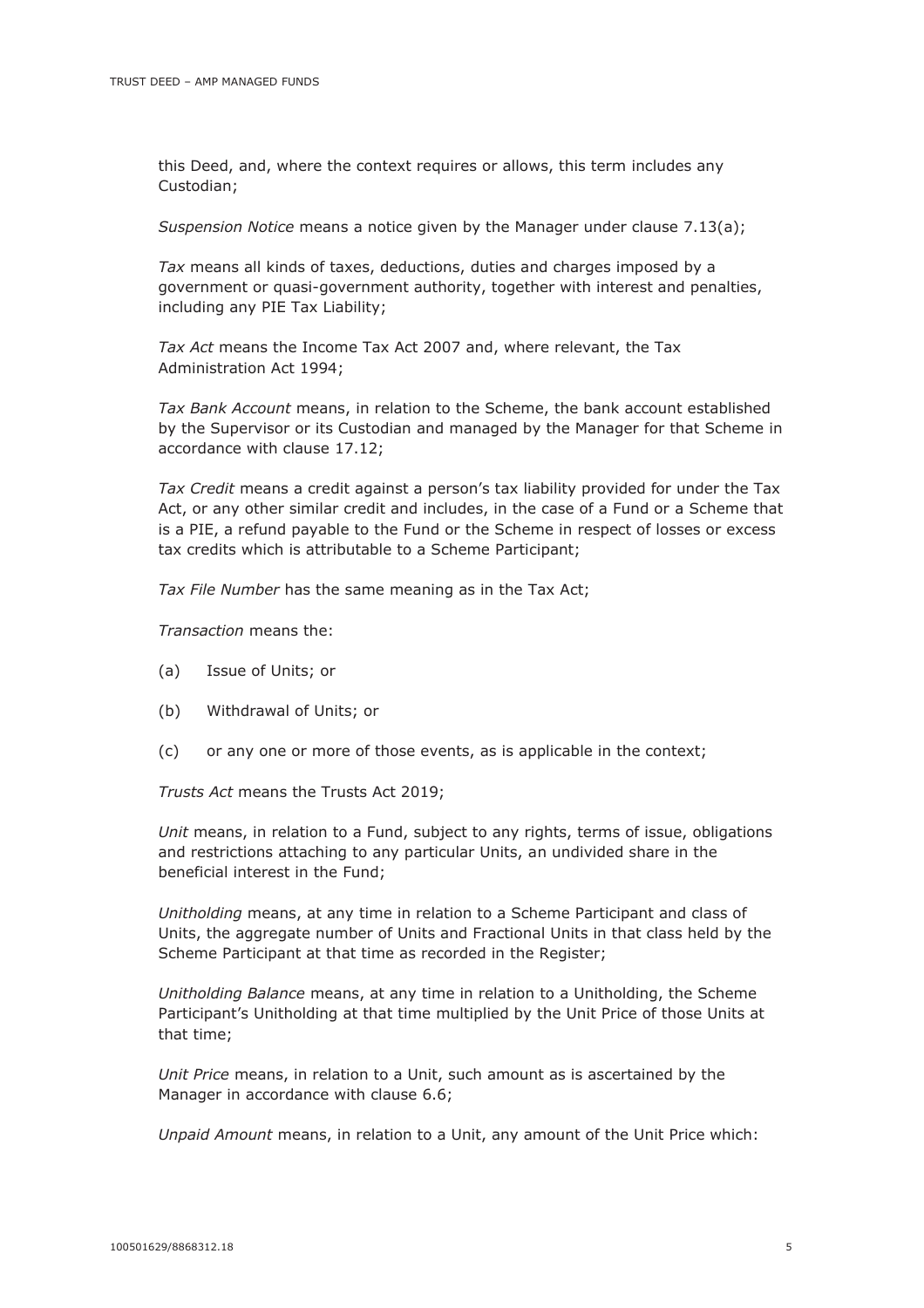- (a) has not been paid or credited; or
- (b) has been reversed and remains unpaid; or
- (c) is otherwise not satisfied under this Deed; or
- (d) is due and payable to the Manager or the Supervisor in respect of a Unit;

*Valuation Date* means, in relation to a Fund, a date at which the Manager calculates the Unit Price in respect of the Fund in accordance with clause 18.1;

*Winding Up Entitlements* means, in respect of a Scheme or a Fund being wound up, and a Scheme Participant, Assets (including, where relevant, Cash) equal in value to the proportion of the Scheme's or Fund's Assets after allowing for the deduction of all amounts under clauses 31.5 and 31.7, which is equal to the proportion of Units held by the Scheme Participant in the relevant Scheme or relevant Fund, reduced by other deductions permitted by this Deed;

*Withdrawal Amount* means the amount of the proceeds of a redemption of Units which the Scheme Participant wishes to receive (or to be paid to another person) as a result of the redemption (before any deduction from, or credit to, such Withdrawal Amount in accordance with this Deed);

*Withdrawal Price* means, in relation to a Unit in a class, the amount payable to a Scheme Participant (or any other person in accordance with the Scheme Participant's instructions) upon a redemption of that Unit, determined under clause 6.6 and 7.7 (but, for the avoidance of doubt, prior to any deductions made in accordance with clause  $6.6(f)(ii)$  or the payment of any Exit Fee in accordance with clause  $7.7(b)$ ; and

*Withdrawal Request* means any form of instruction (including a written, oral, electronic or phone instruction) acceptable to the Manager from a Scheme Participant, or any person appointed by the Scheme Participant for such purpose, to withdraw an amount from a Fund, which has been received by the Manager (or any other person appointed by the Manager for such purpose) pursuant to clause 7.2, or otherwise a withdrawal request deemed to have been received by the Manager under the provisions of this Deed.

#### 1.2 **Implied terms**

Terms implied in this Deed under the FMCA apply for so long as they are implied in this Deed under the FMCA despite anything to the contrary in this Deed, and any provision in this Deed that is contrary to any such implied term (while it is so implied) is void to the extent that it is inconsistent with such implied terms.<sup>7</sup>

#### 1.3 **Frameworks or methodologies**

Where any frameworks or methodologies are specified in notices issued by the FMA under subpart 4 of part 9 of the FMCA, apply to a Scheme and relate to any matter which is required by the FMCA to be provided for adequately in this Deed, the

<sup>7</sup> Regulation 84 and clauses 1 to 3 of Schedule 13 of the FMC Regulations.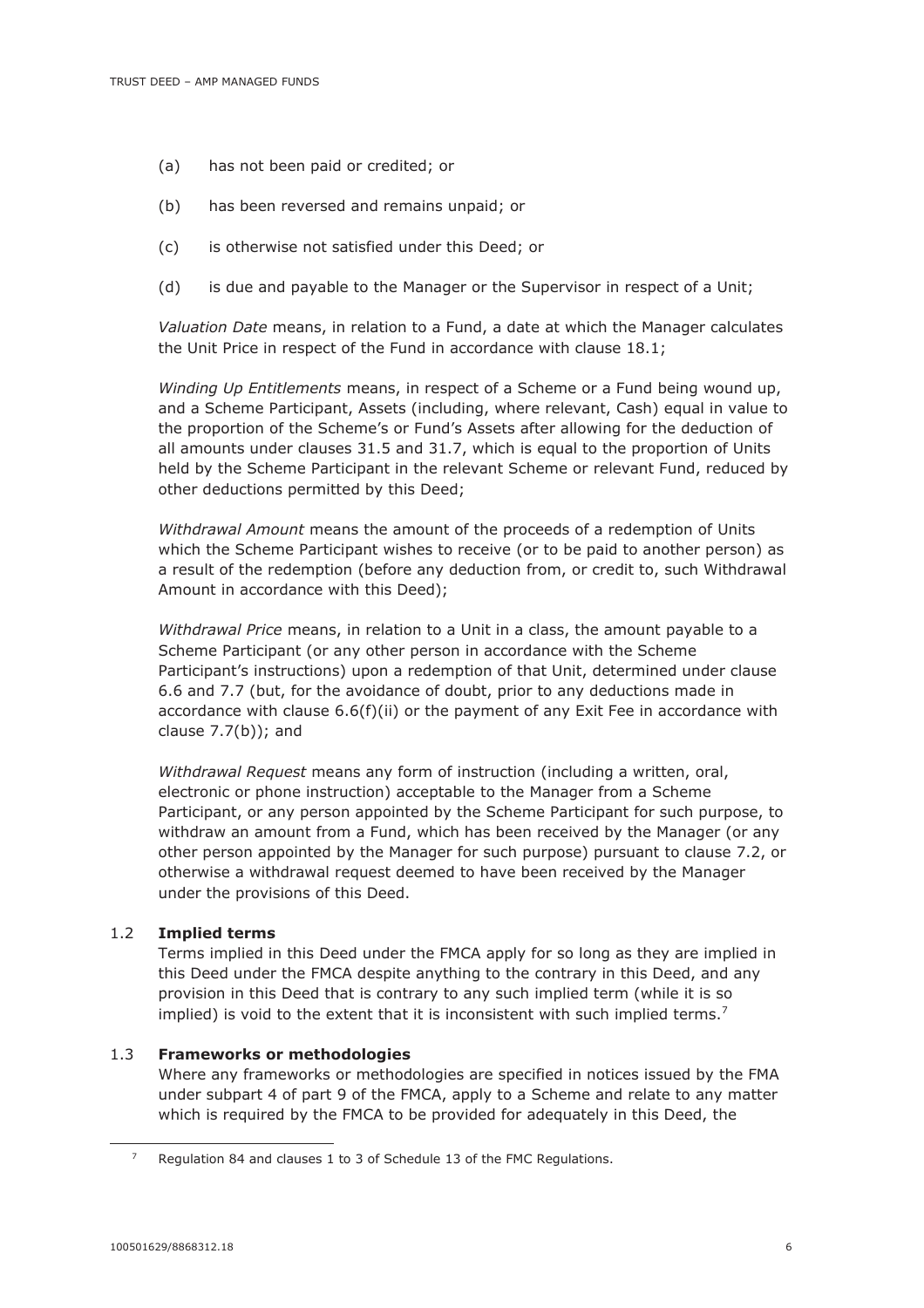provisions of this Deed dealing with such matters shall be deemed to be modified to the extent necessary to adopt such frameworks or methodologies in respect of such matters for that Scheme.

#### 1.4 **Requirements reflected in this Deed**  Where:

- (a) a provision of this Deed replicates a specific compulsory requirement of the FMCA (whether or not in its entirety); but
- (b) such requirement of the FMCA is subsequently repealed, replaced or amended, or an exemption or other regulatory relief from that requirement subsequently applies to a Scheme,

the provisions of this Deed dealing with that requirement shall be deemed to be modified to the extent necessary to make this Deed consistent with such amended requirement other than to the extent that doing so would be void under the FMCA (including section 139 of the FMCA).

#### 1.5 **General construction**

In this Deed, unless the context otherwise requires:

- (a) **In writing:** References to "in writing" include any written Electronic Communication and any non-electronic form of communication approved by the Manager pursuant to clause 26.1;
- (b) **Persons**: References to a person (or persons) include a natural person or persons, a company, a corporation, a corporation sole, a managed investment scheme (as defined in the FMCA), and a government or a body of persons (whether corporate or unincorporated);
- (c) **Singular, plural and gender:** Words importing the singular number include the plural and vice versa and a gender includes the other genders.
- (d) **Statutes:** References to statutes or regulations include all amendments, reenactments and replacements of those statutes or regulations and, when the context requires, any regulations made under them.
- (e) **Headings:** Headings are used in this Deed for reference only and are not to be used as an aid in the interpretation of this Deed.
- (f) **Business Days:** anything required by this Deed to be done on a day which is not a Business Day may be done on the next Business Day.
- (g) **Footnotes:** Footnotes used in this Deed do not form part of this Deed, are a guide only and where they refer to legislative provisions, they are not intended to incorporate those provisions in this Deed or affect the interpretation of this Deed. However, often they will refer to the legislative provisions which have prompted the inclusion of the reference in this Deed to comply with a particular Act or legislation to the extent they are relevant.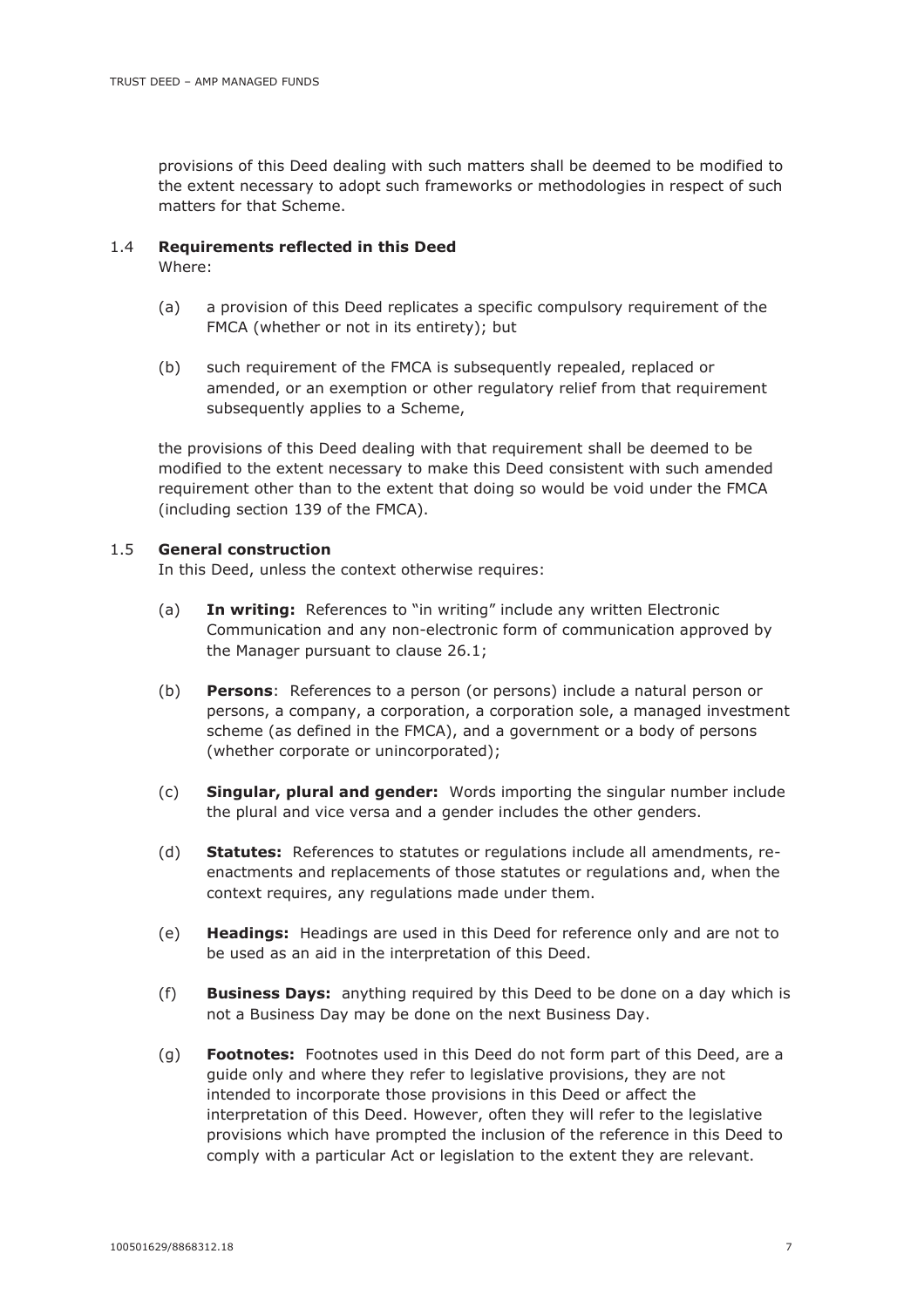- (h) **Currency:** In this Deed, unless the context otherwise requires, references to money are references to a currency determined by the Manager.
- (i) **Currency conversion:** If it shall be necessary for any of the purposes of this Deed to determine the equivalent at any date in New Zealand Dollars of any amount denominated in any other currency, that equivalent shall be determined by the Manager on the basis of such rate of exchange prevailing as at that date as the Manager may reasonably select.
- (j) **Defined Terms:** Words or phrases appearing in this Deed with capitalised initial letters are defined terms and have the meanings given to them in this Deed.
- (k) **Documents:** A reference to any document, including this Deed, includes a reference to that document as amended, supplemented (by supplemental deed or otherwise) or replaced from time to time.
- (l) **GAAP:** Notwithstanding any provision of this Deed, where a matter is to be or may be interpreted pursuant to any provision of this Deed by reference to generally accepted accounting practice or the New Zealand equivalents to international financial reporting standards either expressly or implicitly (other than in relation to the preparation and audit of financial statements, but including when valuing any Assets or net Assets for any other purpose), the Manager may, at its discretion, following consultation with the Supervisor, elect not to follow such generally accepted accounting practice or the New Zealand equivalents to international financial reporting standards.
- (m) **No Contra Proferentem Rule:** The rule of construction known as the contra proferentem rule does not apply to this Deed.
- (n) **Representatives:** A reference to a party to this Deed or any other document includes that party's personal representatives/successors and permitted assigns.
- (o) **Related Terms:** Where a word or expression is defined in this Deed, other parts of speech and grammatical forms of that word or expression have corresponding meanings.
- (p) **Time:** A reference to time is to New Zealand time.
- (q) **Trusts Act:** In the event of any inconsistency between a provision in this Deed and a provision in the Trusts Act that applies to the Funds or the Scheme unless modified or excluded by the express or implied terms of this Deed, the relevant provisions in this Deed will (to the extent permitted by law) prevail and the Trusts Act provision will be deemed modified or excluded (as appropriate) by this Deed.
- (r) **Discretion:** Where the Manager is able to exercise a power under this Deed, it may, subject to any express limitation set out in this Deed, do so in its absolute discretion.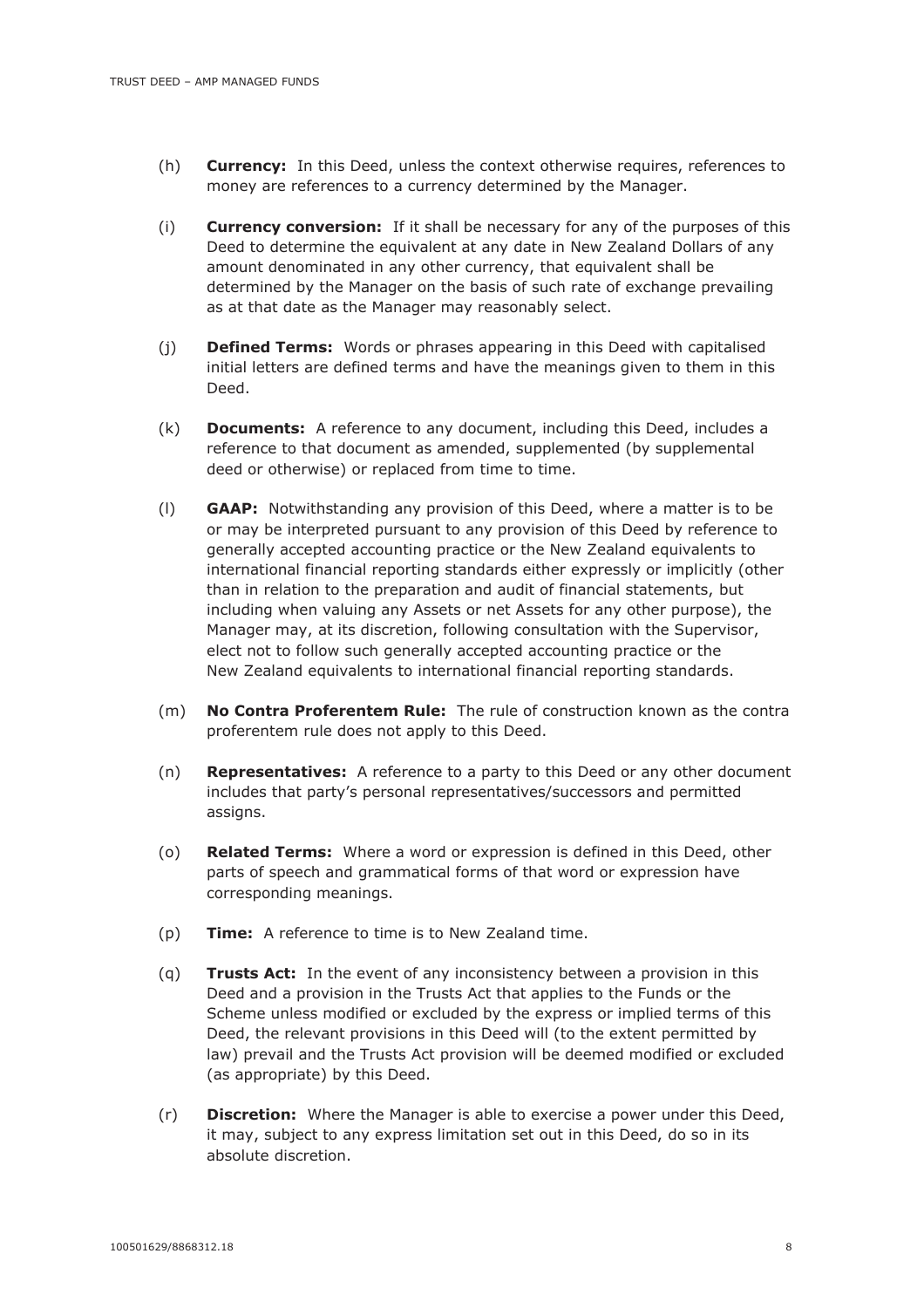(s) **Examples:** References to the words *include, including, for example* or *such as* are not to be interpreted as words of limitation, and when such words introduce an example, they do not limit the meaning of the words to which the example relates, or to examples of a similar kind.

#### 2 **PURPOSE**

#### 2.1 **Purpose**

This Deed governs a trust known as the AMP Managed Funds, whereby persons may acquire interests in the trust through holding Units in one or more Funds made available from time to time by the Manager.

#### 3 **ESTABLISHMENT OF THE INITIAL SCHEME**

#### 3.1 **Establishment**

- (a) The initial Scheme shall be known as the AMP Managed Funds.
- (b) The initial Funds within the Scheme shall be known as the:
	- (i) AMP Conservative Managed Fund;
	- (ii) AMP Balanced Managed Fund; and
	- (iii) AMP Growth Managed Fund.

#### 3.2 **Commencement of the initial Scheme**

The Scheme is established with effect from the date of this Deed and it is to be governed and administered in accordance with the provisions of this Deed.

# 3.3 **Commencement of the initial Funds**

Each of the initial Funds shall commence on either:

- (a) the date which the Manager specifies as the date on which that Fund is to commence, by way of giving notice in writing to the Supervisor; or
- (b) if no such notice is given to the Supervisor, the date on which the first invitation for applications for Units is issued by the Manager in respect of that Fund.

#### 4 **CONSTITUTION OF SCHEME**

#### 4.1 **Contributions and other Assets held on trust**

All contributions and Assets of a Scheme shall be held on trust in accordance with the terms of this Deed and all applicable legislation, in one or more Funds.

#### 4.2 **Appointment of Supervisor**

The Supervisor is appointed as the supervisor of the initial Scheme (and any other Scheme established under this Deed) for the purposes of the FMCA and agrees to act as supervisor of the Scheme, and to hold (or arrange for the Custodian to hold) the Assets in trust solely for the Scheme Participants, upon and subject to the terms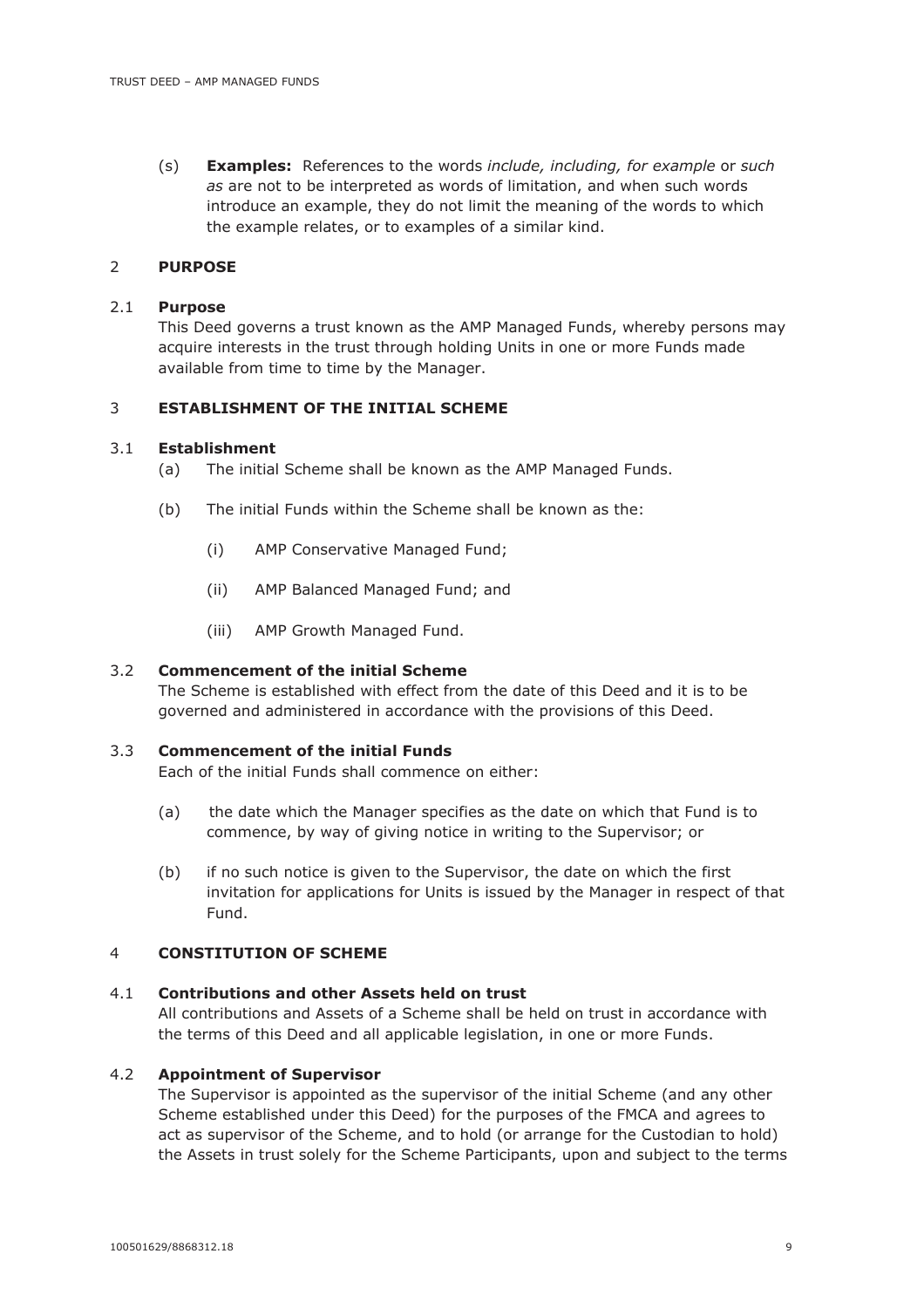and conditions expressed or implied in this Deed, the FMCA and any other applicable legislation.<sup>8</sup>

# 4.3 **Appointment of Manager**

The Manager is appointed manager of the initial Scheme (and any other Scheme established under this Deed) and is responsible for managing the Scheme and performing the functions set out in this Deed. The Manager agrees to act as the manager upon and subject to the terms and conditions expressed or implied in this Deed and any applicable legislation, and to observe and perform its obligations under this Deed and any applicable legislation.<sup>9</sup>

#### 4.4 **Names**

- (a) The Scheme or the Funds shall be known by such name or names as the Manager shall determine from time to time, subject to compliance with any regulatory requirements.<sup>10</sup>
- (b) Notwithstanding any name given to a Scheme or Fund pursuant to this Deed or any Establishment Deed, the Manager may change the name of the Scheme or Fund by written notice to the Supervisor. The Manager shall notify Scheme Participants in a Scheme or a Fund of any change of name of that Scheme or Fund by way of Electronic Communication when next convenient for the Manager.

# 4.5 **Units**

The beneficial interests in each Fund shall be divided into Units and Fractional Units. Each Unit in each class in a Fund shall be of equal value and shall confer an equal interest in that Fund, subject to any rights, terms of issue, obligations and restrictions attaching to any particular Units or class of Units. No Unit shall confer any interest in any particular part of a Scheme, a Fund or in any Asset. A Fractional Unit confers a proportion of the interest represented by a Unit in the relevant Fund but, if the Manager so decides, shall not confer any voting rights on the holder.

#### 4.6 **Rights not attaching to Units**

Subject to the Scheme Participants' rights created by this Deed, the FMCA and any other applicable legislation, no Scheme Participant shall be entitled to:

- (a) require the transfer to him or her of any of the Assets; or
- (b) interfere with or question the exercise or non-exercise by the Supervisor or the Manager of the rights, discretions and powers of the Supervisor and the Manager in their dealings with a Scheme or its Assets; or
- (c) by virtue of holding Units, attend meetings whether of shareholders, scheme participants or otherwise or vote or take part in or consent to any action concerning any property or corporation in which a Scheme holds an interest.

<sup>8</sup> Sections  $135(1)(g)$  and  $152(1)(c)$  of the FMCA.

<sup>9</sup> Section 135(1)(h) of the FMCA.

 $10$  Section 127(1)(a) of the FMCA.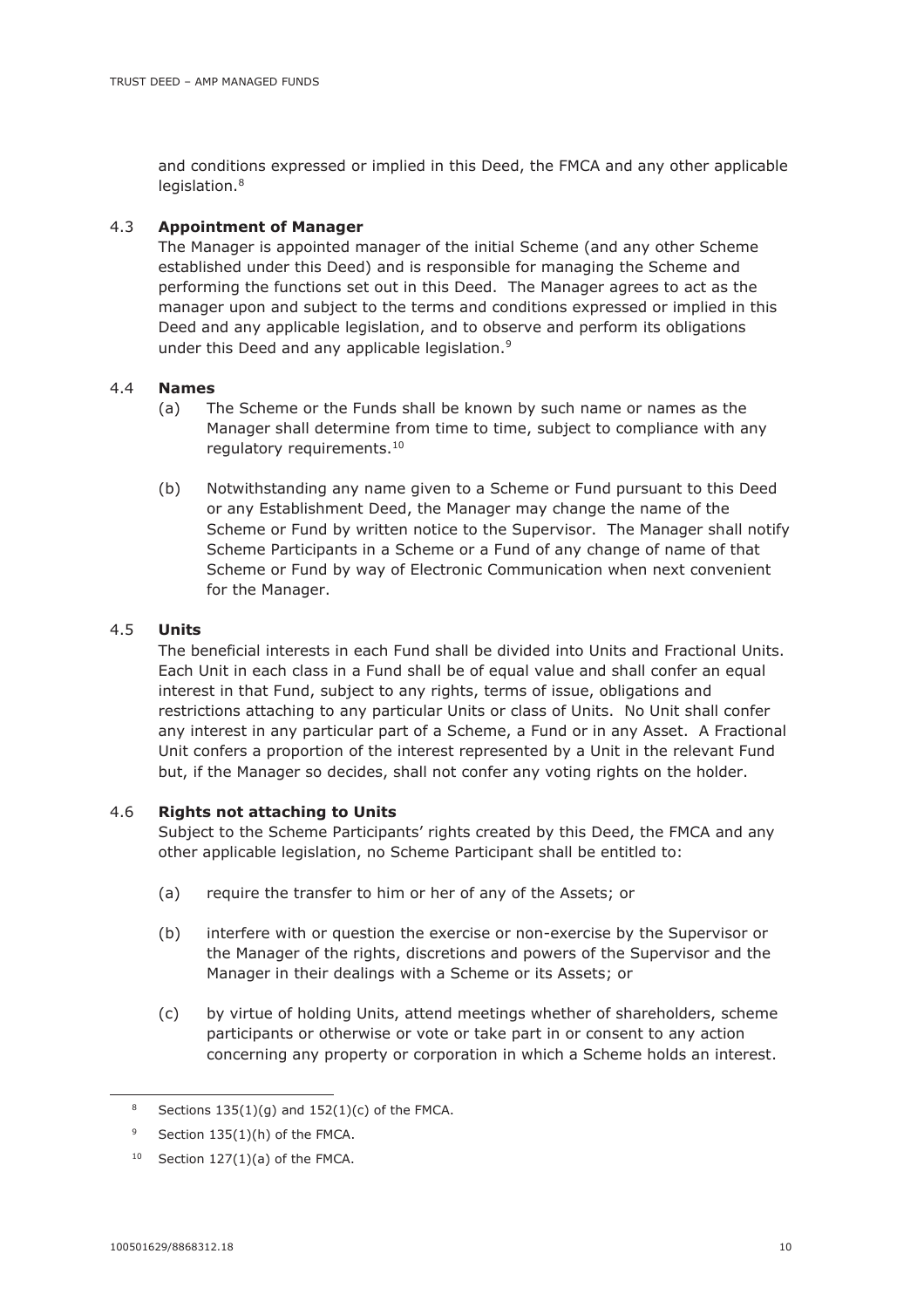# 4.7 **Classes of Units**

Different classes of Units may be issued within a Fund with such rights, terms of issue, obligations and restrictions attaching to the Units of such classes, as the Manager determines after prior notice to the Supervisor. Such issue is subject to, and must be in accordance with, the FMCA<sup>11</sup> and any other applicable legislation.

#### 4.8 **Establishment of New Schemes or New Funds**

The Manager may at any time give prior written notice to the Supervisor of its intention to constitute a New Scheme, or a New Fund within an existing Scheme. If the Supervisor approves the constitution of a New Scheme or a New Fund (such approval not to be unreasonably withheld or delayed), the Supervisor and the Manager shall execute an Establishment Deed upon terms agreed between the parties, which shall:

- (a) contain a provision for the constitution of the New Scheme (and the Funds within that Scheme), or the New Fund;
- (b) specify the name of the New Scheme (and the Funds in respect of that Scheme), or the New Fund;
- (c) prescribe the SIPO for the New Scheme, or in the case of a New Fund, changes to the SIPO for the Scheme in which that Fund is to be established, to cover that New Fund, which in each case must comply with the requirements of the FMCA;
- (d) specify the date of commencement of the New Scheme or the New Fund;
- (e) specify whether any New Scheme or New Fund is to be a PIE; and
- (f) make any amendment to this Deed in respect of the New Scheme or New Fund that is approved by the Supervisor.

#### 4.9 **Separation of Schemes**

The Supervisor and the Manager will at all times treat each Scheme (if more than one Scheme is established under this Deed) as an entirely separate arrangement, with each Scheme as a separate trust. Where a Scheme is made up of more than a single Fund, each Fund within a Scheme will be treated as a distinct fund within the Scheme with its own Assets and Liabilities, but on the basis that the Scheme as a whole will comprise a single trust, and subject to clause 4.10. Nothing in this clause 4.9 and clause 4.10 shall be construed as to prohibit the Manager from transferring amounts between Funds within a Scheme to accommodate the Scheme being a single taxpayer.

#### 4.10 **Liabilities and Assets of Funds within each Scheme**

All Liabilities incurred in relation to a Fund shall be met in the first instance from the Assets held for that Fund but, if there is a shortfall in the Assets of a Fund, the Liabilities incurred in relation to that Fund may be met from the Assets of the other Funds within the applicable Scheme (in such equitable manner as the Manager, with

<sup>&</sup>lt;sup>11</sup> Including section  $143(1)(b)(ii)$  of the FMCA.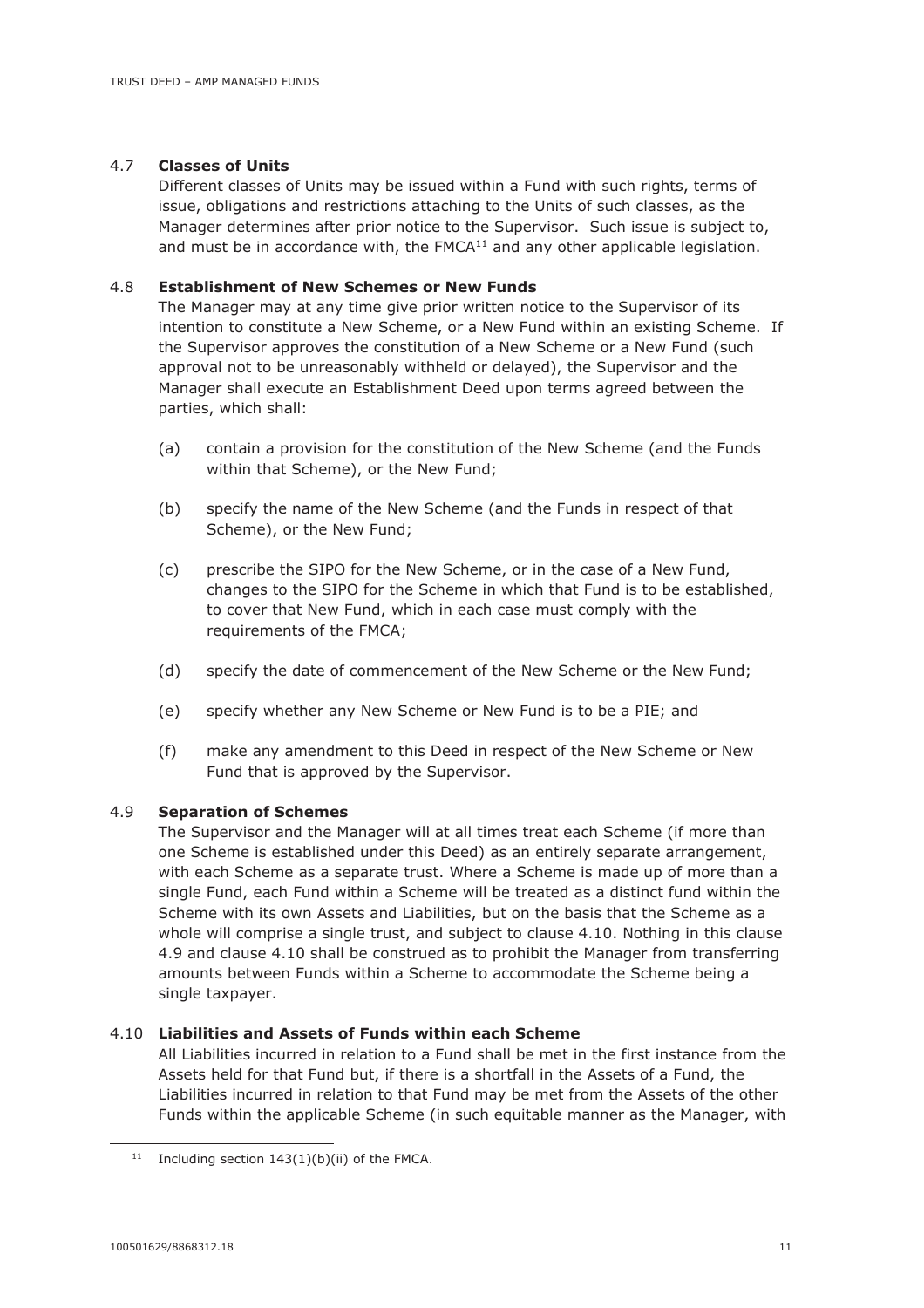the Supervisor's approval, see fits), so that the Liabilities of a Fund are not limited to that Fund's Assets and are recoverable from the Assets of the other Funds within that Scheme. Except in the event of a shortfall of the Assets of a Fund, in which case the Liabilities of such Fund shall be met from the Assets of its Scheme as permitted by the foregoing sentence:

- (a) The Supervisor (or the Custodian) will hold the Assets of each Fund (or, where a Scheme does not have Funds, each Scheme) on trust solely for those persons who are Scheme Participants in that Fund (or Scheme) in accordance with the terms and conditions of this Deed.
- (b) All investments made by a Fund (or, where a Scheme does not have Funds, a Scheme) shall be held by the Supervisor (or the Custodian) as the exclusive property of that Fund (or that Scheme) and exclusively for the benefit of the Scheme Participants in that Fund (or Scheme).
- (c) The Assets of a Fund (or, where a Scheme does not have Funds, a Scheme) will not be available to meet the liabilities of (or apportioned to) another Fund or Scheme.
- (d) No Scheme Participant in one Fund (or, where a Scheme does not have Funds, in one Scheme) shall have any claim on any other Fund or Scheme.

#### 4.11 **Effect of constituting a New Fund or a New Scheme**

- (a) The constitution of a New Fund within a Scheme shall not in any way vary or affect another Fund or any Scheme, nor give rise to any resettlement of the Assets of that Scheme.
- (b) The constitution of a New Scheme shall not in any way vary or affect another Fund or any Scheme, nor give rise to any resettlement of the Assets of any existing Scheme or Fund.

#### 4.12 **Apportionment of indemnified amounts**

Without prejudice to the generality of clause 4.10, the provisions of this Deed relating to indemnities in favour of the Supervisor and the Manager, the fees payable to the Supervisor and the Manager, and the reimbursement of the Supervisor and the Manager shall be construed in a manner consistent with clause 4.10 where distinct Funds have been established within a Scheme, so that:

- (a) any amounts payable to the Supervisor or the Manager shall be payable in the first instance from the Fund or Funds to which the matter giving rise to the amount relates (which may, for the avoidance of doubt, be all of the Funds within a Scheme); and
- (b) where the amount payable to the Supervisor or the Manager relates to more than one Fund within a Scheme, that amount shall be apportioned between the Funds within that Scheme on such fair and equitable basis as the Manager may in its discretion determine, subject to any direction from time to time given by the Supervisor.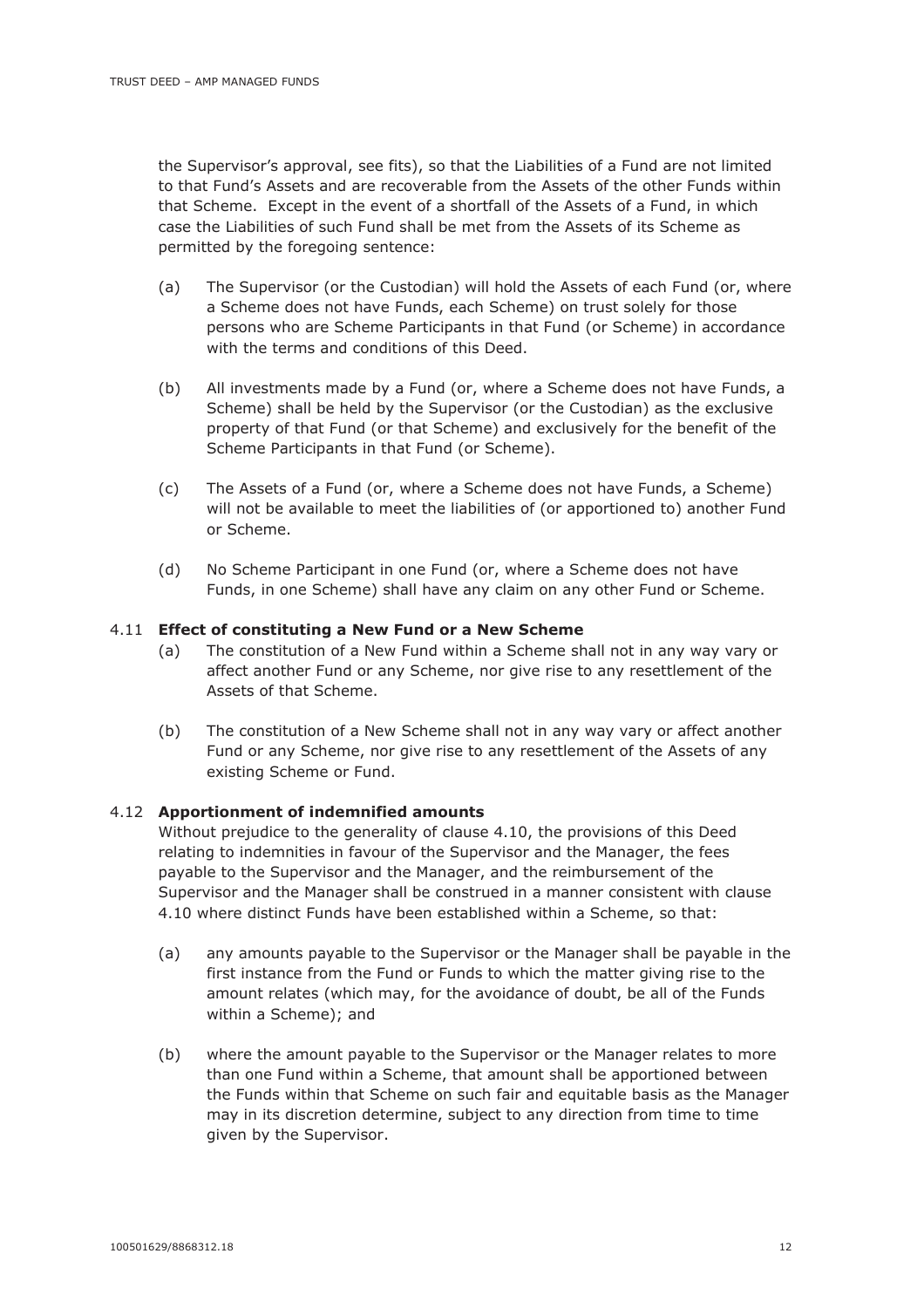#### 4.13 **Consolidation of Funds**

Subject to clause 12.3, the Manager may consolidate Funds within a Scheme at any time by:

- (a) giving prior written notice of such proposed consolidation to the Supervisor and all Scheme Participants;
- (b) if requested by the Supervisor in writing within 10 Business Days of being notified of the Manager's intention to consolidate the relevant Funds, convening a meeting of Scheme Participants, and passing a special resolution by the required majority of such Scheme Participants in attendance at the meeting, each in accordance with the requirements under clause 25; and
- (c) obtaining the prior approval of the Supervisor.

Where Funds are consolidated, the Assets and Liabilities of each Fund shall be combined and Scheme Participants shall have Units in the combined Fund equal to the value of their Unitholding in the Funds being combined at the record date for such consolidation selected by the Manager.

# 5 **OFFER OF UNITS**

#### 5.1 **Manager may invite offers<sup>12</sup>**

The Manager may from time to time invite applications from any person or category of persons it chooses at its absolute discretion to contribute to a Scheme or a Fund by subscribing for or purchasing Units, in compliance with the FMCA and any other applicable legislation, for the Unit Price and upon and subject to the terms and conditions contained in or pursuant to this Deed and otherwise in such manner and upon such terms and conditions (not being inconsistent with this Deed) as the Manager may from time to time determine. The Manager shall, in inviting such applications, provide any required documents to the Supervisor in accordance with the Management Agreement, including the provision of any relevant PDS for review.

# 5.2 **Manager may refuse application**

The Manager may in its absolute discretion accept or refuse an application or a contribution in whole or in part, without reason, and may limit the size of any contribution, Fund or class of Units in its discretion.

# 5.3 **Minimum Unitholding Balance**

Without limiting clause 5.2, the Manager may refuse any application for Units in a Fund or a contribution which would result in an Unitholding Balance less than a Minimum Unitholding Balance in respect of that Fund or class of Units, and redeem at any time any Units held by a Scheme Participant whose Unitholding Balance is less than a Minimum Unitholding Balance in respect of that Fund or class of Units.

 $12$  Section 135(1)(b) of the FMCA.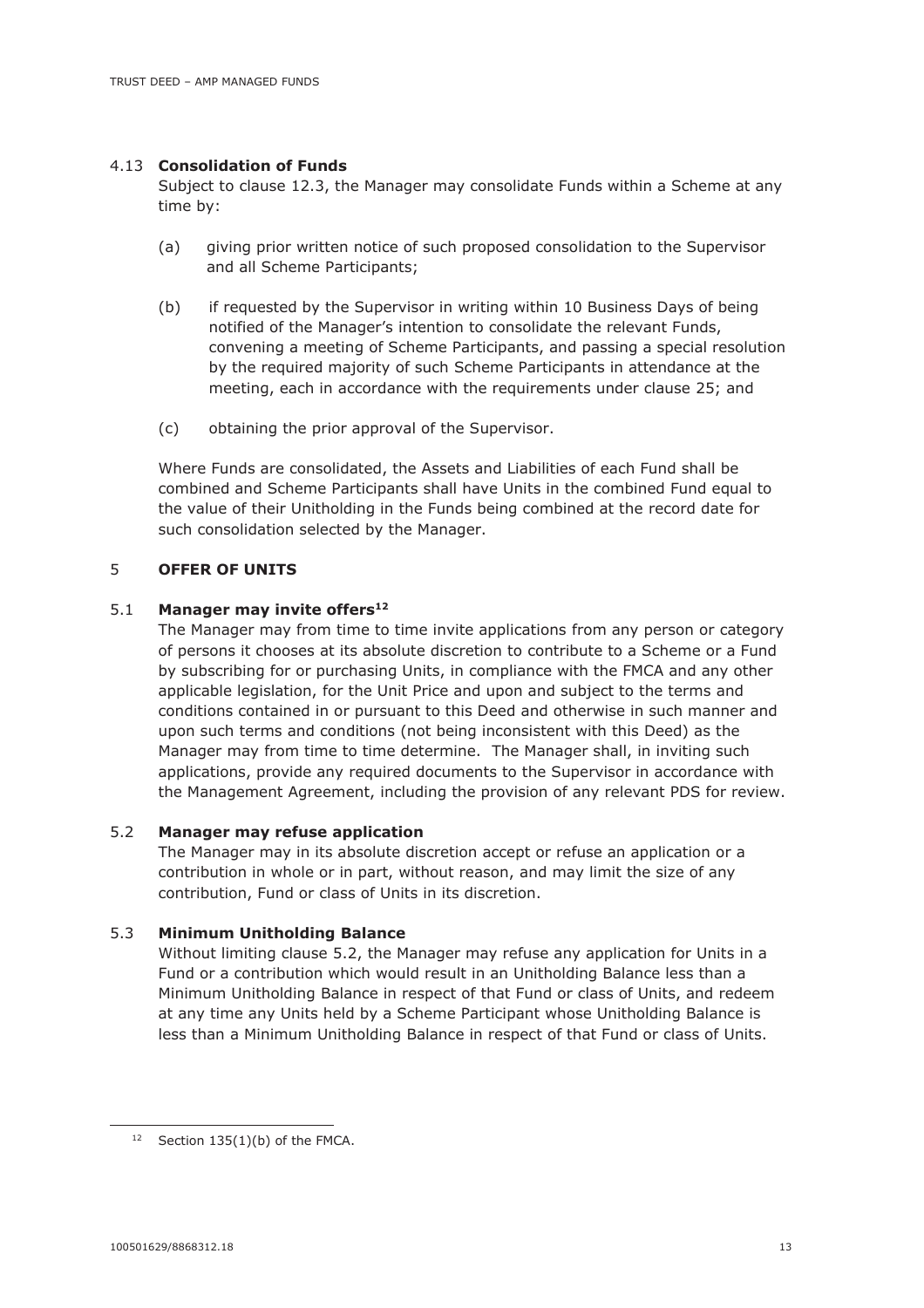# 5.4 **Manager may issue Units without an application**

Subject to relevant law relating to the issue of financial products, $13$  the Manager may from time to time issue additional Units to any Scheme Participant without any specific application for those Units, whether pursuant to clause 6.1 or otherwise as the Manager determines.

# 5.5 **Portfolio Investment Entity**

Without limiting clause 5.2, the Manager may refuse any application for Units in a Fund where to do otherwise would threaten the Scheme's or Fund's eligibility as, or cause the Scheme or the Fund to become ineligible to be, a PIE.

# 6 **ISSUE OF UNITS**<sup>14</sup>

#### 6.1 **Manager's power to issue**

- (a) If the Manager accepts a contribution to a Scheme from any person in respect of a Scheme Participant, or a person who will be a Scheme Participant, the Manager shall issue Units to that Scheme Participant in accordance with this section.
- (b) Unless otherwise provided in the applicable PDS or offering document for the relevant Fund, each Unit shall be issued for the Unit Price calculated by the Manager prevailing at the time the Units are issued. Such price shall be paid to the Manager (or into an account nominated by the Manager) on behalf of the relevant Fund or may be credited where amounts are credited in the form of Units pursuant to this Deed.<sup>15</sup>
- (c) The Manager may issue Units in a Fund ranking equally with all existing Units of the same class. Any such issue will not be treated as an action affecting the rights attached to the existing Units, and the Manager need not first offer those Units to existing Scheme Participants.
- (d) Where required by law, the Manager shall issue confirmations to the relevant Scheme Participant recording the issue of Units in a Fund, in the form of an Electronic Communication and within such time frames as the Manager shall decide, subject to any applicable legislation.<sup>16</sup>
- (e) The Manager may otherwise impose such conditions or restrictions as the Manager may from time to time determine on the offer for sale or issue of Units.

#### 6.2 **Contributions**

Each Scheme Participant may, or any other person with the consent of the Manager may in respect of a Scheme Participant, contribute to a Scheme or a Fund such

<sup>13</sup> Part 3 of the FMCA.

 $14$  Section 135(1)(a) and (b) of the FMCA.

<sup>&</sup>lt;sup>15</sup> Section  $135(1)(c)$  of the FMCA.

<sup>&</sup>lt;sup>16</sup> Section 100 of the FMCA and FMC Regulations 65 to 68.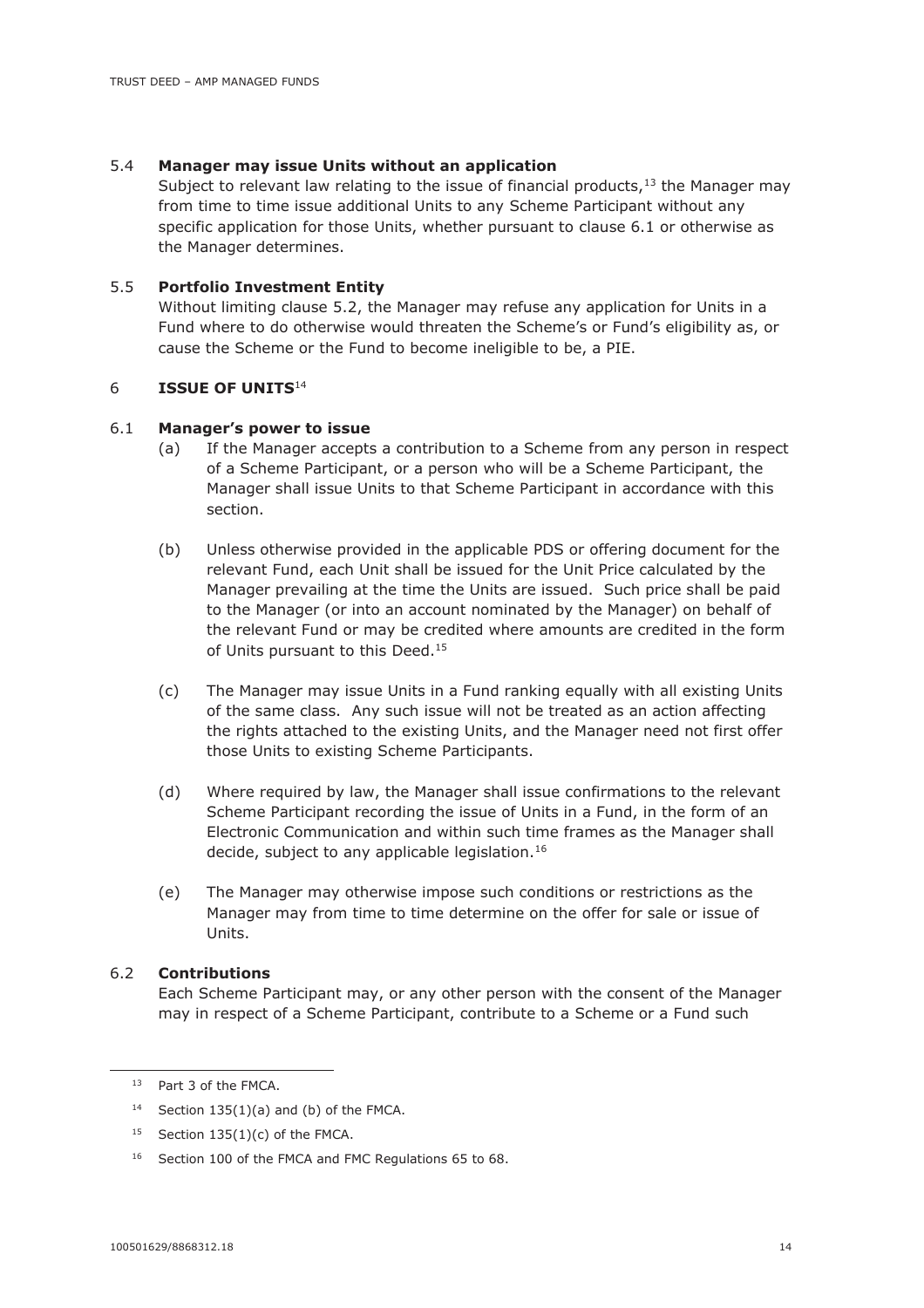funds or assets in such amounts and at such times as the Manager may accept and subject to any minimum if applicable.

#### 6.3 **Minimum contributions**

The Manager may require that any amount contributed or transferred to a Scheme or a Fund by or in respect of a Scheme Participant:

- (a) must be no less than any minimum contribution amount that the Manager may set from time to time; and
- (b) must be made in New Zealand currency,

and the Manager may impose, with respect to the acceptance of the relevant amount, such other terms and conditions (including as to the mode or means of payment) as the Manager may set from time to time.

#### 6.4 **Fractional Units**

The Manager may issue Fractional Units (rounded to the number of decimal places and in such manner as the Manager may decide) where the amount contributed by or on behalf of a Scheme Participant is less than the Unit Price applicable at the time of issue of a Unit. Fractional Units shall rank and confer entitlements in proportion to the fractional proportion they represent (subject to clause 4.5).

#### 6.5 **Initial issue price**

The first Units issued in any Fund established under or in accordance with this Deed shall be issued at a price of \$1.00.

#### 6.6 **Unit Price determination**

Subject to clause 6.5, and unless otherwise provided for in the applicable PDS or offering document for the relevant Fund:

- (a) *Unit Price*: The Manager shall determine a Unit Price for each Fund on each Valuation Date.
- (b) *Unit Price Calculation*: Each Unit Price shall be determined by dividing the Net Asset Value for the relevant Fund, less the balance of the Distribution Account (to the extent this balance is included in the Net Asset Value calculation as an Asset), by the aggregate number of Units and Fractional Units in the Fund on issue at the date of calculation.
- (c) *Allocation of Subscription and Withdrawal Amounts*: The Assets used to determine the Net Asset Value on a Valuation Date for the purposes of calculating the Unit Price shall not include subscription amounts received for which no Units have been issued and, subject to clause 17.11(c), shall include Withdrawal Amounts for Units which have not been cancelled, at the time of such determination.
- (d) *NAV Rounding*: The Unit Price shall be rounded in the manner, and to the number of decimal places, as the Manager may decide in its absolute discretion.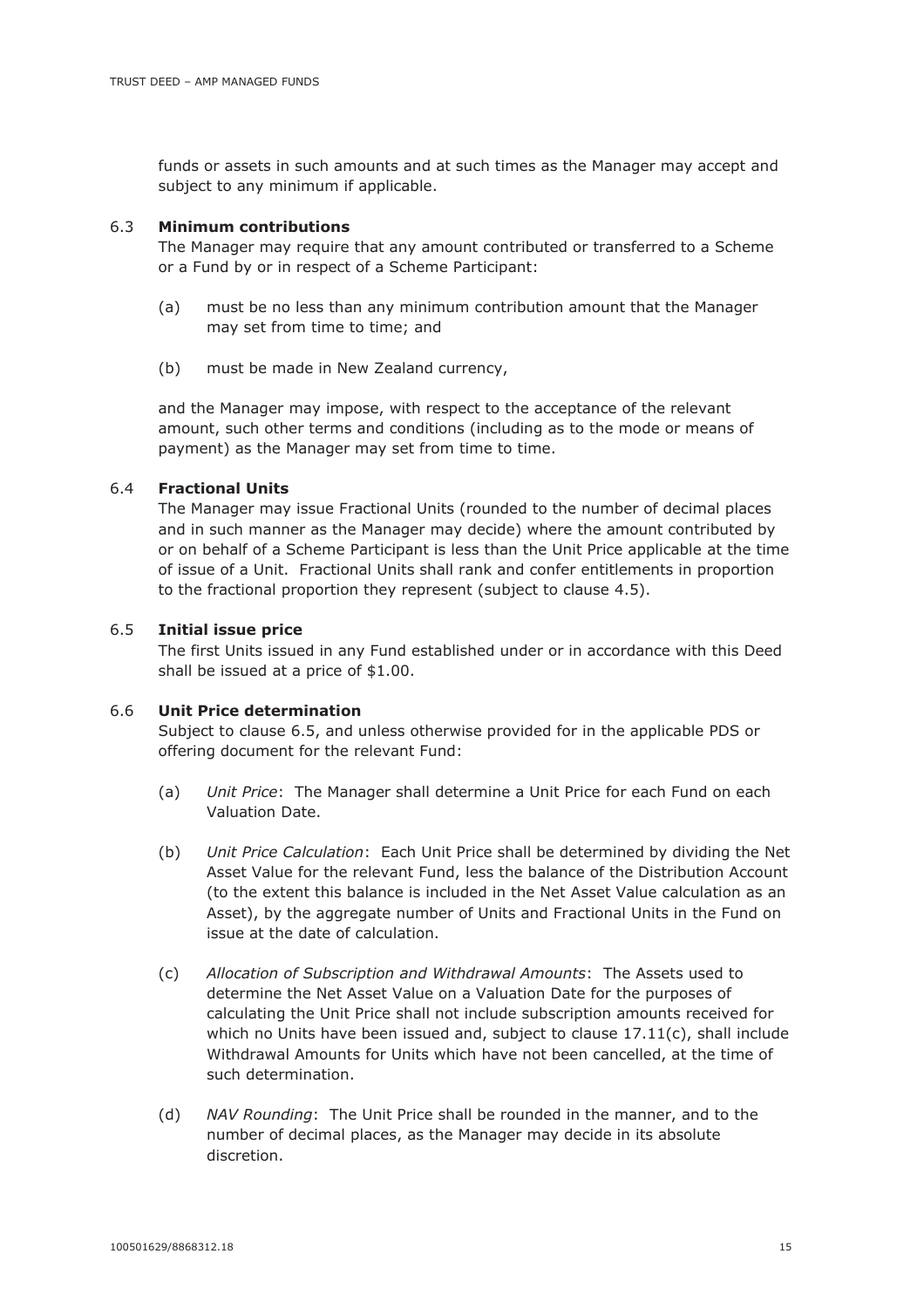- (e) *Change to NAV Rounding*: The Manager shall provide prior written notice to the Supervisor when there is a change to the number of decimal places the Unit Price is rounded to or the rounding manner to be adopted.
- (f) *Unit Price adjustments*: Before applying the Unit Price:
	- (i) to an application for Units, the Manager may adjust the Unit Price by an amount the Manager thinks appropriate to reflect the fees, expenses, Taxes, costs or other liabilities associated with the application, including the costs of investing the application proceeds for the relevant Unit which may include the difference between the price paid for an Asset and its market value immediately after its acquisition; or
	- (ii) to a withdrawal of Units, the Manager may adjust the Unit Price by an amount the Manager thinks appropriate to reflect the fees, expenses, Taxes, costs or other liabilities associated with the withdrawal, including the costs of selling Assets to meet the Withdrawal Price for the relevant Unit which may include the difference between the price received for an Asset and its market value immediately prior to its disposal,

provided that there shall be no double-counting in view of calculations undertaken in accordance with clause 18.4. Such additional or deducted amount may be set by the Manager as a standard amount or percentage reflecting the Manager's estimate of such costs generally, and may be rounded as the Manager thinks fit.

#### 6.7 **Payment for a Unit**<sup>17</sup>

- (a) Payment for Units shall be in Cash.
- (b) The Manager may, in its absolute discretion, pay, as an expense of a Fund, brokerage and/or commission on the issue of Units at a rate set by the Manager, from time to time, provided that there shall be no double-counting in view of calculations undertaken in accordance with clause  $18.4$ .  $^{18}$

#### 6.8 **Unit issue date**

- (a) The Manager shall issue Units in the relevant Fund or Funds either:
	- (i) by the next Valuation Date; or
	- (ii) if and to the extent that the Manager determines that (for administrative or other reasons) it is not reasonably practicable to issue Units in a particular Fund or Funds by the next Valuation Date and advises the Supervisor accordingly, by what the Manager considers to be the next reasonably practicable Valuation Date (provided that the Manager may not invoke this clause  $6.8(a)(ii)$  for a period exceeding 5 Business Days with respect to any amount accepted or payable or

<sup>&</sup>lt;sup>17</sup> Section  $135(1)(c)$  of the FMCA.

 $18$  Section 135(1)(f) of the FMCA.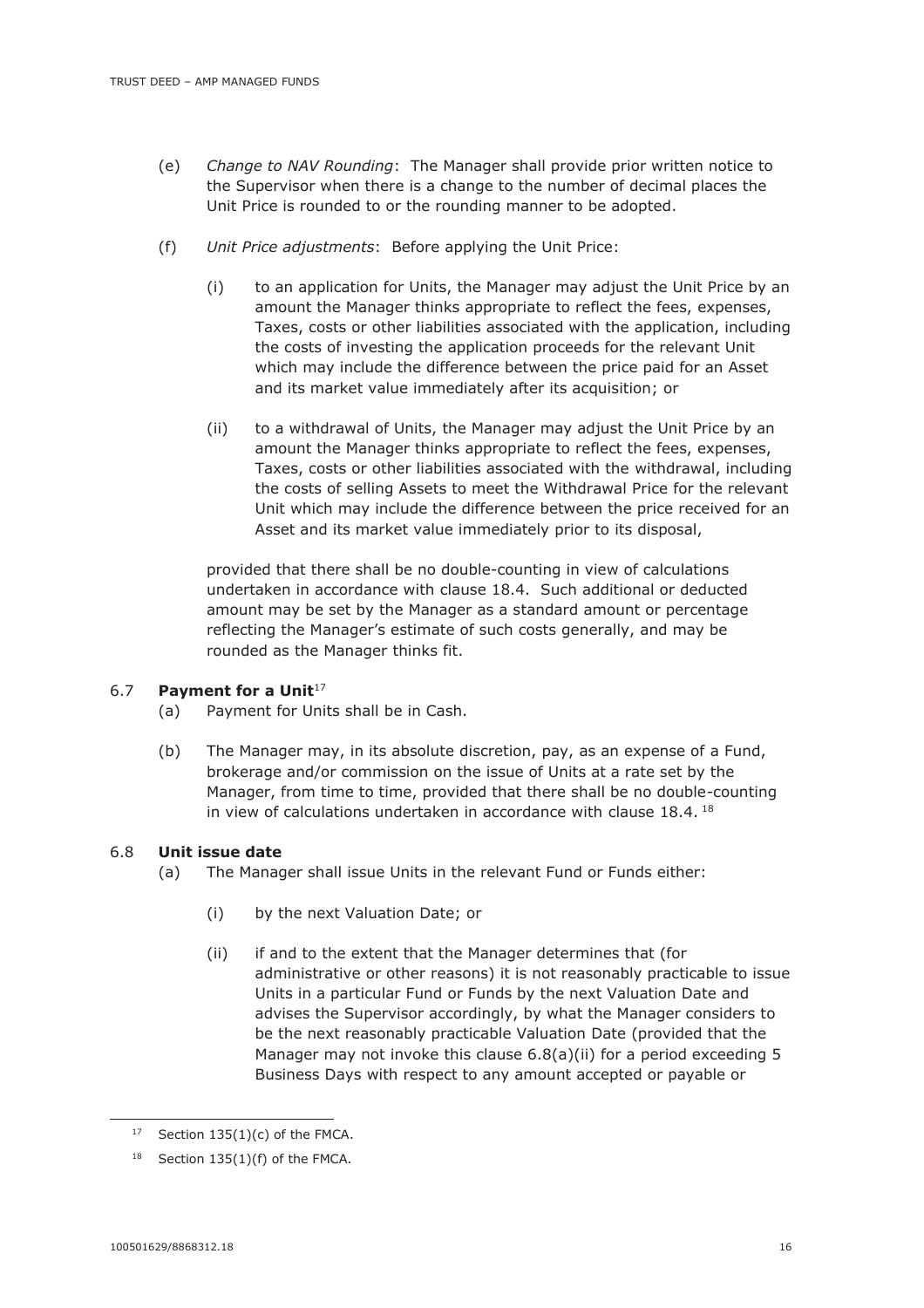switched without the Supervisor's prior agreement, which shall not be unreasonably withheld).

- (b) Units are taken to be issued when:
	- (i) the Manager accepts the application for those Units; or
	- (ii) the consideration against which Units are to be issued is transferred or credited to the Supervisor,

whichever happens later. Units issued against consideration paid other than in cleared funds are void if the money is not subsequently cleared or the Assets are not subsequently transferred (in the case of a payment *in specie*).

#### 6.9 **Pricing errors**

Where there is a Unit pricing error, $19$  the Manager:

- (a) has the power to alter a Scheme Participant's Unitholding, or allocate Units to former Scheme Participants, to the extent reasonably practicable in the circumstances to address partly or entirely the impact of the Unit pricing error, provided such alteration does not adversely affect the relevant Scheme Participant's Unitholding or the position of other Scheme Participants, as compared with the position such Scheme Participant or Scheme Participants would have been in had the Unit pricing error not occurred;
- (b) shall report to the Supervisor any material error in the calculation of the Unit Price or material non-compliance with any FMA notices relating to the pricing methodology for managed investment products to the extent required by the FMCA;<sup>20</sup>
- (c) shall correct any material Unit pricing errors or material non-compliance with a pricing methodology for a Fund, to the extent required by the FMCA, provided that where (after all relevant Unit adjustments and set offs have been made under clause 6.9(a) or otherwise) the amount of any reimbursement or compensation required is less than any minimum level of reimbursement or compensation which is determined in accordance with the Management Agreement, then no reimbursement or compensation shall be required to be provided; $^{21}$  and
- (d) shall notify each of those impacted current or former Scheme Participants of any material Unit pricing error or material non-compliance with a pricing methodology for a Fund, and, except to the extent clause 6.9(c) applies, any

Section 168(2) of the FMCA.

<sup>&</sup>lt;sup>20</sup> Section 168 of the FMCA and FMC Regulations 97 to 98.

<sup>&</sup>lt;sup>21</sup> Section 168 of the FMCA and Regulation 99 of the FMC Regulations.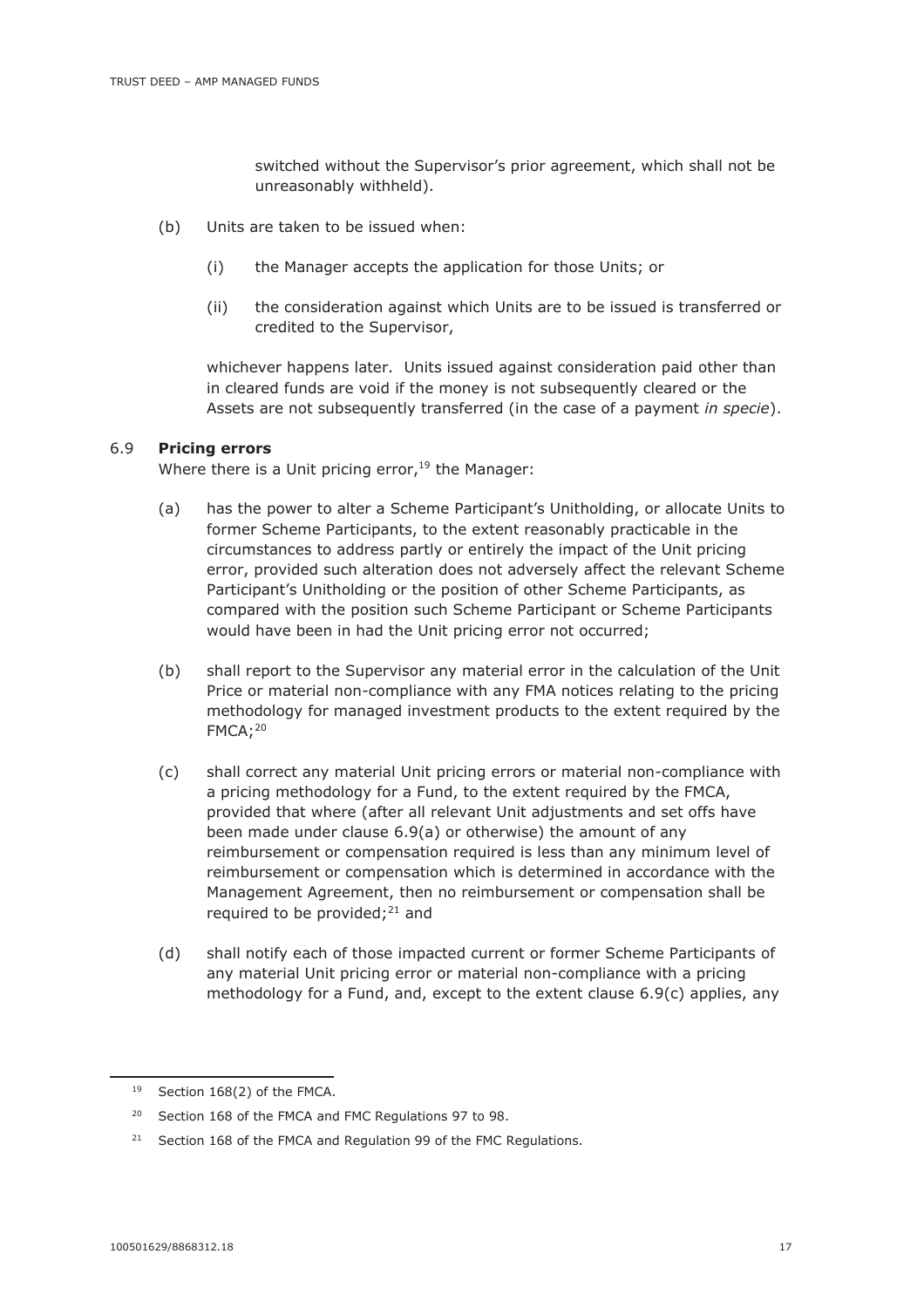action that has been or will be taken to reimburse or compensate the current or former Scheme Participants.<sup>22</sup>

#### 7 **WITHDRAWALS<sup>23</sup>**

#### 7.1 **Procedure and applicable provisions for withdrawals**

Unless otherwise provided for in an applicable PDS or offering document, all withdrawals (other than pro rata distributions in accordance with clause 19) shall be effected by redemptions of Units in accordance with clauses 7 and 8.

#### 7.2 **Redemption requests to be made by notice to the Manager**

Unless otherwise provided for in an applicable PDS or offering document, where a Scheme Participant wishes to withdraw an amount from a Scheme or a Fund, the Scheme Participant shall give the Manager, or any other person appointed by the Manager for such purpose, a Withdrawal Request (in such form and with such minimum notice period (if any) as may be acceptable to the Manager from time to time) specifying the Fund in which the Units are held and the number of Units to be redeemed (or, if acceptable to the Manager, the amount of the proceeds which the Scheme Participant wishes to receive from the redemption). A Withdrawal Request shall be irrevocable unless the Manager, or any other person appointed by the Manager for such purpose, agrees otherwise.

#### 7.3 **Obligation to redeem**

Subject to clauses 7.13 and 7.14, any applicable PDS or offering document, and any terms of issue delaying or restricting redemptions, the Manager shall, within the time prescribed in any applicable PDS or register entry for a Scheme or a Fund or, where no such time is prescribed, within a reasonable time after the next Valuation Date on or following the receipt of a Withdrawal Request, cause the value (or number) of Units held by the Scheme Participant referred to in the Withdrawal Request to be redeemed by the Supervisor out of the Assets of the relevant Fund.

#### 7.4 **Permitted Withdrawals**

Where Units are to be redeemed pursuant to clause 7.3, the Manager may:

- (a) make withdrawals in one or more lump sums and/or at regular intervals in its discretion;
- (b) unless the Withdrawal Request relates to all the Units in a class or a Fund held by a requesting Scheme Participant, refuse the redemption of the Units to which the Withdrawal Request relates in any case where:
	- (i) the redemption is of Units which would lead to a Unitholding Balance less than a Minimum Unitholding Balance for the relevant class or Fund if it was processed;

<sup>&</sup>lt;sup>22</sup> Section 168 of the FMCA and FMC Regulation 99.

<sup>&</sup>lt;sup>23</sup> Sections  $135(1)(a)$  and (b) of the FMCA.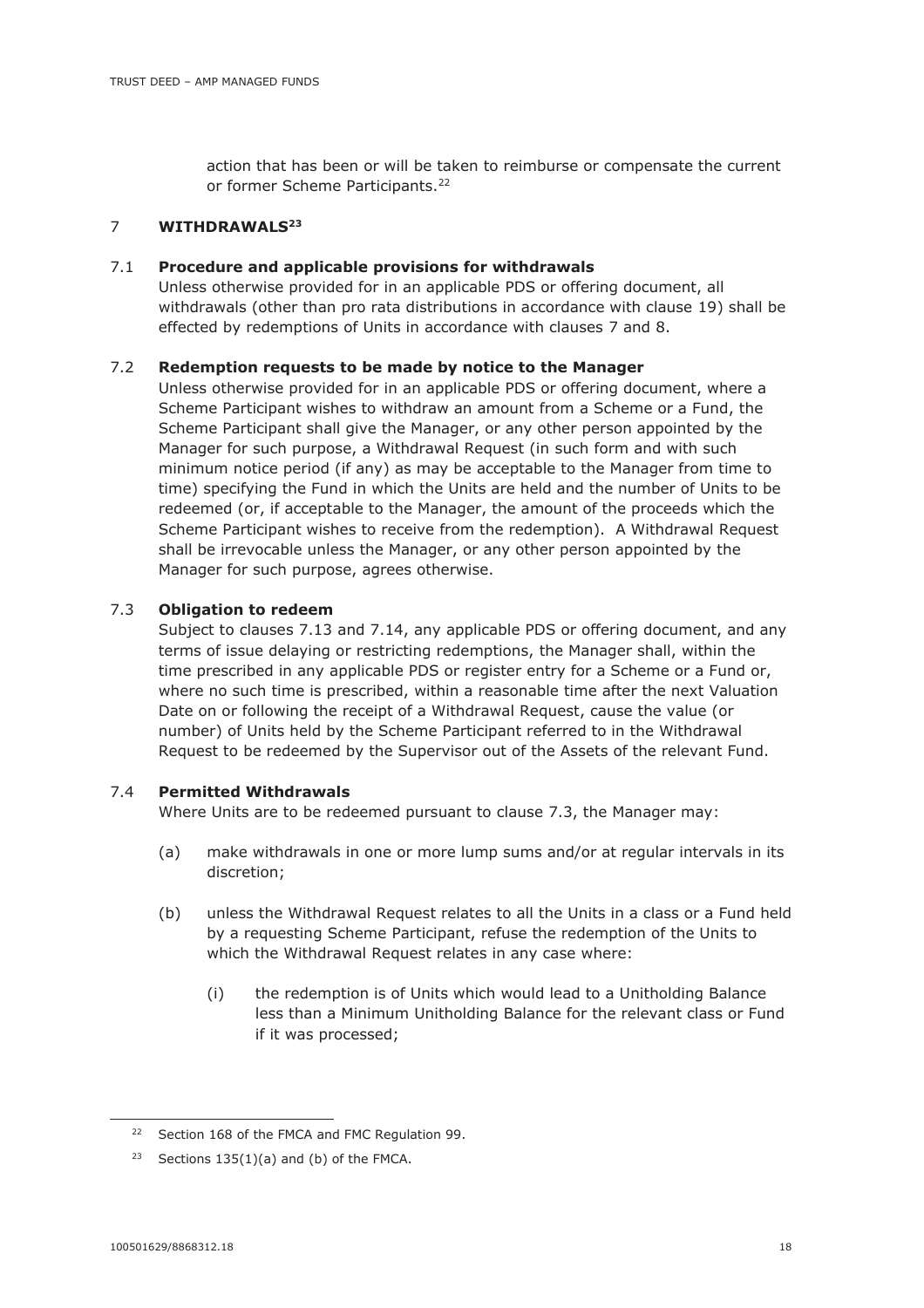- (ii) the Withdrawal Request is less than any minimum number of Units or dollar amount and multiples thereof as determined by the Manager from time to time;
- (iii) the frequency of any regular withdrawals or lump sums would be greater than the Manager may permit; or
- (iv) the withdrawal would be contrary to the issue terms of the relevant Units, including the terms set out in any applicable PDS, register entry or offering document; and
- (c) if the number of Units in a class held by the requesting Scheme Participant (after excluding the number of Units to which the Withdrawal Request relates) would constitute a Unitholding Balance less than a Minimum Unitholding Balance for the relevant class or Fund, cause to be redeemed all Units in that class or Fund held by that Scheme Participant as if the request relates to all the Units in that class or Fund held by that Scheme Participant.

# 7.5 **Regular withdrawals**

Where any PDS or offering document for a Fund specifies that regular withdrawals of Units may occur in respect of a Fund or the Manager otherwise allows regular withdrawals, the Manager shall cause, at such frequency as specified in the PDS or offering document or as the Manager so allows, such Units held by a Scheme Participant in that Fund to be withdrawn by the Supervisor in accordance with the description in the applicable PDS or offering document or the Manager's decision, and the Withdrawal Amount (less amounts deducted from such Withdrawal Amount in accordance with this Deed) shall be paid to Scheme Participants' bank accounts (with the Manager's approval) as notified to the Manager by the relevant Scheme Participant or any person authorised by the Scheme Participant for that purpose.

# 7.6 **Amount payable**

Unless otherwise provided for in an applicable PDS or offering document, upon the redemption of a Unit, the amount payable to the Scheme Participant shall be the Withdrawal Price of the Unit less any Unpaid Amount and less any other deductions permitted under this Deed or provided for in the PDS or offering document for the relevant Scheme or Fund, including any Exit Fee (determined in accordance with clause 7.7(b)).

# 7.7 **Withdrawal Price**

- (a) Unless otherwise provided for in an applicable PDS or offering document, the Withdrawal Price of a Unit of a Fund shall be the Unit Price, calculated by the Manager, prevailing at the time set by the Manager for processing the withdrawal or such other time as the Manager shall reasonably decide.
- (b) The Manager may charge an Exit Fee either generally or in relation to particular Units, calculated in such manner and at such level (and subject to such limitations) as the Manager may from time to time determine, provided such Exit Fee is specified in the PDS or offering document of the relevant Scheme or Fund applicable at the time the relevant Units are issued.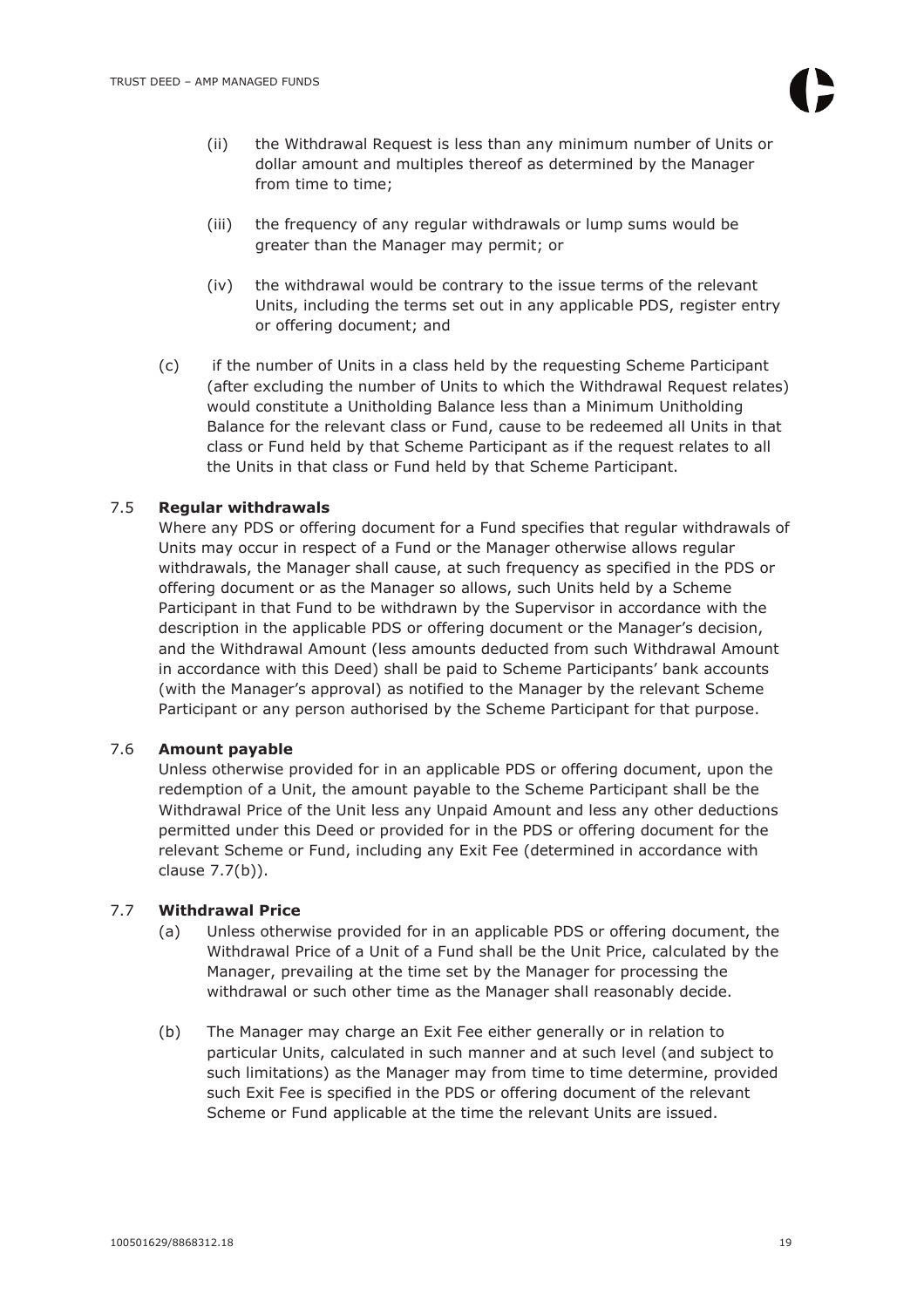# 7.8 **Order of redemption**

Either in respect of the Scheme or any particular Fund or Funds or in respect of any particular Withdrawal Request, if:

- (a) a Scheme Participant makes a Withdrawal Request which requires redemption of less than all of the Units held by the Scheme Participant in a particular Fund; and
- (b) the Scheme Participant does not specify particular Units to be redeemed,

the Manager may determine which Units are first redeemed by that Scheme Participant.

# 7.9 **Delay if consideration not otherwise received**

Where the consideration for Units has not been received or cleared or the transfer has not been completed or the consideration has been retrieved or reversed, the Manager need not cause the redemption of the Units so applied for until such unpaid payment is received by, transferred to, or such retrieved or reversed amount is repaid to, the Manager.

#### 7.10 **Manager to effect redemptions**

Where the Manager is required to cause the Units specified in a Withdrawal Request to be redeemed, the Manager shall, on behalf of the Supervisor, take all steps reasonably necessary to effect the redemption on behalf of the Supervisor (including causing an appropriate entry to be made on the Register in respect of the number of Units redeemed).

# 7.11 **Cancellation of Units**

Where Units are redeemed, the number of Units so redeemed shall be cancelled as at the date of redemption.

#### 7.12 **Withdrawals satisfied by transfers of Assets**

The Manager may, with the relevant Scheme Participant's prior agreement, require the Supervisor to transfer Assets of a Fund to a Scheme Participant in that Fund, or to hold such Assets on trust solely for such a Scheme Participant on such terms as the Manager requires, rather than pay Cash on the redemption of Units. These Assets must be of equal value to the Withdrawal Price less any deductions permitted by this Deed.

#### 7.13 **Suspension of redemption**

(a) Notwithstanding the foregoing and subject to prior written notification to the Supervisor (such notification to be provided as soon as reasonably practicable upon forming the opinion outlined below), if for any good reason reasonably determined by the Manager, the Manager shall form the opinion that it is not desirable, or would be prejudicial to the interests of Scheme Participants in a Fund or Scheme as a whole, for the Manager to cause the redemption of Units of Scheme Participants in that Fund or Scheme, or would threaten that Fund or Scheme's eligibility for PIE status, then the Manager may suspend all such Scheme Participants' redemptions by giving notice to (in its discretion) either Scheme Participants in that Fund or Scheme whose Withdrawal Requests have not been processed, or to all Scheme Participants holding Units in that Fund or Scheme. A Suspension Notice shall have the effect of suspending the processing of all Withdrawal Requests from all such Scheme Participants in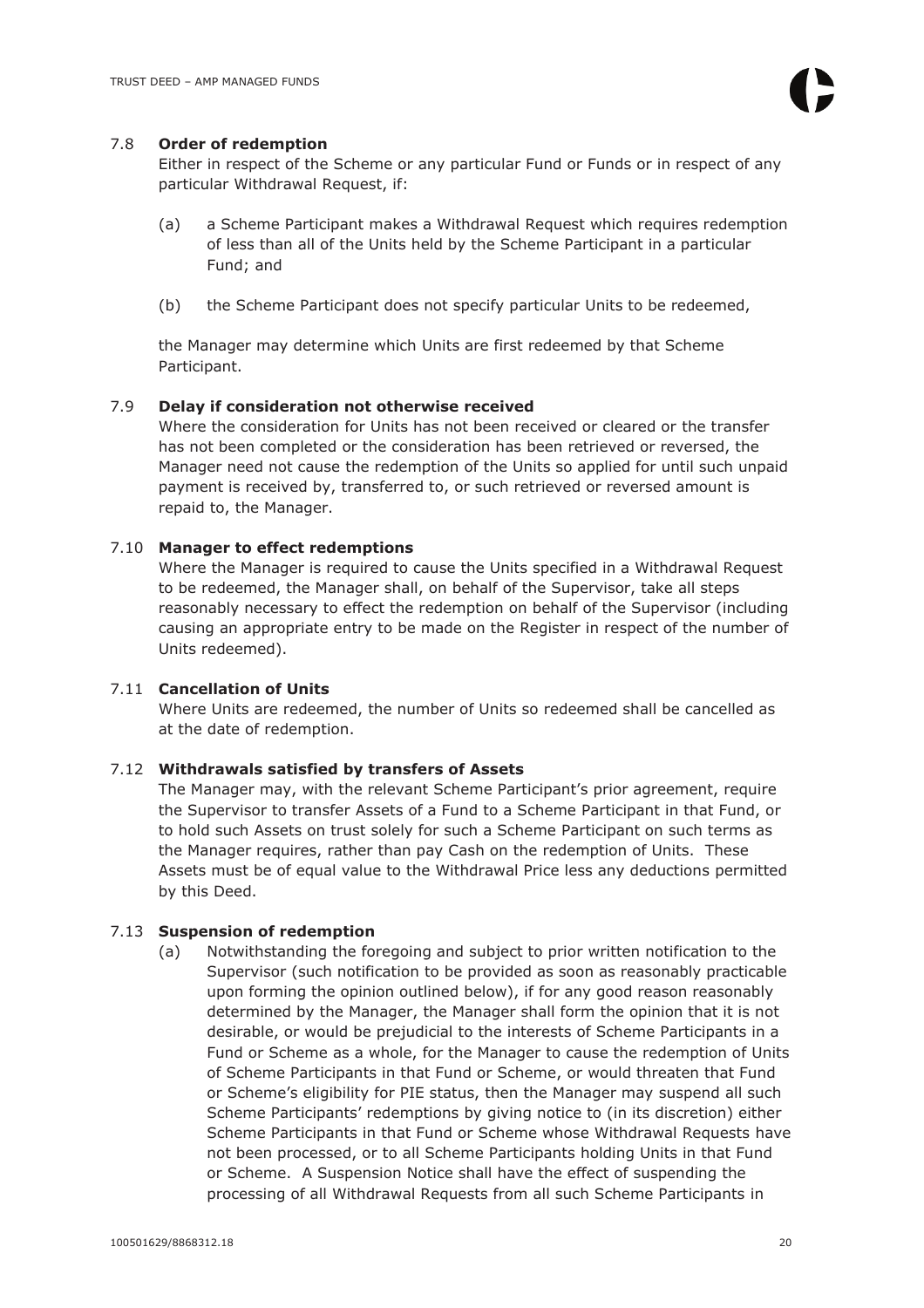respect of that Fund or Scheme, effective from the time the decision to suspend is made until the Manager gives to the affected Scheme Participants notice to the effect that the Suspension Notice is cancelled.

- (b) Where a Suspension Notice has been given to Scheme Participants in a relevant Fund or Scheme pursuant to clause 7.13(a) and not cancelled within 90 Business Days of such Suspension Notice, the Manager shall obtain the Supervisor's written approval of the continuation of the suspension, if the suspension is to continue.
- (c) Where the operation of Withdrawal Requests are suspended pursuant to this clause 7.13, the Withdrawal Price payable to the Scheme Participants, in respect of any redemption which has been suspended, shall be determined as if the Withdrawal Request is made on the first Business Day following the end of the period covered by the Suspension Notice.

# 7.14 **Side-Pocketing**

- (a) Where the Supervisor and the Manager consider that it is in the interests of the Scheme Participants in a Scheme or Fund generally to do so (for example, but without limitation, to address liquidity or pricing issues or Asset or underlying asset impairment), the Manager may, with effect from a particular date (a *Record Date*), and without the agreement of, or consultation with, those Scheme Participants:
	- (i) determine that particular Assets and Liabilities of a Fund (the *Side-Pocketed Assets and Liabilities*) be quarantined in accordance with this clause 7.14; and
	- (ii) reclassify, divide or otherwise reconstruct the Unitholdings of Scheme Participants as at the Record Date so that those holdings consist of:
		- (A) Units that relate to the Assets and Liabilities of the Fund that have not been side-pocketed (the *Non-Side-Pocketed Assets and Liabilities*); and
		- (B) Units that relate to the Side-Pocketed Assets and Liabilities,

all on a pro rata basis.

- (b) The provisions of this Deed will apply, with such modifications as are necessary, to the Side-Pocketed Assets and Liabilities and the Units relating to the Side-Pocketed Assets and Liabilities as if the relevant Fund consisted solely of the Side-Pocketed Assets and Liabilities and the related Units, provided that the Manager may (after consulting with the Supervisor) determine special arrangements relating to the Side-Pocketed Assets and Liabilities and the related Units. Without limiting the generality of the proviso to the previous sentence, those special arrangements may include arrangements:
	- (i) preventing Scheme Participants in the relevant Fund from giving Withdrawal Requests in relation to the Side-Pocketed Assets and Liabilities and the related Units;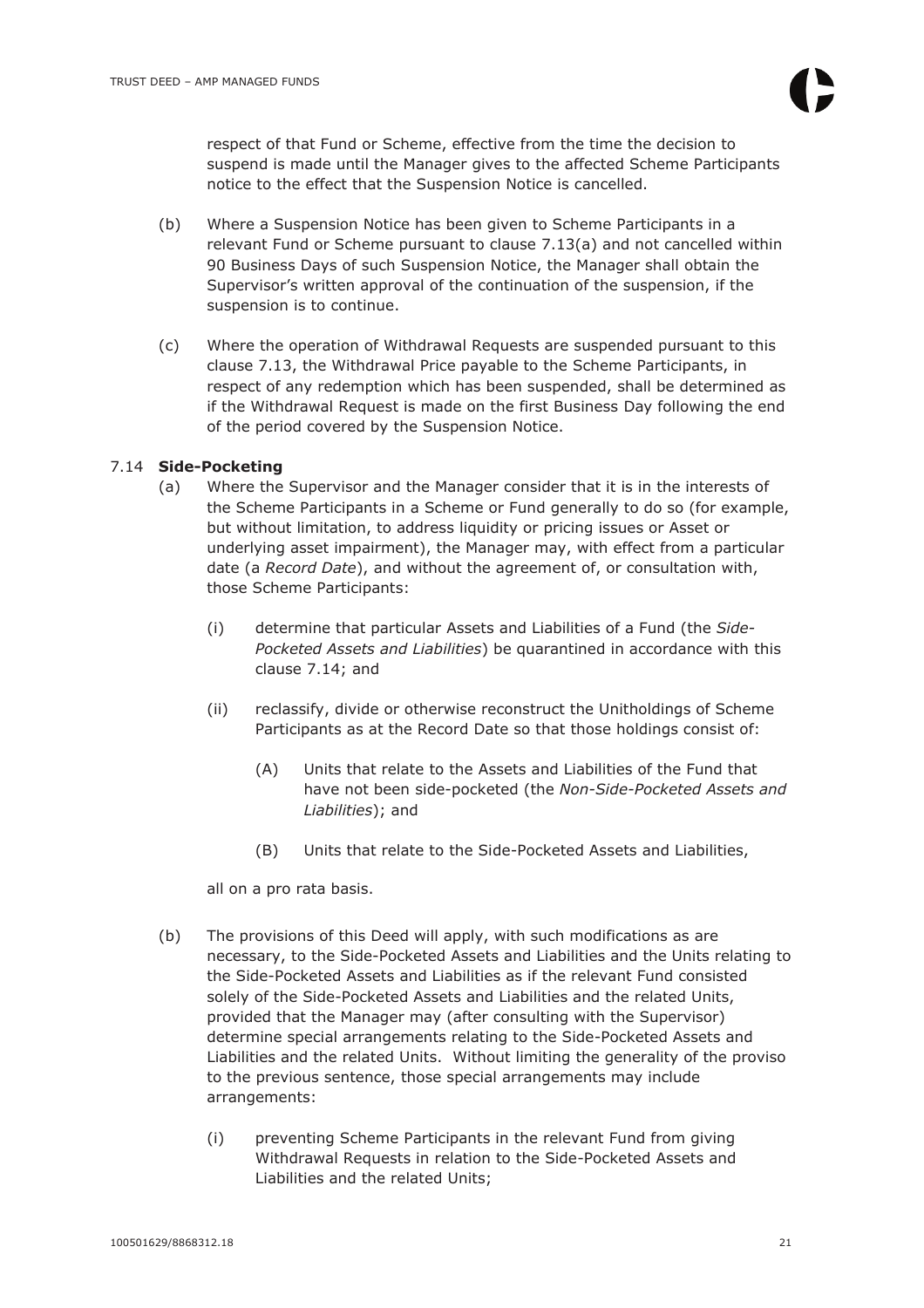- (ii) preventing the issue of any further Units relating to the Side-Pocketed Assets and Liabilities;
- (iii) for the realisation/discharge of the Side-Pocketed Assets and Liabilities;
- (iv) relating to the distribution or application of the net proceeds of realisation of the Side-Pocketed Assets to or for the benefit of Scheme Participants holding Units relating to the Side-Pocketed Assets and Liabilities;
- (v) relating to the termination of the side-pocketing arrangement (including the cancellation of Units relating to the Side-Pocketed Assets and Liabilities);
- (vi) relating to the fees and expenses associated with the Side-Pocketed Assets and Liabilities and the related Units;
- (vii) relating to the recovery of PIE Tax Liabilities attributed to those Scheme Participants holding Units relating to the Side-Pocketed Assets and Liabilities (including, where applicable, the recovery of such PIE Tax Liabilities from such Scheme Participants by way of arrangements relating to Units (if any) held by those Scheme Participants that relate to the Non-Side-Pocketed Assets and Liabilities), and the payment of the tax liabilities of the relevant Fund;
- (viii) that the Manager considers appropriate in relation to the Scheme's or Fund's status as a PIE;
- (ix) for the treatment of Withdrawal Requests that remain outstanding as at a Record Date (including, without limitation, the cancellation of any such Withdrawal Requests);
- (x) for treating Units held by Scheme Participants that relate to Side Pocketed Assets and Liabilities as a different class of Unit; and
- (xi) which the Manager otherwise considers to be appropriate and in the interests of Scheme Participants generally in relation to the sidepocketing arrangements contemplated by this clause 7.14.
- (c) Where any conflict arises between the special arrangements agreed between the Manager and the Supervisor under this clause 7.14 and any other provision of this Deed or any Establishment Deed, the special arrangements will prevail, except to the extent any applicable legislation requires that the other provision prevails.
- (d) For the avoidance of doubt, the side-pocketing arrangements contemplated by this clause 7.14, although they may involve a different class of Unit, operate within the relevant Fund and Scheme and do not create a new Fund or Scheme. Unless required by law, the Manager need not prepare separate financial statements relating to the Non-Side-Pocketed Assets and Liabilities and the Side-Pocketed Assets and Liabilities.
- (e) Notwithstanding clause 7.14(d), the Manager and the Supervisor may, at any time, decide that the Side-Pocketed Assets and Liabilities shall constitute a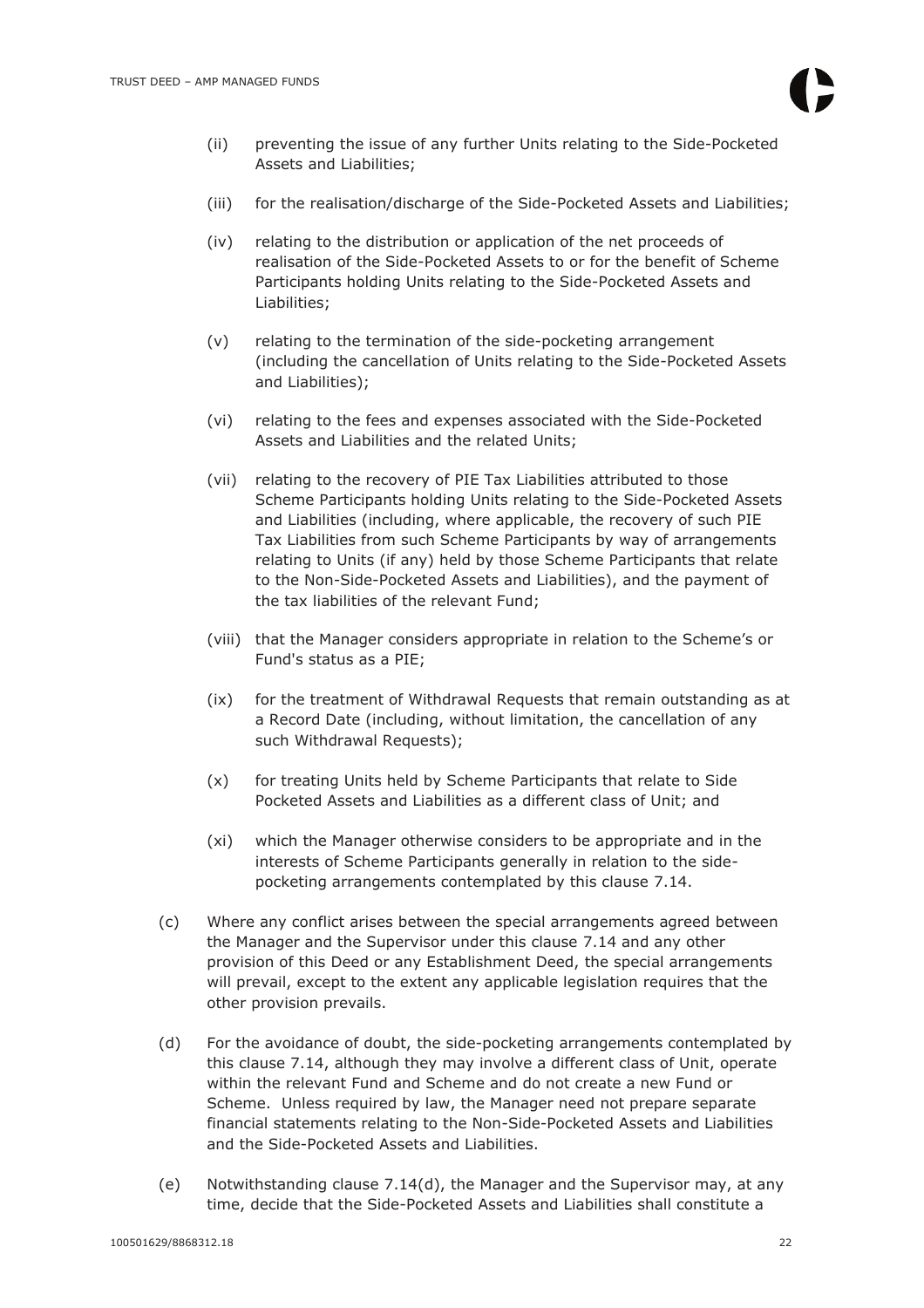distinct Fund and may accordingly segregate such Assets and Liabilities into a distinct Fund. In such case, the Units that relate to the Side-Pocketed Assets and Liabilities shall become Units in that new Fund.

# 7.15 **Other withdrawal terms may be applied**

Notwithstanding any other provisions of this Deed, the Manager may in its discretion determine from time to time and must specify in any PDS or offering document for the relevant Scheme or Fund, other limitations on withdrawals or prohibitions on withdrawals or the transfer of Units which will take effect in accordance with their terms.

# 7.16 **Manager instigated pro rata withdrawals**

Where the Supervisor and the Manager consider that it is in the interests of the Scheme Participants in a Scheme or Fund generally to do so, the Manager may redeem, in accordance with this clause 7, an equal pro rata share (determined by the Manager) of all Unitholders' Units in a Fund, as if a Withdrawal Request had been made under clause 7.2 in respect of such Units, provided that the Manager notifies the Unitholders in that Fund that the Manager is making such an equal pro rata share redemption and the Manager's reasons for doing so.

# 8 **TRANSFER AND TRANSMISSION OF UNITS<sup>24</sup>**

# 8.1 **Units are transferable**

Subject to clause 8.2, all or any of the Units in a Fund in a Scheme which are of the same class that are held by a Scheme Participant may be transferred to another person at the request of the Scheme Participant. In the Manager's absolute discretion, the transfer shall be effected by registering a transfer of Units from the transferor to the transferee or by:

- (a) cancelling the number of Units sought to be transferred without any payment to the Scheme Participant; and
- (b) issuing to the transferee such number of Units as the Manager thinks is appropriate taking into account the number of Units cancelled pursuant to paragraph (a) above and the Taxes and Tax Credits attributable to the Units cancelled, treating the transferee as having satisfied payment of the Unit Price by the cancellation of the Units referred to in paragraph (a) above.

# 8.2 **Manager may reject a transfer request**

Subject to the applicable provisions of the FMCA, the Manager may in its absolute discretion reject a Scheme Participant's transfer request. 25

# 8.3 **Registration of transfers may be suspended**

Registration of transfers may be suspended at such times and for such periods as the Manager may from time to time determine provided that the Manager may not suspend registration of transfers for a period exceeding ninety (90) Business Days in any calendar year without the approval of the Supervisor (such approval not to be unreasonably or arbitrarily withheld).

 $24$  Section 135(1)(a) of the FMCA.

<sup>25</sup> Section 379 of the FMCA.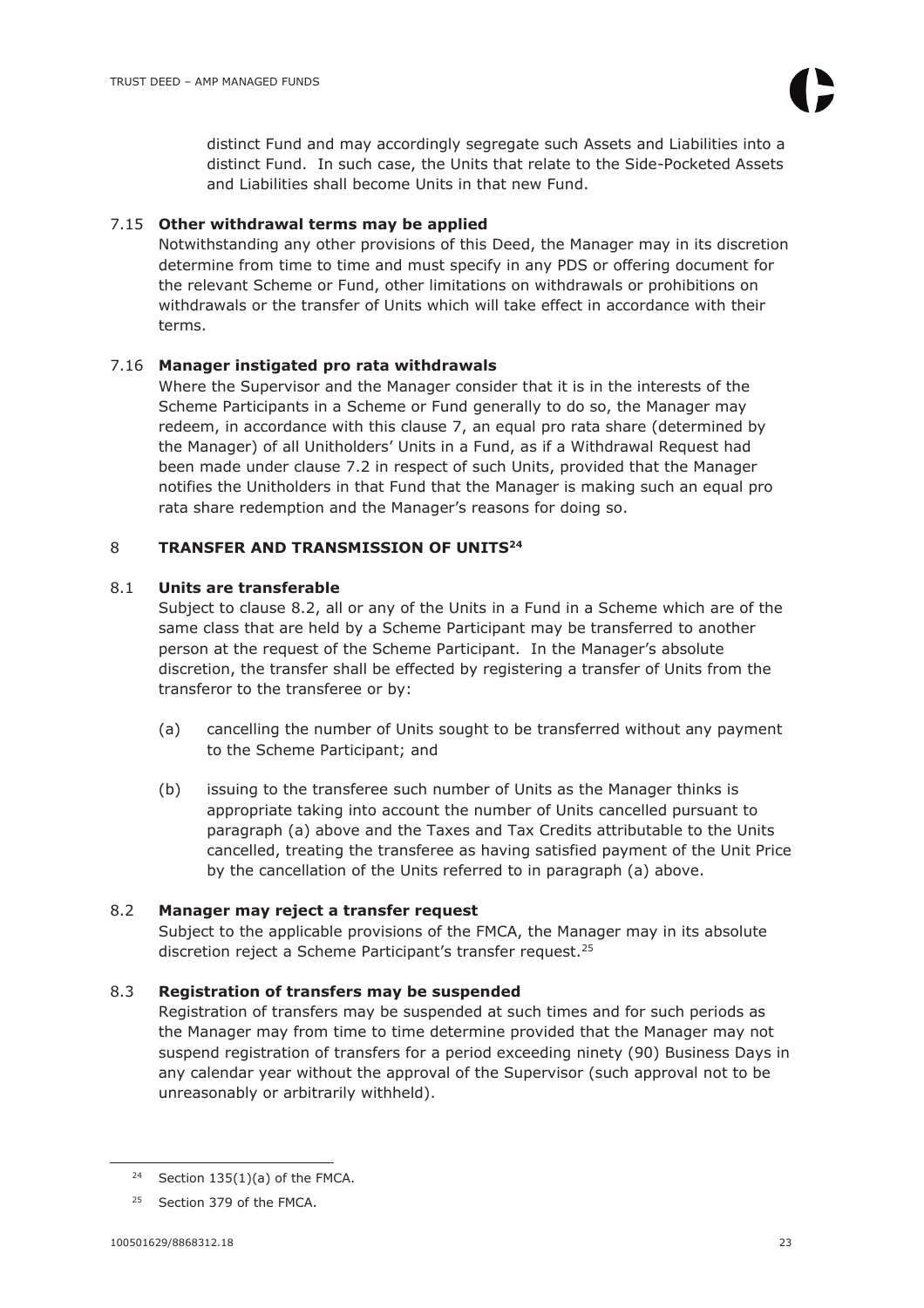8.4 **Transfers between Funds and between managed investment schemes** 

Unless otherwise provided for in an applicable PDS or offering document, a Scheme Participant's total Unitholding in a Fund may be transferred by the Manager from a Fund to another Fund or to another managed investment scheme, or from a managed investment scheme to a Fund, with the written consent of the Scheme Participant, or, if provided for in a PDS or offering document for the Scheme or Fund, at the Manager's discretion, provided either:

- (a) in the case of a transfer from a Fund to another Fund or to another managed investment scheme, the transfer is effected as if it were a withdrawal in Cash from the Fund, and the Cash transferred to the new Fund or managed investment scheme is equal to the Withdrawal Price (after taking into account Taxes and Tax Credits attributable to the withdrawn Units and any deductions permitted by this Deed) of the relevant Scheme Participant's Units (which Units shall be cancelled on completion of the transfer); or
- (b) in the case of a transfer from a managed investment scheme or another Fund to a Fund, the transfer is effected as if it were an application for Units, with the Unit Price being met by the Cash transferred to the Fund and the Cash transferred to the Fund corresponds in value to the Unit Price of the Units to be issued to the Scheme Participant as part of the transfer.

# 8.5 **No Security Interests**

Subject to this Deed, and except with the approval of the Manager, no Scheme Participant may assign nor grant a Security Interest in respect of the Scheme Participant's Unitholding. Any such approval may be given subject to such terms and conditions and may be conditional on the payment of such fees as the Manager may determine.

# 8.6 **Persons recognised by the Manager on death**

The executors or administrators of a deceased Scheme Participant (not being one of several joint Scheme Participants) and, in the case of the death of a joint Scheme Participant, the survivor of such joint Scheme Participants, shall be the only persons recognised by the Manager as having any title or interest in the Units held by such Scheme Participant. However, if that Scheme Participant has sold or otherwise disposed of some or all of those Units and has delivered to the transferee a transfer of such Units and the transfer of Units is not registered before the death of the deceased Scheme Participant, the Manager may register that transfer notwithstanding that the Manager at the time of such registration has notice of that Scheme Participant's death.

# 8.7 **Claimants to prove entitlement**

Any person becoming entitled to any Units in consequence of the death, incapacity, or bankruptcy of any Scheme Participant may, upon producing such evidence as the Manager may require to establish that person's entitlement to such Units, be registered as the Scheme Participant with respect to such Units.

# 9 **REGISTERS**

# 9.1 **Register to be maintained**

The Manager shall keep and maintain or cause to be kept and maintained in respect of each Fund an up-to-date Register of Scheme Participants in each Fund. Such Registers shall: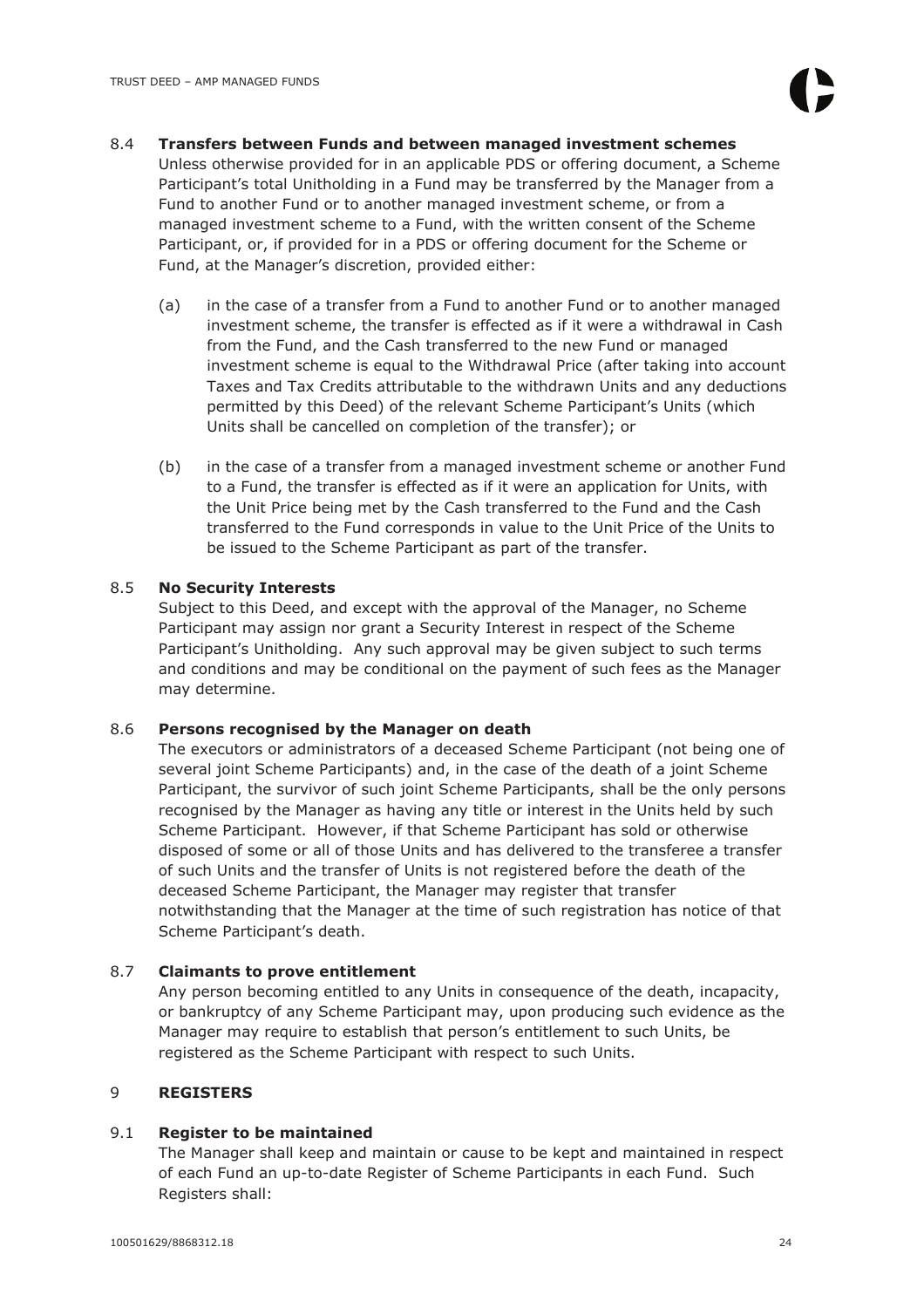- (a) be kept in the manner;  $26$
- (b) contain the content; $27$
- (c) be audited; $28$  and
- (d) be available for inspection,  $29$

as required by the FMCA.

# 9.2 **Appointment of Registrar**

The Manager may appoint a registrar to maintain a Register at the expense of the relevant Funds.

# 9.3 **Tax information**

To the extent such information has been provided to the Manager or any Registrar, the following information shall also be kept by the Manager or the Registrar (if appointed) in respect of any period where the Fund or Scheme is a PIE:

- (a) the Tax File Number and notified Prescribed Investor Rate of the Scheme Participants of that Fund or Scheme; and
- (b) such details as the Manager considers are necessary or desirable for that Fund or Scheme to comply with, and to enable the Manager to administer that Fund or Scheme in accordance with, all relevant PIE rules under the Tax Act.

# 9.4 **Retention of Tax information**

To the extent such information has been provided to the Manager or any Registrar, the Manager or the Registrar (if appointed) shall keep such details as the Manager considers are necessary or desirable for that Fund or Scheme to comply with, and to enable the Manager to administer that Fund or Scheme in accordance with, all relevant laws, including the Common Reporting Standard and the Foreign Account Tax Compliance Act (US) in respect of any period required by law.

# 9.5 **Scheme Participants to notify changes**

Any change of name or address (including email address), Tax File Number, Prescribed Investor Rate or tax residency of any Scheme Participant shall be notified by the Scheme Participant in writing, or in any other manner approved by the Manager, to the Manager or any Registrar who shall alter the relevant Register or cause the relevant Register to be altered accordingly.

# 9.6 **Register deemed to be accurate**

Each of the Manager and the Supervisor:

(a) shall be entitled to rely absolutely on a Register as being correct;

<sup>&</sup>lt;sup>26</sup> Sections 215, 216 of the FMCA.

<sup>27</sup> Section 217 of the FMCA.

<sup>&</sup>lt;sup>28</sup> Sections 218 and 219 of the FMCA and FMC Regulations 108 to 110.

<sup>29</sup> Sections 221 and 222 of the FMCA.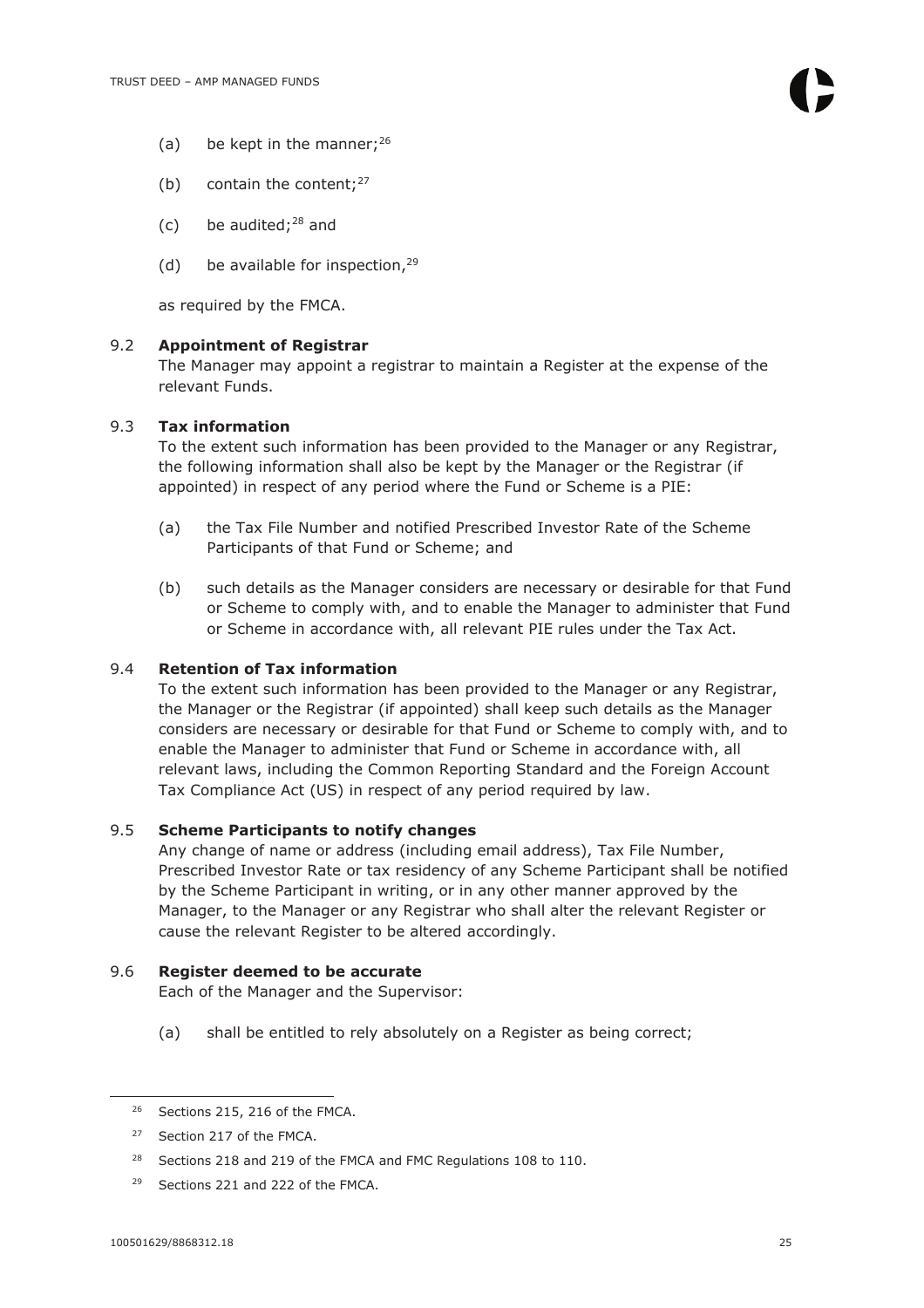- (b) shall not be required to enquire into the authenticity of a Register; and
- (c) shall not incur any liability or responsibility on account of any mistake in a Register.<sup>30</sup>

#### 9.7 **No Security Interests to be entered upon a Register**

Except as required by the FMCA and any other applicable legislation, neither the Manager nor the Supervisor shall be bound to see to the performance of any trust (express, implied, or constructive) or of any Security Interest to which any of the Units or any interest therein are or may be subject, or to recognise any person as having any interest in any Unit except for the person recorded in a Register as the Scheme Participant, and accordingly no notice of any Security Interest or trust (expressed, implied, or constructive) shall be entered upon a Register. $31$ 

#### 9.8 **Joint Scheme Participants**

The Manager may, in its absolute discretion, determine whether two or more persons may be registered as the Scheme Participants with respect to any Unit in a Scheme or a Fund. If two or more persons are registered as the Scheme Participants, they shall be deemed to hold the same as joint tenants with the benefit of survivorship subject to the following provisions:

- (a) the joint Scheme Participants shall be liable severally as well as jointly in respect of all payments which ought to be made in respect of the Unit;
- (b) on the death of any one of such joint Scheme Participants, the survivor or survivors of them shall be the only person or persons recognised by the Manager or the Supervisor having any title to such Unit, but the Manager may require such evidence of death as it thinks fit;
- (c) any one of such joint Scheme Participants may give instructions in relation to the Scheme Participants' joint Unitholding or their Units, which instruction shall bind all such Scheme Participants;
- (d) only the person whose name stands first in the Register as one of the joint Scheme Participants shall be entitled to receive notices and other Schemerelated communications from the Manager or Supervisor, and any notices and other Scheme-related communications given to any joint Scheme Participant shall be deemed notice to all the joint Scheme Participants;
- (e) at any meeting of Scheme Participants any one of such joint Scheme Participants may vote, either personally, or by duly appointed and authorised representative, or any attorney or proxy, in respect of such Unit, as if he or she were solely entitled to it, provided that if more than one of such joint Scheme Participants is present personally, or by duly authorised representative, or attorney or proxy, then (both on a poll and on a show of hands) only one of them may vote as a Scheme Participant in respect of a Unit, and if both of them vote in respect of a Unit, such one of those joint Scheme Participants so present whose name stands first in the Register in

<sup>&</sup>lt;sup>30</sup> Section 217(3) of the FMCA.

 $31$  Section 217(2) of the FMCA.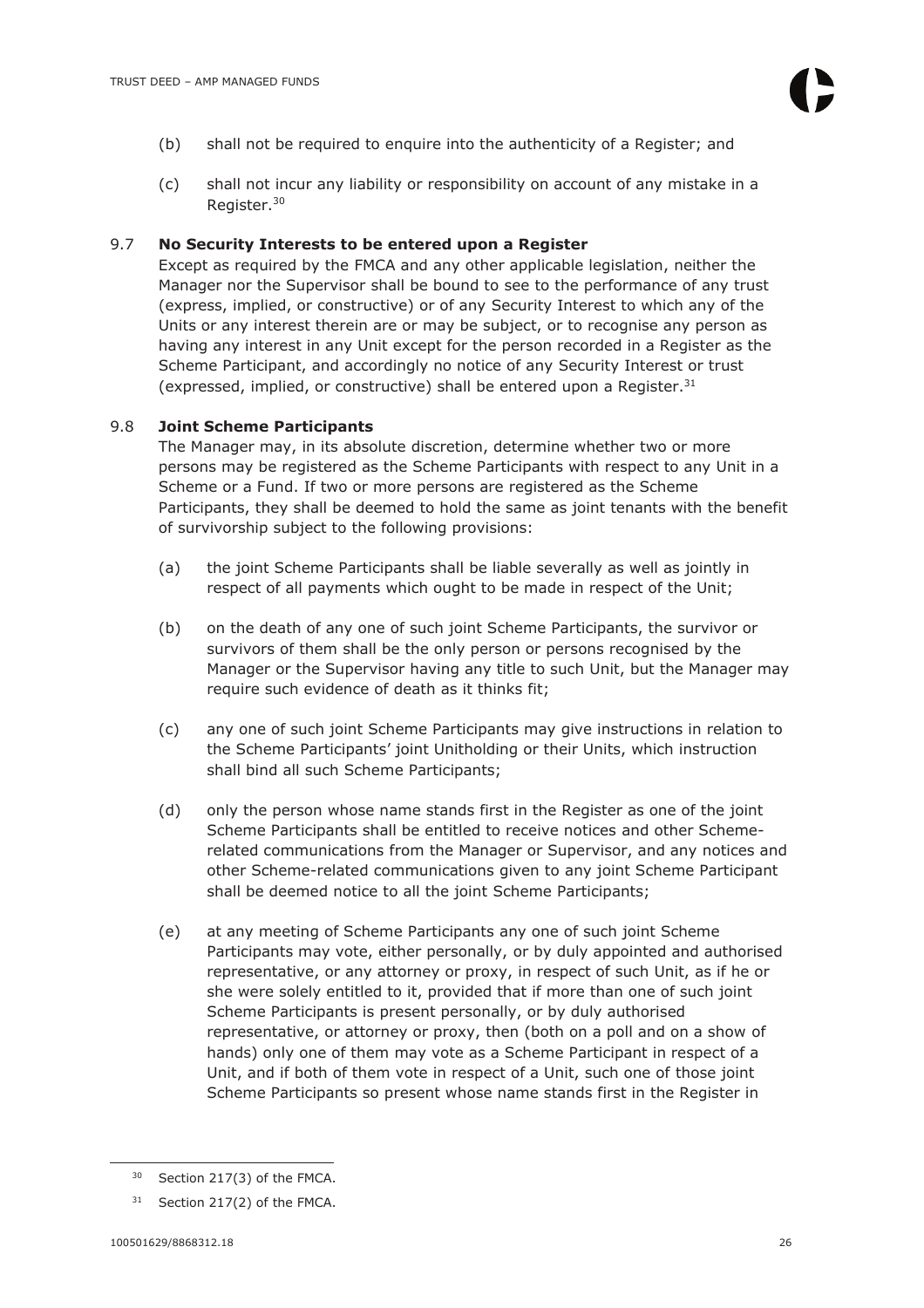respect of the Unit shall alone be entitled to vote as a Scheme Participant in respect of that Unit; and

(f) for the purposes of calculating the relevant Fund's PIE Tax Liability or Tax Credit and attributing such liability to Scheme Participants and for all other purposes relating to the application of the Tax Act to the Fund as a PIE, the Manager may in its complete discretion either treat the Scheme Participants as separate Scheme Participants (in equal shares), or treat the joint Scheme Participants as a single Scheme Participant with a Prescribed Investor Rate equal to the highest notified Prescribed Investor Rate of the joint Scheme Participants or, subject to the Tax Act, such other rate as the Manager thinks fit in its complete discretion.

# 10 **ADJUSTMENT TO UNITHOLDINGS**

- 10.1 **Sale by Manager of Units where less than a Minimum Unitholding Balance**  The Manager may sell, or direct the Supervisor to compulsorily redeem, the Units of any Scheme Participant whose Unitholding Balance is less than the Minimum Unitholding Balance prescribed in respect of a relevant class or Fund from time to time. Any such disposition shall be conducted as follows:
	- (a) the Scheme Participant shall be notified via an Electronic Communication of the disposition of the Units, to the extent required by any relevant terms of issue;
	- (b) the Manager may cause the Units to be transferred to applicants for Units or redeemed in accordance with clause 7.1; and
	- (c) promptly after the transfer or redemption, the Manager shall transfer to the Scheme Participant the proceeds of the sale or redemption after deduction of Taxes and of any amount due under this Deed, including any reasonable expenses of conducting the sale or effecting the redemption.

The Manager and the Supervisor shall have no liability for loss on any sale or redemption made pursuant to this clause 10.1.

# 10.2 **Consolidation or subdivision of Units**

Subject to clause 12.3, the Manager may at any time, by written notice to the Supervisor, cause the Units of a Fund in existence at the date of that notice to be consolidated or subdivided. For such purpose, the Manager may specify:

- (a) the Units affected by such consolidation or subdivision;
- (b) the date on which such consolidation or subdivision is to take place (*Operative Date*); and
- (c) the ratio which the number of Units in existence after the consolidation or subdivision will bear to the number of Units in existence before the consolidation or subdivision (*the Ratio*).

# 10.3 **Effect of consolidation or subdivision**

As from the Operative Date, each Scheme Participant of the relevant Fund or Scheme shall be deemed to hold a number of Units equivalent to the number held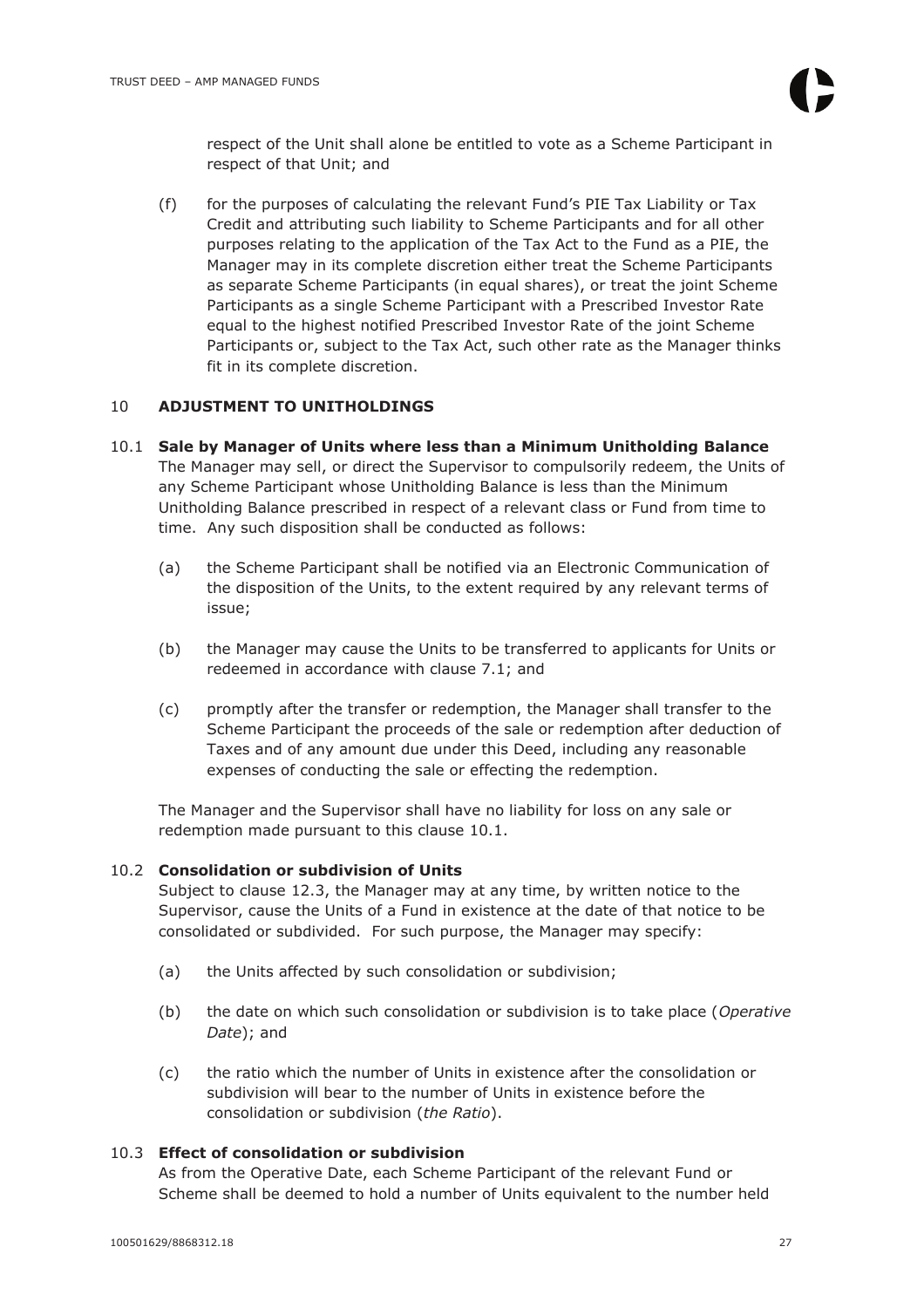by him or her before the Operative Date multiplied or divided (as the case may be) by the Ratio. For this purpose, at the option of the Manager, fractions may be dealt with by rounding upwards or downwards to the nearest number of decimal places as the Manager may determine.

# 11 **CONFIRMATIONS**

# 11.1 **Provision of required confirmations**

Where required by law, the Manager shall issue confirmations to the relevant Scheme Participants recording the issue, transfer, or redemption of Units in the Scheme, in the form of an Electronic Communication and within such time frames as the Manager shall decide, subject to the FMCA, the FMC Regulations and any applicable legislation.<sup>32</sup>

# 11.2 **Manager may provide other confirmations**

The Manager may issue confirmations recording the issue, transfer, or redemption of Units, in the form of an Electronic Communication and within such time frames as the Manager shall decide, even if it is not required to do so by law.

# 12 **MANAGER'S RESPONSBILITIES, POWERS AND DUTIES**

# 12.1 **Manager's responsibilities**

The Manager shall perform the functions, in respect of a Scheme, of the manager of the Scheme under the FMCA.<sup>33</sup> Subject to the provisions of this Deed, the FMCA and any applicable legislation, the Manager shall have full and complete power of management in respect of the Assets and the Schemes, and without limiting the generality of the foregoing, the Manager shall perform the following specific functions:

- (a) arranging for the receipt and acceptance of contributions and other money payable to each Scheme;
- (b) maintaining the Register in accordance with the requirements of clause 9;
- (c) discharging its obligations under this Deed with respect to unitisation, investment management, borrowing (with or without security), valuations, distributions and withdrawals;
- (d) keeping complete and accurate records of all investments of each Scheme and each Fund;
- (e) determining the terms of, and entering into on behalf of the Supervisor or Custodian (as the case may be), all contracts and other arrangements to be entered into in respect of a Scheme, provided that such contracts or arrangements are consistent with the SIPO and the Manager ensures that at all times, to the extent permitted by the FMCA, $34$  the liability of the Supervisor in relation to any contract is limited to the extent to which the Supervisor is

<sup>&</sup>lt;sup>32</sup> Section 100 of the FMCA and Regulations 65 to 68 of the FMC Regulations.

<sup>33</sup> Section 133 and 142 of the FMCA.

<sup>&</sup>lt;sup>34</sup> Section 136 of the FMCA.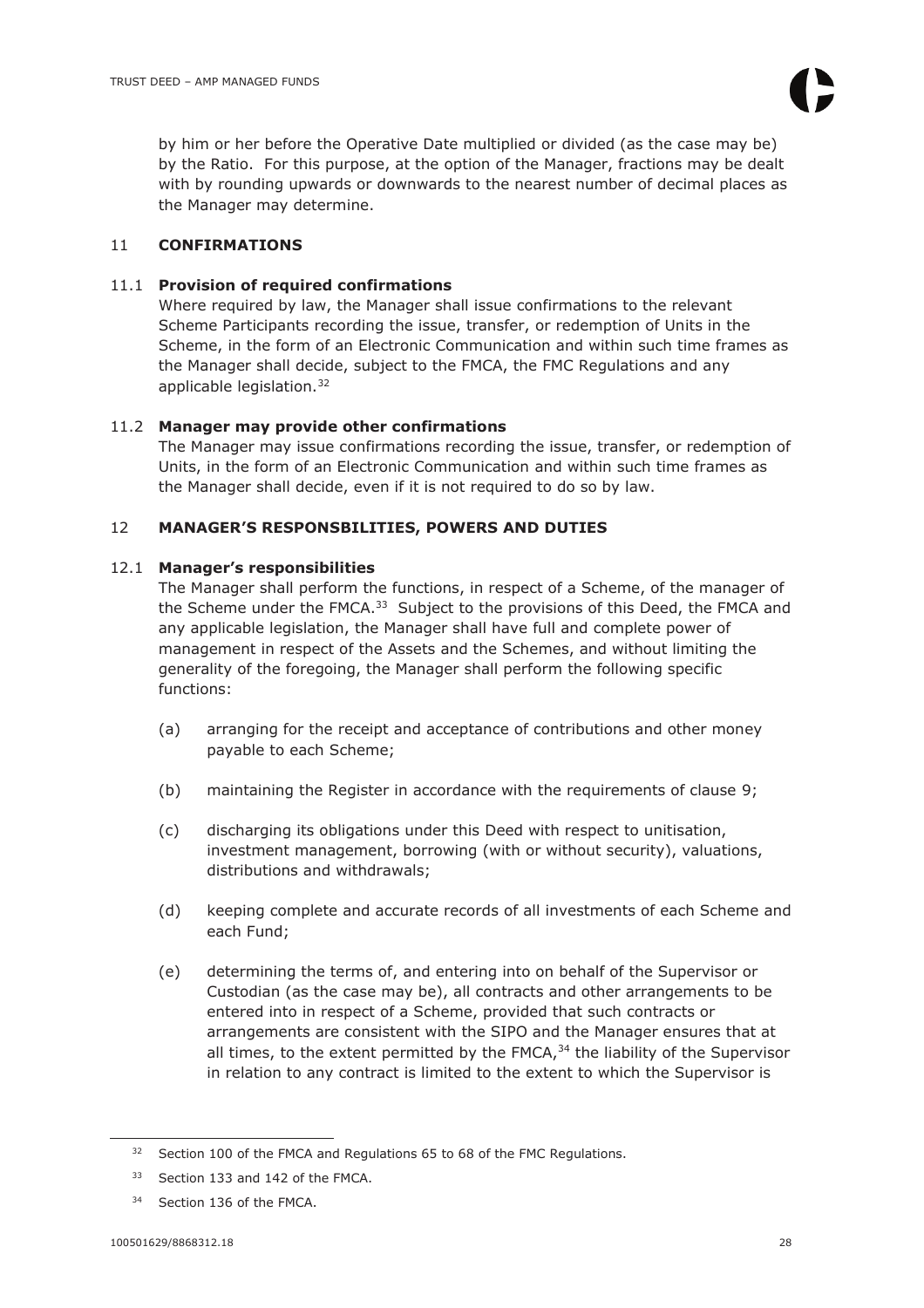actually and effectively indemnified out of the Assets of the relevant Scheme or the relevant Fund (as applicable);

- (f) appointing and engaging solicitors and other consultants, advisers, investment managers, and administration managers in accordance with clause 12.5, on such terms as the Manager determines, and the Auditor, subject to the terms of clause 24;
- (g) providing Scheme Participants with information, notices and disclosures required to be given to them under the FMCA (and providing the Supervisor with copies of any such information, notices or disclosures that the Manager has given to Scheme Participants as a class);  $35$
- (h) reporting and providing information (including requested documents and records) to the Supervisor (including, for the avoidance of doubt, in relation to SIPO limit breaks, unit pricing errors and non-compliance with the applicable unit pricing methodology for Units in a Fund) to the extent required by the FMCA and any agreement with the Supervisor as to the frequency and content of such reports;<sup>36</sup>
- (i) altering a Scheme Participant's Unitholding Balance to address partly or entirely the impact of any unit pricing error $37$  in accordance with clause 6.9(a);
- (j) correcting unit pricing errors or non-compliance with a unit pricing methodology for Units in a Fund to the extent required by the FMCA and clause  $6.9(c)$ ; 38
- (k) ensuring compliance by each Scheme with the requirements of the FMCA, the Financial Reporting Act 2013 and other applicable legislation, including the Common Reporting Standard and the Foreign Account Tax Compliance Act (US);
- (l) ensuring compliance by each Scheme with all Tax obligations;
- (m) maintaining all accounting records for each Scheme and allowing for inspection of those records to the extent required by the FMCA and clause  $23;^{39}$
- (n) arranging for the preparation, audit and lodgement of the financial statements for each Scheme, and the preparation of each Scheme's annual reports to the extent required by the FMCA and clauses 23.2 and  $23.3<sup>40</sup>$

<sup>39</sup> Sections 455 to 459 of the FMCA.

<sup>&</sup>lt;sup>35</sup> Sections 96, 97 and 100 of the FMCA and FMC Regulations 56, 62 and 65.

<sup>36</sup> Sections 147 to 151, 167 and 168 of the FMCA and FMC Regulations 83, 94 to 98 and 100.

<sup>37</sup> Section 168(2) of the FMCA.

<sup>38</sup> Section 168 of the FMCA and FMC Regulation 99.

<sup>40</sup> Sections 461A, 461D and 461H of the FMCA and FMC Regulations 62 and 63.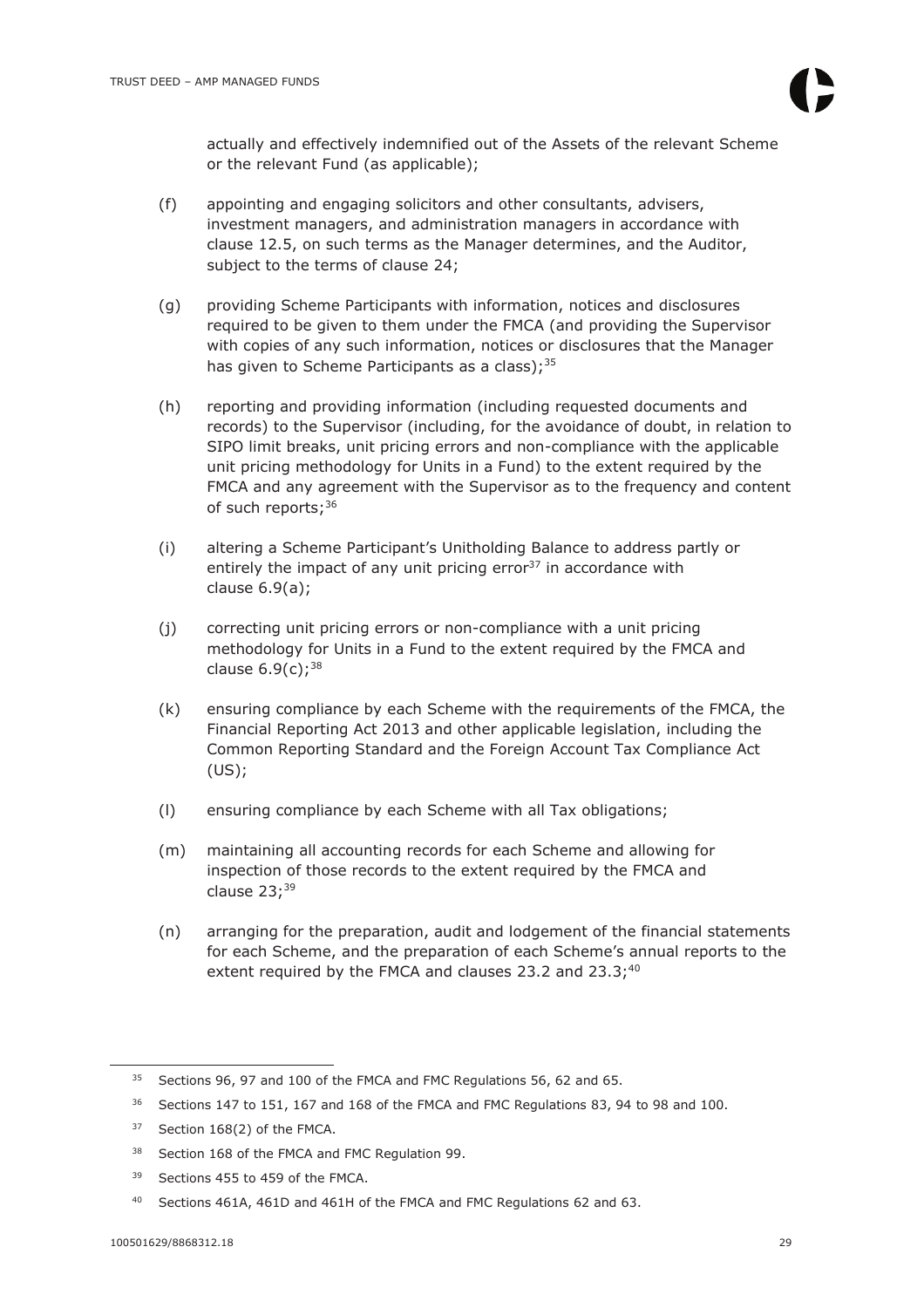- (o) subject to compliance with the relevant SIPO and all applicable laws, lend money; and
- (p) exercising such other powers, authorities, functions and discretions as are granted or imposed by the FMCA or incidental to the above functions,

and in performing the above responsibilities, the Manager shall act in accordance with this Deed and the FMCA.

# 12.2 **Manager's powers**

In addition to any powers granted under this Deed, the FMCA or by law, but subject to the FMCA, the Manager may do anything the Manager considers necessary or expedient to enable it to discharge the Manager's responsibilities and meet its duties under this Deed.

# 12.3 **Manager's duties**

The Manager shall, in exercising its powers and performing its duties as the manager of a Scheme:

- (a) comply with the duties applicable to the Manager, as manager of the relevant Scheme, under the FMCA;<sup>41</sup> and
- (b) use its reasonable endeavours to ensure that, if a Fund or a Scheme is a PIE, that the Fund or the Scheme meets the eligibility requirements in the PIE rules in the Tax Act.

# 12.4 **Delegation by Manager**

The Manager may delegate the performance of all or any of the Manager's powers, authorities, functions and discretions under the FMCA or the provisions of this Deed, including to any Associated Person of the Manager. The Manager may agree with such delegate the fees that may be charged and the extent to which expenses will be reimbursed<sup>42</sup> (subject to clause  $17.5$  in relation to Related Party Benefits) as the Manager may consider suitable, provided that the Manager shall: 43

- (a) take all reasonable steps to ensure that those functions are performed in the same manner, and are subject to the same duties and restrictions, as if the Manager were performing them directly;
- (b) take all reasonable steps to monitor the performance of those functions; and
- (c) at all times remain liable and responsible for the acts and omissions of any person appointed pursuant to this clause 12.4.

# 12.5 **Manager's power to appoint third party advisers**

(a) The Manager may appoint in respect of a Scheme or a Fund:

43 Section 146 of the FMCA.

<sup>41</sup> Sections 143 and 144 of the FMCA.

<sup>42</sup> Section 135(f) of the FMCA.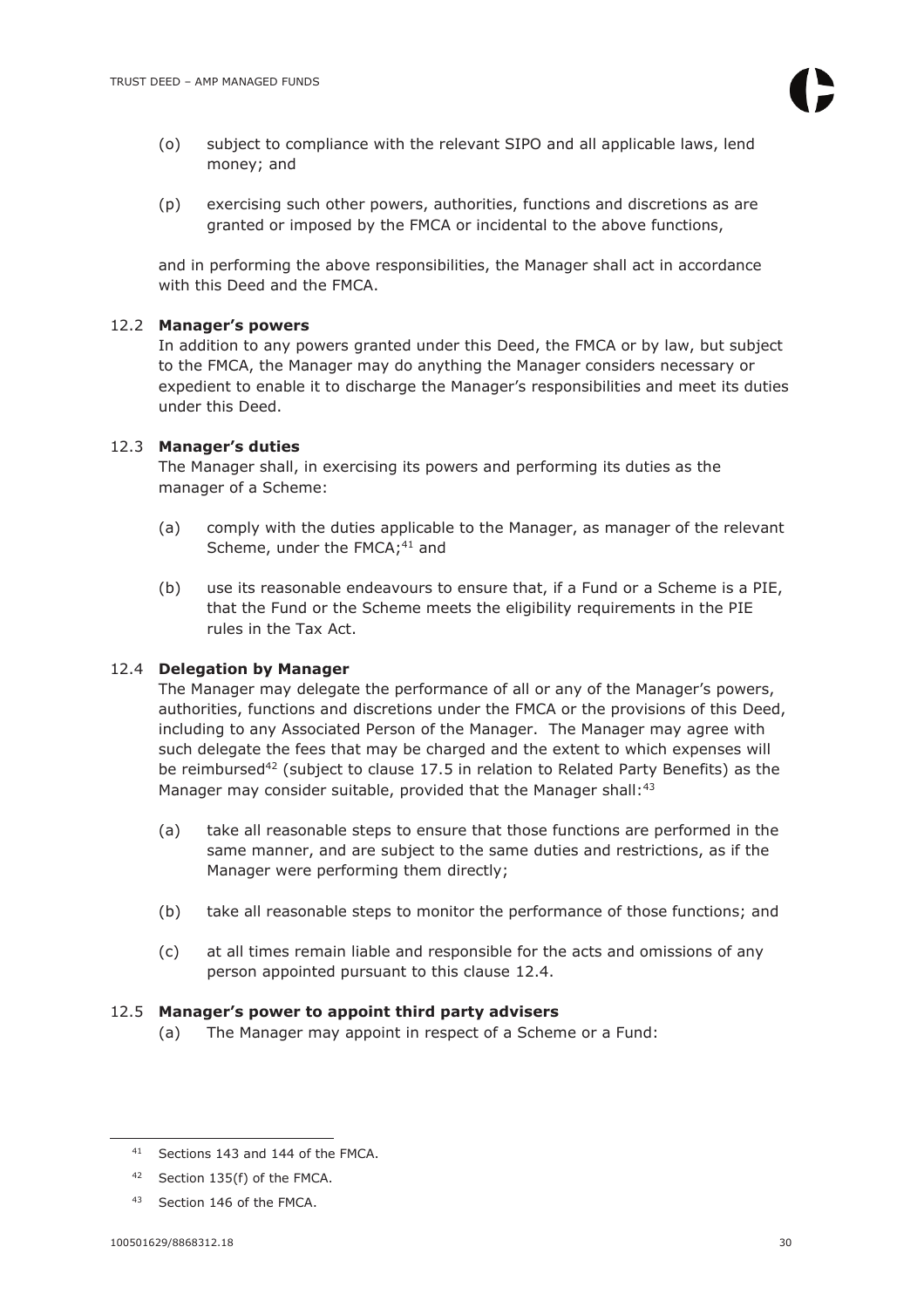- (i) one or more administration managers (including any Associated Person of the Manager) to assist with the administration and management of a Scheme (and all or any Funds within the Scheme);
- (ii) one or more investment managers (including any Associated Person of the Manager) to manage the Scheme's (or any Fund's) property; and
- (iii) any other experts (including, without limitation, any valuer, barrister, solicitor, accountant or share broker) for the provision of services relevant to the Scheme or Funds (which person or persons may be an Associated Person of the Manager except where prohibited by any applicable legislation),

and (subject to clause 17.5 in relation to Related Party Benefits) agree with such party the fees that may be charged to each relevant Scheme or Fund, and the extent to which expenses will be reimbursed.

(b) The Manager may agree to indemnify any investment manager and administration manager from and against any and all losses, costs, and expenses incurred by them, to the fullest extent permitted by the FMCA, in relation to the performance of their functions in respect of a Scheme or Fund.<sup>44</sup>

# 12.6 **Manager's powers if a Scheme or Fund is a PIE**

The Manager may elect that a Scheme or Fund be a PIE, or cease to be a PIE, in its absolute discretion. The Manager shall have the following additional powers and discretions in respect of any Scheme or Fund which is a PIE:

- (a) to determine, on such basis as the Manager thinks appropriate in its complete discretion, any matter which is necessary or desirable to be decided in order to operate a Scheme or Fund as a PIE;
- (b) to retain any amount to which a Scheme Participant otherwise would be entitled if that amount is required to be paid to Inland Revenue pursuant to the Tax Act;
- (c) to make available to the Scheme Participant the benefit of any Tax Credit in such manner as the Manager considers appropriate in its complete discretion;
- (d) to make any elections or exercise any options under the Tax Act as it thinks fit having regard to the interests of Scheme Participants generally and the rules in the Tax Act;
- (e) to carry out any tax calculations, allocations or attributions required by the Tax Act for a PIE;
- (f) to adjust a Scheme Participant's Unitholding by cancelling or issuing Units as the Manager considers necessary or desirable in its complete discretion, whether in accordance with the Tax Act or otherwise to the extent permitted

<sup>44</sup> Sections 135(f) and 136(2) of the FMCA.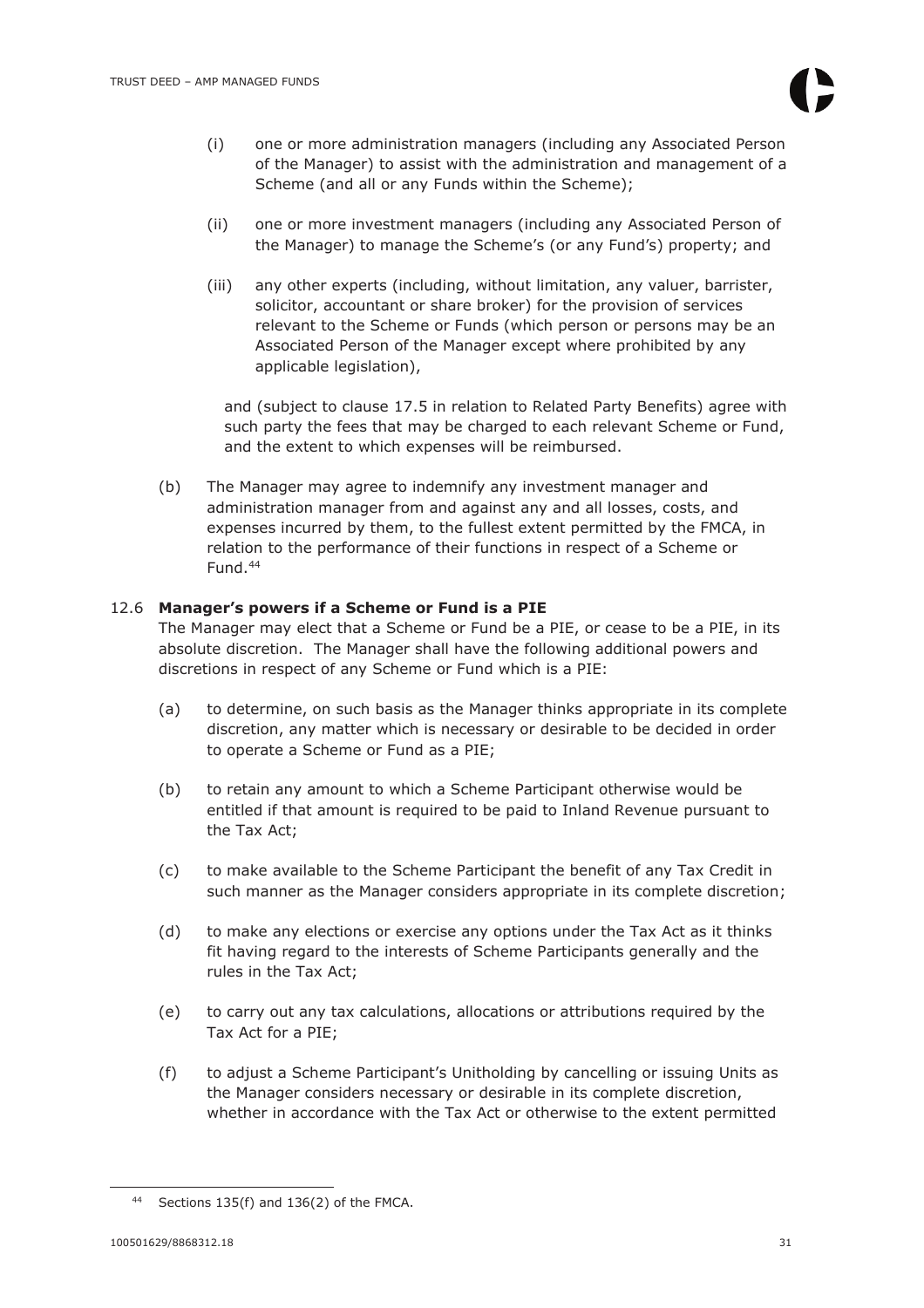by law, at any time (including immediately prior to the redemption of the Scheme Participant's Units);

- (g) to deduct any amount on account of a PIE Tax Liability from any Distributable Amount or Withdrawal Amount (or to recoup the PIE Tax Liability from redemption proceeds of the relevant Scheme Participant's Units which shall be redeemed to meet such PIE Tax Liability) or to credit any amount on account of a Tax Credit to any Distributable Amount or Withdrawal Amount in respect of a Scheme Participant on such basis as the Manager considers necessary or desirable in its complete discretion, whether in accordance with the Tax Act or otherwise to the extent permitted by law, as the Manager thinks equitable in its absolute discretion, at any time (including immediately prior to the redemption of the Scheme Participant's Units);
- (h) to elect to offset Tax liabilities and Tax Credits in respect of more than one Scheme Participant and make such adjustments as the Manager thinks fit in its complete discretion to the extent permitted by the Tax Act;
- (i) to allocate the costs associated with being a PIE between Scheme Participants and Funds or Schemes on such basis as the Manager thinks appropriate (to the extent practical) in its complete discretion;
- (j) to take all steps as the Manager considers necessary or desirable to ensure the Scheme or Fund is eligible or continues to be eligible as a PIE, or otherwise to comply with the PIE rules in the Tax Act, including (in the Manager's complete discretion):
	- (i) rejecting applications for Units;
	- (ii) treating Units issued to a Scheme Participant as void (ab initio or from such other date as the Manager may decide in its complete discretion) and to the extent that the parties cannot legally achieve this outcome, then the Scheme Participant acknowledges that any Units issued which exceed the investor interest size requirement prescribed in the Tax Act, shall be deemed to be held by that Scheme Participant on trust for the Manager and the Manager shall, subject to clause 34.3, have full powers of direction in relation to those Units including when, how and to whom they shall be disposed of; or
	- (iii) redeeming Units where the relevant Scheme Participant's Unitholding would threaten the Scheme's or Fund's eligibility as, or cause a Scheme's or Fund to be ineligible to be, a PIE, provided the Manager has given the Scheme Participant one month's notice or such shorter notice as is necessary in order to maintain the Scheme's or Fund's status as a PIE;
- (k) to require that before accepting an application for Units the applicant provides their Tax File Number, Prescribed Investor Rate, and any other information required by the Tax Act, and that at any time a Scheme Participant must confirm such details or provide such other information as required by the Tax Act on request from the Manager;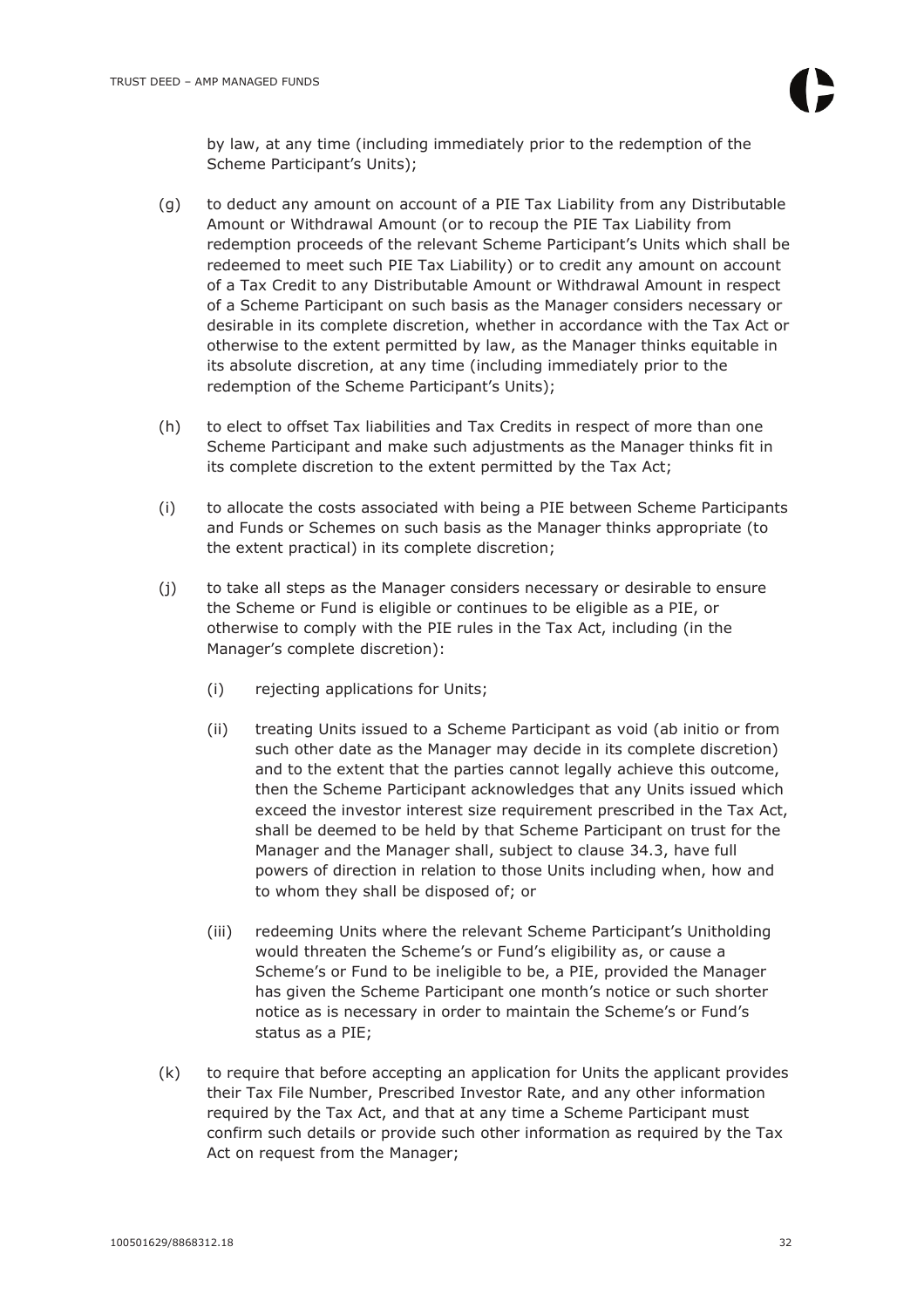- (l) to disclose any information, including issuing any statements and providing any information to Scheme Participants as required by the Tax Act and in respect of their tax position in relation to the Scheme or Fund, and providing any information (including personal information) to Inland Revenue or any other person where the Manager considers it reasonably necessary or desirable to do so in order to administer the Scheme or Fund's Tax obligations;
- (m) to value Tax losses of the Scheme or Fund for the purpose of determining the Unit Price as the Manager thinks fit in its complete discretion having regard to the Tax Act and to the Scheme or Fund's stated policies (if any) from time to time; and
- (n) to take all steps and do all things as the Manager thinks necessary or desirable in its complete discretion to transition a Scheme or Fund to and from being a PIE or to administer the Scheme or Fund as a PIE.

# 12.7 **Fair dividend rate powers**

Where the Manager considers it necessary or desirable in the Manager's complete discretion that a Scheme or Fund should meet the requirements of section EX 52A(2)(a) of the Tax Act, the Scheme or Fund shall be treated as having assigned to each Scheme Participant an interest in a proportion of the net returns from investments of the Scheme or Fund corresponding to the Scheme Participant's Unitholding in the Scheme or Fund.

# 12.8 **Provision of Information where a Scheme or Fund is a PIE**

The Manager may request any Scheme Participant to provide information to the Manager to enable the Manager to determine whether a Scheme or Fund continues to meet the PIE eligibility requirements and, in particular, the Manager may request any Scheme Participant to:

- (a) provide details of Units held by any associated person (as defined in the Tax Act) of the Scheme Participant where the associated person holds 5% or more of the Units in a class; and/or
- (b) confirm that the Scheme Participant either is or is eligible to be a PIE.

If the Manager requests a Scheme Participant to provide information to the Manager pursuant to this clause, the Scheme Participant shall supply such information within 30 days of the request, or such shorter notice as is necessary in order to maintain the Scheme's or Fund's status as a PIE.

# 13 **SUPERVISOR'S RESPONSIBILITIES, POWERS AND DUTIES**

# 13.1 **Supervisor's responsibilities**

The Supervisor shall perform, in respect of a Scheme, the functions of the Supervisor of the Scheme under the FMCA including acting on behalf of Scheme Participants in relation to the Manager and supervising the performance by the Manager of its functions and its issuer obligations.<sup>45</sup>

<sup>45</sup> Section 152 of the FMCA.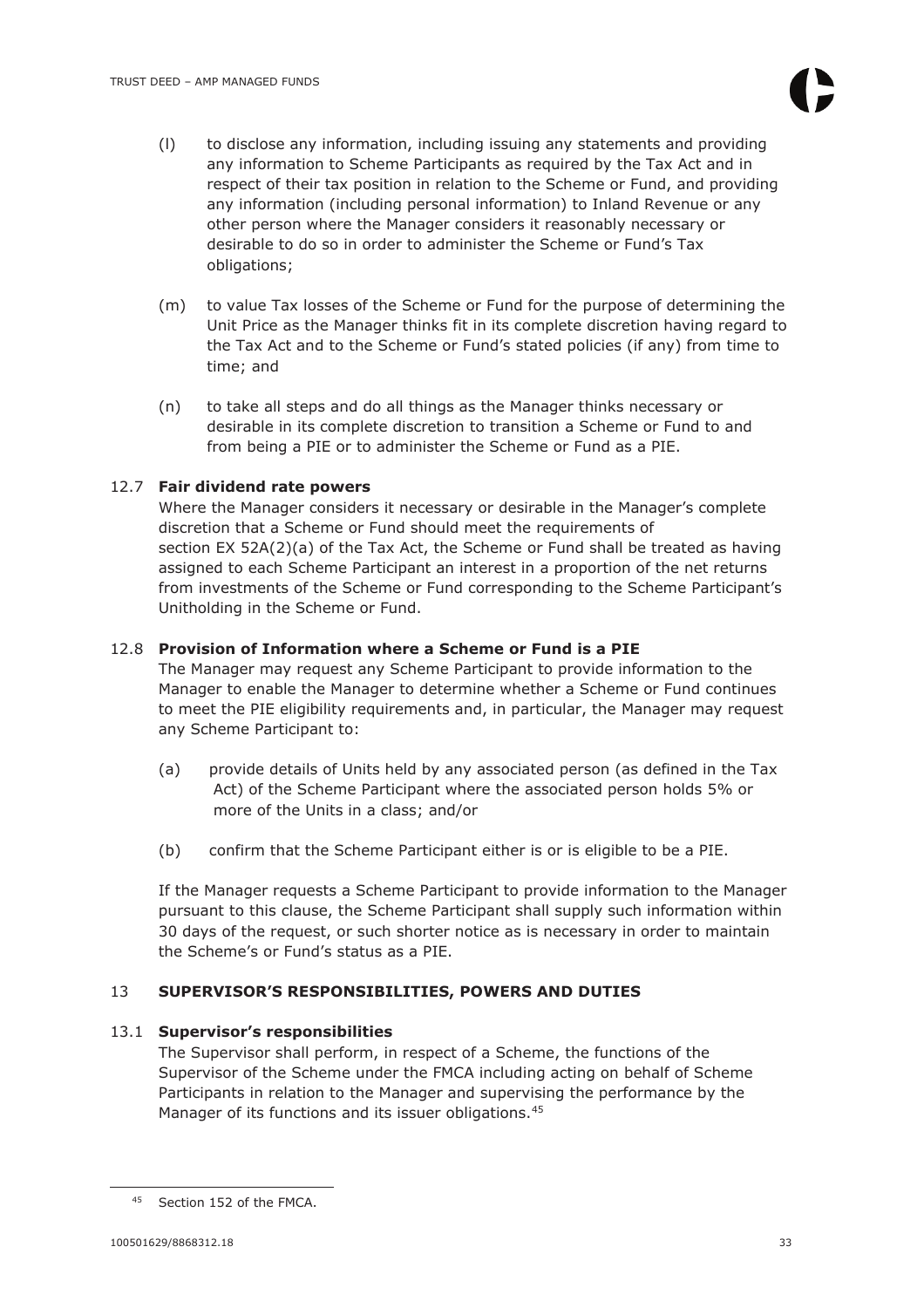#### 13.2 **Supervisor's powers**

The Supervisor shall have the powers conferred on it by the FMCA, and when exercising its powers and performing its functions as supervisor of the Scheme, it must comply with its duties under the FMCA. $46$  Subject to the provisions of this Deed, the FMCA, any applicable legislation and the powers, rights and discretions given to the Manager by this Deed, the FMCA and any applicable legislation, the Supervisor may:

- (a) delegate the performance of all or any of its powers, authorities, functions and discretions under this Deed (including power to sub-delegate such powers, duties and discretions) to its officers and employees;
- (b) subject to prior consultation with the Manager (if the Supervisor deems it appropriate in the circumstances) appoint, engage, employ and contract any valuer, accountant, sharebroker, lawyer or any other person from whom the Supervisor reasonably considers the Supervisor requires assistance in respect of its functions under this Deed, on such terms and conditions and remuneration as are agreed by the Supervisor (after consultation with the Manager, if applicable) and the other person, and the Manager shall comply with the requirements of the FMCA with respect to such engagement;<sup>47</sup>
- (c) at the direction of the Manager:
	- (i) raise or borrow from any person (including a Scheme Participant) any sum or sums of money or obtain credit, accommodation or finance for the purposes of the Scheme in relation to a particular Fund or Funds;
	- (ii) for the purpose of any borrowing under clause  $13.2(c)(i)$ , enter into loan documentation or securities, sell, discount, endorse or deal with bills of exchange, promissory notes and other securities and take all other steps necessary to give effect to any such borrowing; and
	- (iii) give any mortgage, charge, pledge, guarantee or undertaking or otherwise create a security interest over all or any Asset of a Fund in relation to the repayment of money and interest, costs and other charges and expenses,

upon such terms and conditions in all respects as the Supervisor and the Manager may think fit, provided that:

- (iv) the liability of the Supervisor in respect of any such borrowing shall be limited to the Assets of the relevant Fund;
- (v) the aggregate of the principal moneys borrowed and outstanding from time to time in relation to any Fund does not exceed 50% of the Fund's Net Asset Value;
- (vi) the Supervisor may not mortgage, charge, pledge or otherwise create a security interest over all or any of the Assets of a Fund or Scheme as security for any moneys borrowed for any other Fund or Scheme, or

Sections 153 and 154 of the FMCA.

<sup>47</sup> Section 155 of the FMCA.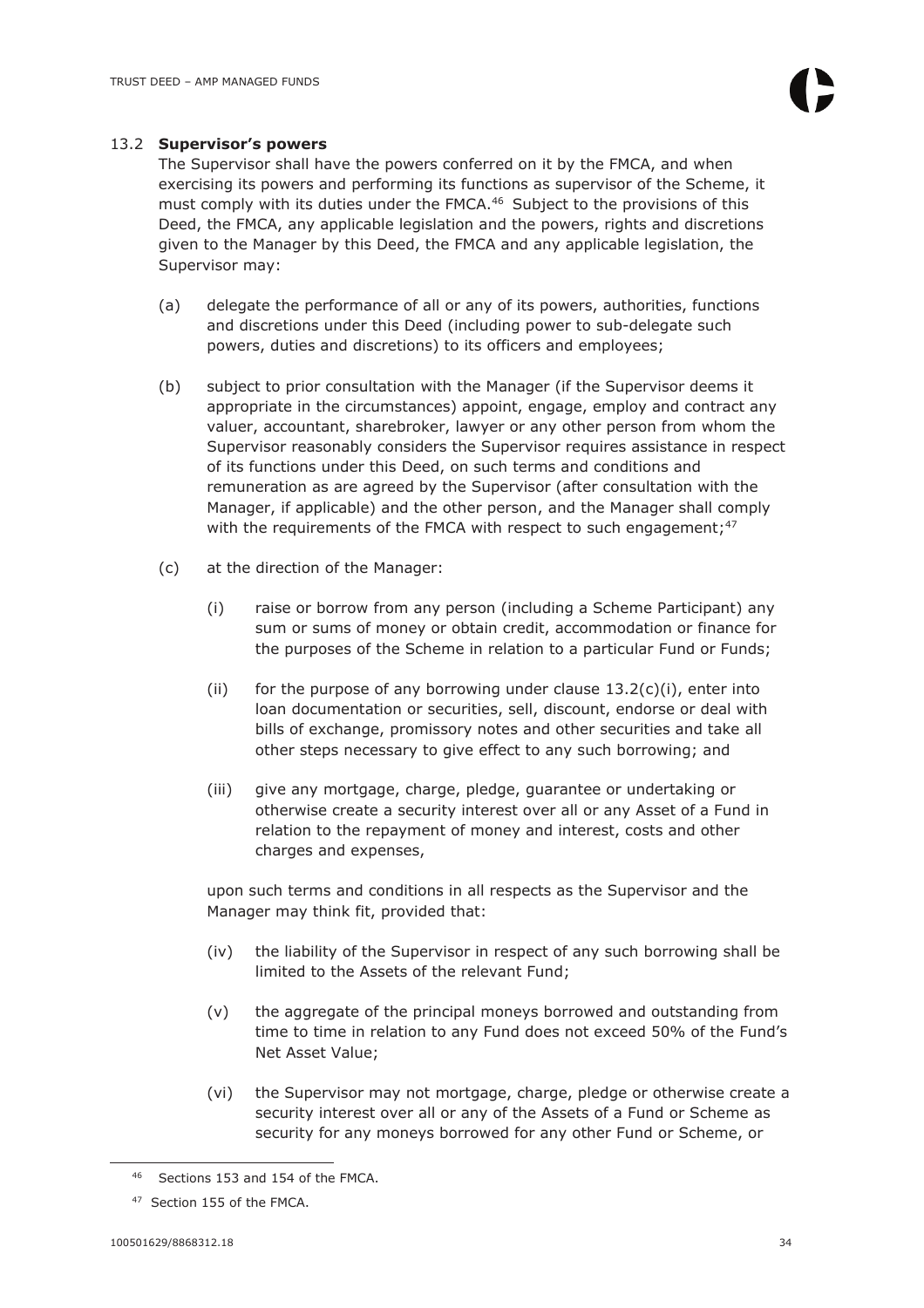take any of the actions contemplated by clause 13.2(c) in respect of one Fund to give effect to any borrowing for any other Fund or Scheme;

- (vii) borrowings shall be entered into or made only when the Manager in good faith determines that the borrowing is necessary or desirable for the sole purpose of conducting the operation of the relevant Fund pursuant to this Deed, including to provide liquidity for the repayment or redemption of any Units from time to time or to provide for PIE tax rebates, and the Supervisor and any lender may rely upon a certificate given by the Manager as to any determination made under this clause 13.2(c)(vii) without further enquiry; and
- (viii) nothing in this sub-clause (c) shall require the Supervisor to take any action which it reasonably believes would cause it to breach its obligations under any rule of law or under this Deed;
- (ix) there is no obligation upon the Supervisor to comply with any direction given pursuant to this sub-clause (c) or to complete any loan or security documents unless the Supervisor is satisfied that:
	- (A) the Supervisor's liability is restricted to the Assets from time to time comprising the relevant Fund;
	- (B) the Assets of any Fund shall not be or become liable in respect of borrowing made by or on behalf of another Fund, except in the event of a shortfall as described in clause 4.10;
	- (C) any loan security or other obligations binding on the Supervisor does not impose any unreasonable obligation upon the Supervisor; and
- $(x)$  there will be compliance with clause  $13.2(c)(vii)$ ; and
- (d) do anything the Supervisor considers necessary or expedient to enable it to discharge the Supervisor's statutory duties in relation to the Scheme.

# 13.3 **Limitation on investment duty**

To the extent that any provisions in this Deed expressly or impliedly impose any obligation on the Supervisor in respect of such Assets, the Supervisor is not, and will not be, required to exercise any care, diligence and skill that a prudent person might otherwise exercise in diversifying the Assets of a Fund, and the duty on the Manager and Supervisor to invest prudently in the Trusts Act is expressly excluded by the provisions in this Deed.

# 13.4 **Appointment of Custodian**

(a) *Power to appoint a Custodian*: The Supervisor may, subject to obtaining the prior written approval of the Manager if the Custodian is anyone other than an Associated Person of the Supervisor (which approval shall not be unreasonably withheld or delayed), appoint any other person or persons (other than the Manager or an Associated Person of the Manager) to be a Custodian in respect of a Scheme or a Fund to hold all or some of the Assets on such terms and conditions as the Supervisor thinks fit, including the power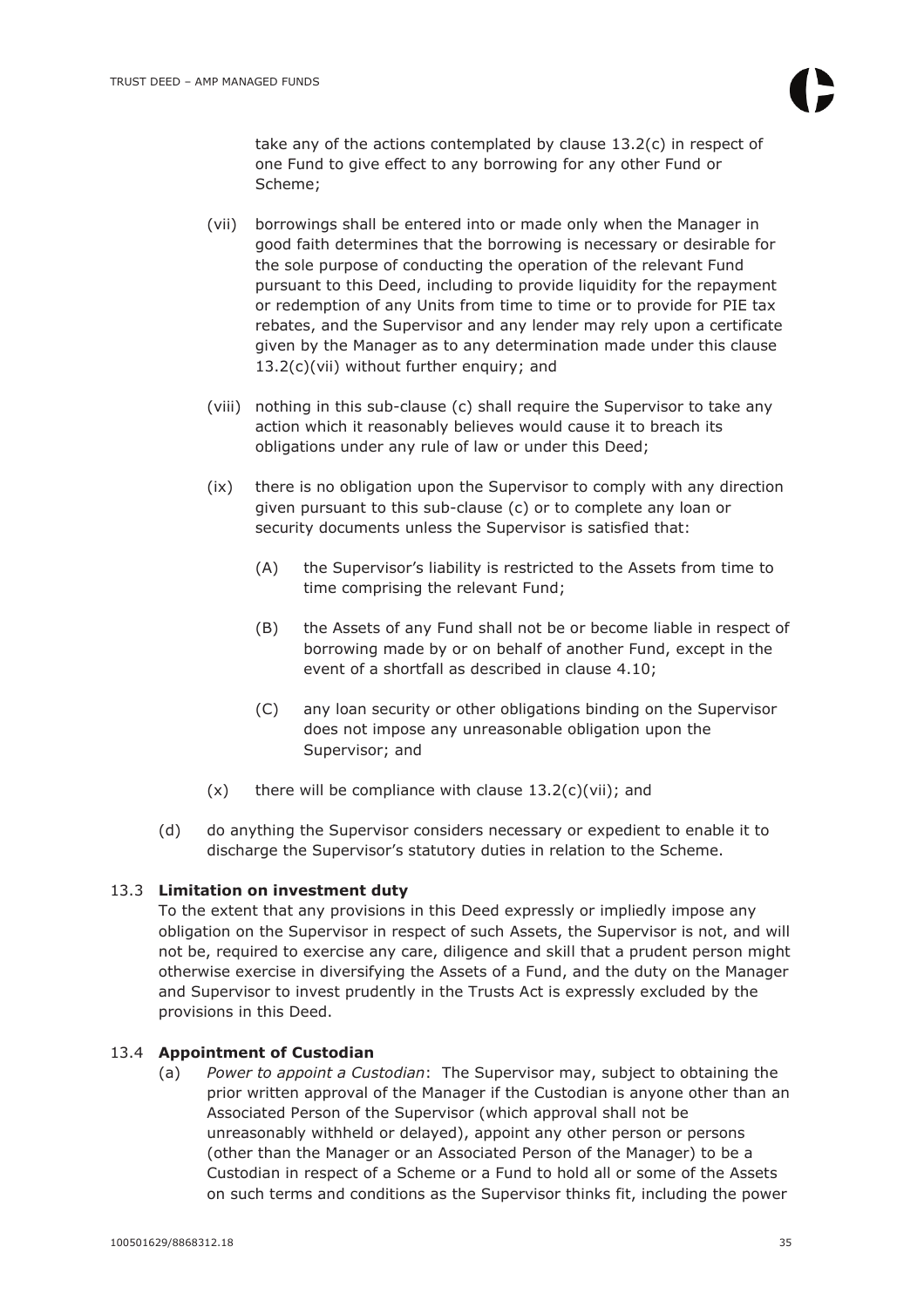to appoint sub-custodians, provided, in each case, the Custodian or subcustodian meets the criteria for their respective appointment set out in the FMCA.<sup>48</sup>

- (b) *Custodian's duties*: Where the Supervisor appoints a Custodian, or the Custodian appoints a sub-custodian, in respect of a Scheme or a Fund, the Supervisor shall take all reasonable steps to ensure that the custodial functions for the Scheme or Fund are performed by the Custodian or subcustodian in the same manner and subject to the same duties and restrictions as if the Supervisor were performing the custodial functions itself and in a manner which complies with all of the covenants and obligations relating to holding the Assets as supervisor or custodian expressed or implied in this Deed and any applicable legislation. The Supervisor shall be jointly and severally liable with the Custodian (and any sub-custodian appointed) for the performance by the Custodian or the sub-custodian, where relevant) of the functions (and subject to the same duties and restrictions) imposed on it pursuant to this clause 13.4(b) and the FMCA with respect to the relevant Scheme or Fund.
- (c) *Supervisor to monitor*: The Supervisor shall monitor the performance of any Custodian appointed pursuant to this clause.

# 13.5 **Supervisor's liability**

- (a) Subject to any applicable legislation and without prejudice to any powers of and protections available to trustees, the Supervisor is not liable for anything done, or omitted to be done, in good faith in giving effect to a direction given to it by Scheme Participants.<sup>49</sup>
- (b) The Supervisor has the same duties and liability in the performance of its functions as it would if it performed those functions as a trustee (except to the extent those duties are altered by or inconsistent with the FMCA).<sup>50</sup>
- (c) Notwithstanding anything contained in this Deed, but subject to the FMCA, $51$ in no event is the Supervisor bound to make any payment to Scheme Participants except out of the appropriate Fund or be liable to the Scheme Participants to any greater extent than the amount by which it is actually and effectively indemnified out of the Assets of the relevant Fund.

# 14 **SUPERVISOR'S FEES AND EXPENSES**<sup>52</sup>

# 14.1 **Supervisor's fees**

The Supervisor shall be entitled to receive and retain for its own use and benefit out of each Fund or Scheme, by way of remuneration for its services as Supervisor, such fees as may be agreed upon in writing between the Supervisor and the Manager.

- $50$  Section 153(4)(b) of the FMCA.
- <sup>51</sup> Section 136 of the FMCA.
- 52 Section 135(1)(f) of the FMCA

<sup>48</sup> Section 156 of the FMCA.

<sup>49</sup> Section 153(3) of the FMCA.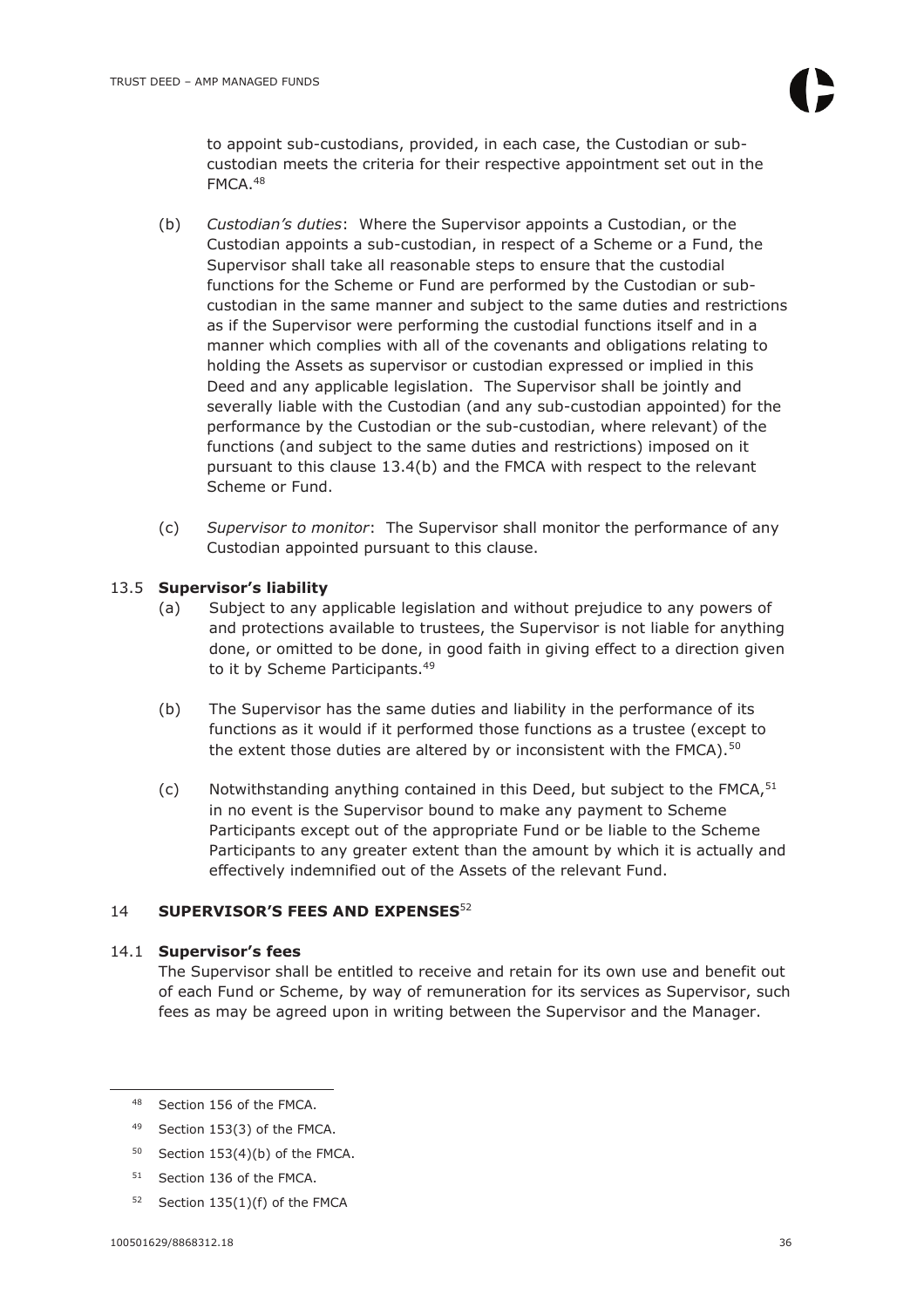The Supervisor may be paid additional fees for non-routine matters as the Supervisor and the Manager may agree from time to time.

# 14.2 **Fee calculated on a daily basis**

The fee referred to in clause 14.1 shall be calculated and accrued daily on the basis of the relevant Fund value or Scheme value from day to day (or on such other basis as the Manager and the Supervisor may agree in respect of the Fund or Scheme in question from time to time) and paid quarterly in arrears.

# 14.3 **Reimbursement of expenses**

In addition to its fee referred to in clause 14.1*,* the Supervisor is authorised to pay out of a Fund or reimburse itself from that Fund for all expenditure reasonably incurred in respect of that Fund that may from time to time be met by the Supervisor from its own funds.

# 15 **REMOVAL AND RETIREMENT OF SUPERVISOR**

# 15.1 **Removal of Supervisor**

Subject to any restrictions in the FMCA, $53$  the Supervisor shall cease to hold office as Supervisor of a Scheme if:

- (a) the Supervisor ceases to hold any licence it is required to hold as a supervisor of the Scheme;
- (b) the Supervisor is removed from office as supervisor of the Scheme by the High Court on application of the Manager;
- (c) Scheme Participants resolve by Special Resolution that the Supervisor be removed from office as supervisor of the Scheme;  $54$
- (d) the FMA or any court removes the Supervisor from office as Supervisor of the Scheme in accordance with any applicable legislation; and
- (e) the Manager (as issuer) removes the Supervisor from office as Supervisor of the Scheme in accordance with Part 2 of the Financial Markets Supervisors Act 2011:<sup>55</sup> or
- (f) the Supervisor does not meet the solvency test as defined in section  $4(1)$  of the Companies Act 1993 and either:
	- (i) it has a receiver or voluntary administrator appointed; or
	- (ii) an order is made by a court or a formal resolution is passed for the appointment of a liquidator or voluntary administrator of the Supervisor,

provided that in any case where the Manager commences any actions to remove the Supervisor (other than as a result of the Supervisor ceasing to hold any licence it is required to hold as a supervisor of the Scheme and/or the Supervisor's insolvency),

<sup>53</sup> Sections  $135(1)(g)$  and  $193(2)$  of the FMCA.

<sup>54</sup> Section  $193(1)(c)$  of the FMCA.

 $55$  Section 193(1)(b) of the FMCA and section 23 of the Financial Markets Supervisors Act 2011.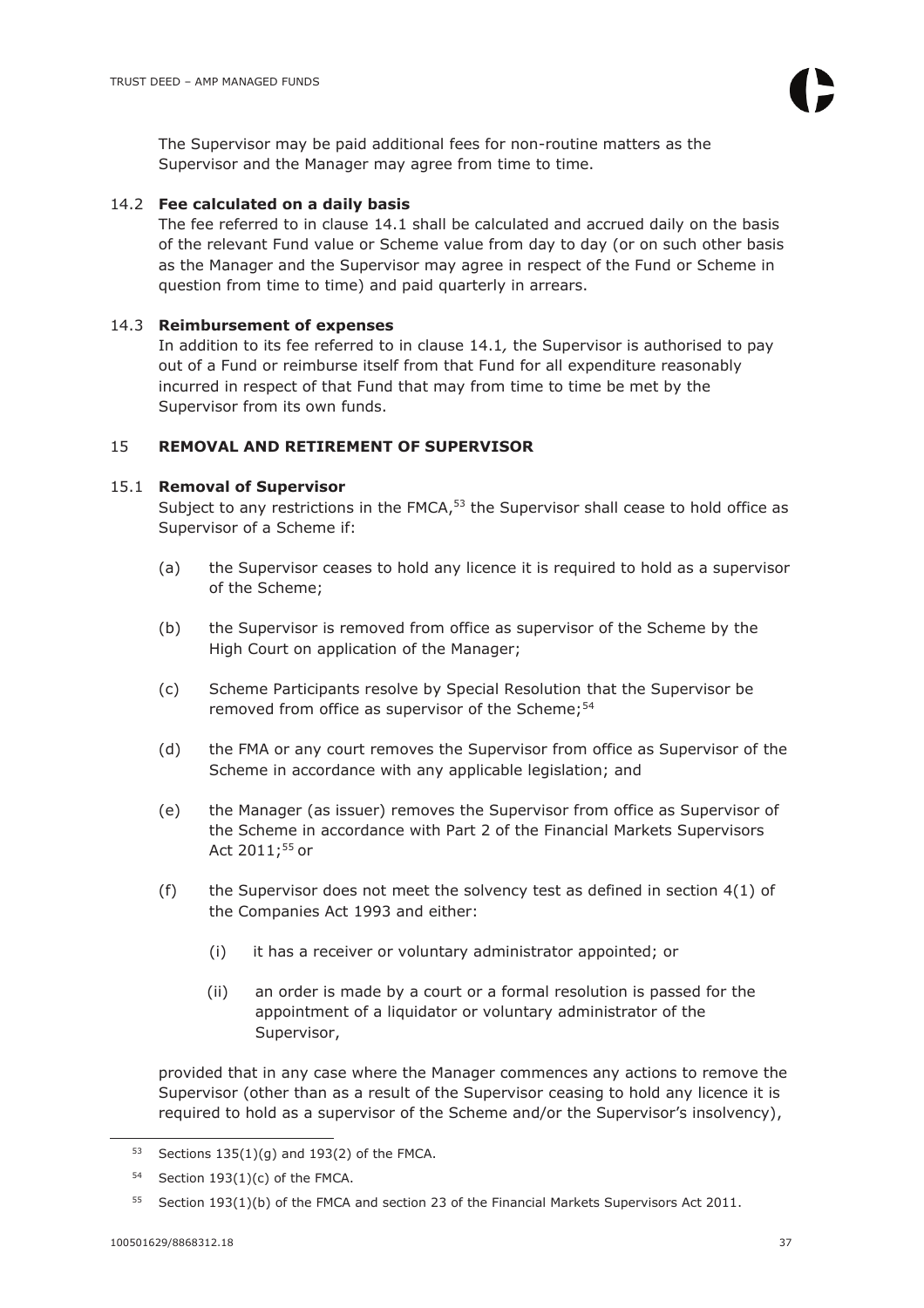the Manager shall give the Supervisor not less than six months' written notice prior to the commencement of such action.

# 15.2 **Retirement of Supervisor**

Subject to the restrictions in the FMCA,<sup>56</sup> the Supervisor may retire as supervisor of a Scheme at any time without assigning any reason upon giving 90 days' notice in writing to the Manager of its intention so to do (or such shorter period as the Supervisor and Manager may agree).

# 15.3 **Appointment of a new supervisor**

The power of appointing a new supervisor of a Scheme shall be vested in the Manager. No person shall be appointed as a new supervisor unless that person holds a licence under the Financial Markets Supervisors Act 2011 that covers the Scheme.

# 15.4 **Provision in relation to new supervisor**

A new supervisor appointed in relation to a Scheme pursuant to this Deed shall forthwith upon appointment execute a deed in such form as the Manager may require whereby the new supervisor undertakes to the Manager and the Scheme Participants of the Scheme to be bound by all the covenants on the part of the Supervisor under this Deed from the date of such appointment. From such date, the retiring Supervisor shall be absolved and released from all such covenants under this Deed (except in respect of antecedent breach) and the new supervisor shall thereafter have all the powers and shall be subject to all the duties and obligations of the Supervisor under this Deed in all respects as if such new supervisor had been originally named as the Supervisor.

# 15.5 **Restrictions on removal and retirement**

No removal or retirement under clauses 15.1 or 15.2 will take effect unless:

- (a) the requirements for such removal or retirement, and for any new supervisor under the FMCA or any other applicable legislation, have been met;
- (b) any new supervisor has executed the deed referred to in clause 15.4; and
- (c) all of the Assets of the relevant Scheme have been transferred to the new supervisor, or a Custodian(s) which holds all such Assets has acknowledged in its capacity as custodian for the relevant Scheme that it is acting for the new supervisor.

# 16 **SUPERVISOR'S AND MANAGER'S INDEMNITY AND RESPONSIBILITIES**

# 16.1 **Liability**

Subject to this Deed and the indemnity limitations under the FMCA, $57$  and except as otherwise provided at law, neither the Supervisor nor the Manager, nor a director or officer of either of them, shall be under any personal liability in respect of any loss or breach of trust relating to a Scheme unless the same shall have been due to that person's own dishonesty or gross negligence.

Section 193(2) of the FMCA.

<sup>57</sup> Sections 153 and 154 of the FMCA.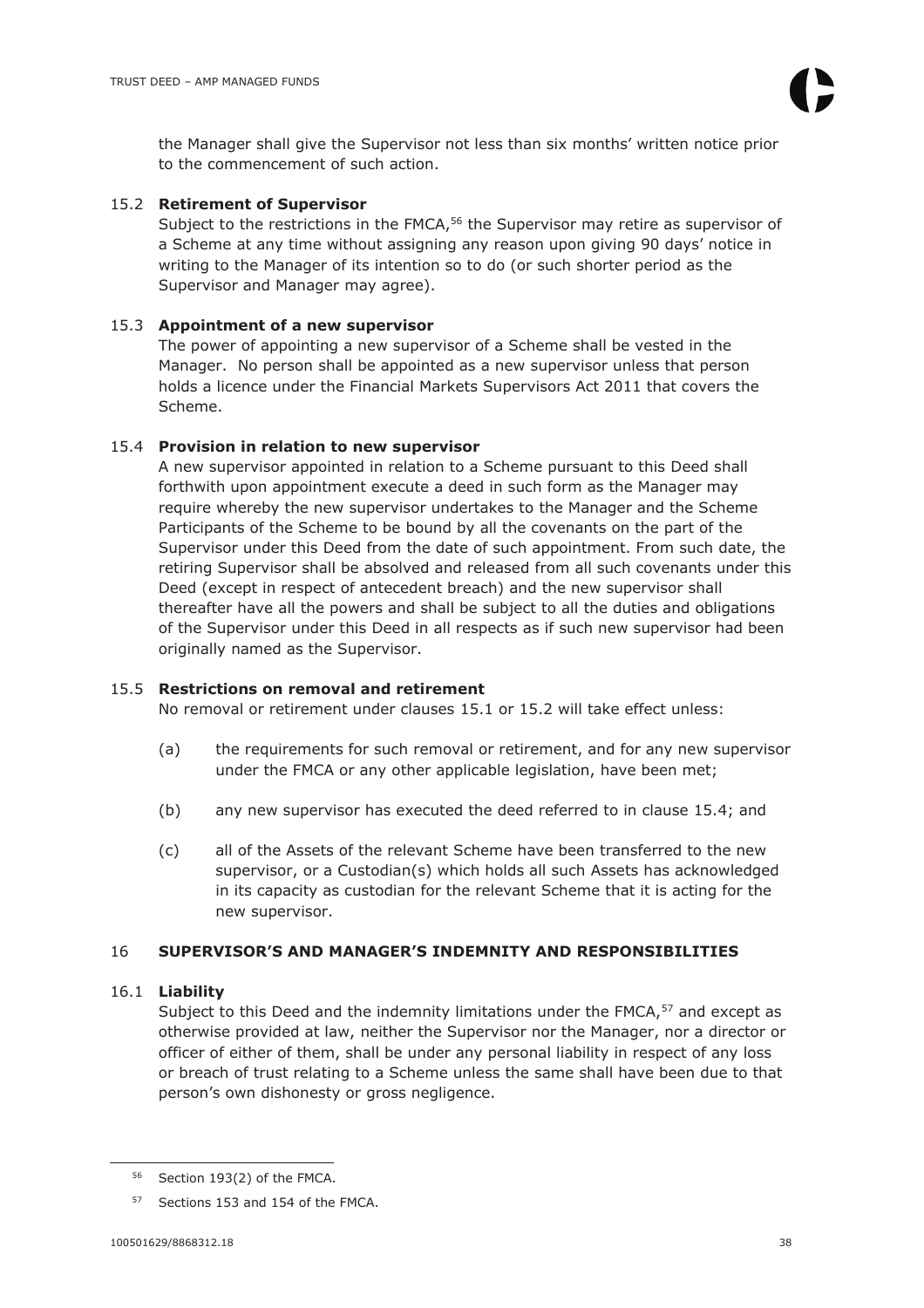# 16.2 **Indemnities**

The Supervisor and the Manager shall each be indemnified out of each Fund or Scheme, to the maximum extent permitted by the FMCA, from and against any and all losses, costs, and expenses incurred by the Supervisor or Manager in performing any of their respective duties or responsibilities, or exercising or purporting to exercise any of their respective powers, authorities or discretions in relation to the Scheme or Fund pursuant to this Deed and from and against all actions, proceedings, costs, claims and demands in respect of any matter or thing done or omitted in any way relating to this Deed or the relevant Fund or Scheme, including all actions or omissions in relation to the offer and issue of Units and the Manager may retain and pay out of the relevant Fund or Scheme all sums necessary to give effect to such indemnity.

# 16.3 **Power to indemnify investment managers and administration managers**  The Manager may agree:

- (a) to limit the liability (in connection with its services in respect of a Scheme or Fund) of; and/or
- (b) indemnify and reimburse out of a Scheme or Fund's property,

any investment manager or administration manager appointed in respect of the Scheme or Fund, to the maximum extent permitted by law in respect of any debt, liability or obligation incurred by or on behalf of the investment manager or administration manager in respect of the Scheme or Fund or any action taken or omitted to be taken in connection with the Scheme or Fund (including legal fees and disbursements).<sup>58</sup>

# 16.4 **Power to indemnify custodians**

The Supervisor may agree:

- (a) to limit the liability (in connection with its services in respect of a Scheme or Fund) of; and/or
- (b) to indemnify and reimburse out of a Scheme or Fund's property,

any Custodian or sub-custodian appointed in respect of the Scheme or Fund, to the maximum extent permitted by law in respect of any debt, liability or obligation incurred by or on behalf of the Custodian or sub-custodian in respect of the Scheme or Fund or any action taken or omitted to be taken in connection with the Scheme or Fund (including legal fees and disbursements) except to the extent such losses, costs and expenses arose from a failure to exercise the care, diligence and skill a prudent person engaged in the Custodian's profession would exercise in the same circumstances.<sup>59</sup>

 $58$  Section 135(1)(f) and 136(2) of the FMCA.

 $59$  Section 135(1)(f) of the FMCA.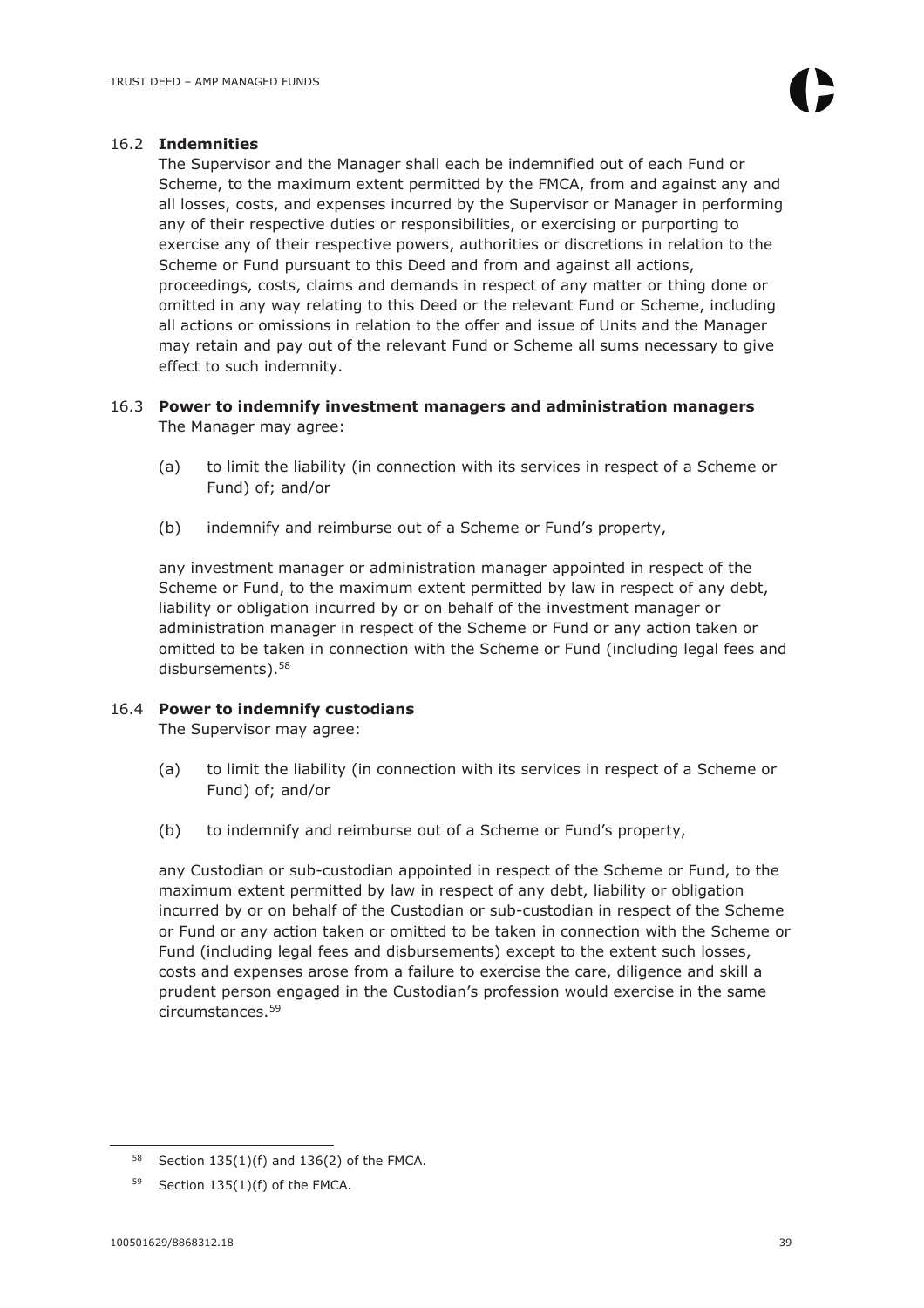#### 16.5 **Indemnity and liability exclusion limitations**

No provision of this Deed has the effect of exempting or indemnifying the Supervisor or the Manager or any director or officer of the Supervisor or the Manager to the extent that doing so would be void under the FMCA or any other statute. $60$ 

# 16.6 **Lien**

To the maximum extent permitted by the  $FMCA$ ,  $61$  the Supervisor and the Manager shall have a lien on and may use any, or any part of, any Asset of a Fund or Scheme for the time being in the hands or coming into the hands of the Supervisor or the Manager for the indemnity from the Scheme referred to in clause 16.2 and also for the payment of all fees, charges, reimbursements and other amounts which may be charged against or deducted from the Assets of the Scheme or Fund under this Deed.

# 16.7 **Reliance of Manager and Supervisor**

Neither the Supervisor nor the Manager shall incur any liability, to the maximum extent permitted by the FMCA, $62$  in respect of any action taken or thing suffered by the Supervisor or Manager in reliance upon any notice, resolution, direction, consent, certificate, receipt, affidavit, statement, certificate of stock, plan of reorganisation or other paper or documents reasonably believed by the Supervisor or the Manager (as the case may be) to be genuine and to have been passed or signed by the proper parties.

# 16.8 **Prohibited performance**

Neither the Supervisor nor the Manager shall incur any liability, to the maximum extent permitted by the  $FMCA^{63}$ , to anyone in respect of any failure to perform or do any act or thing which, by reason of any provisions of any present or future law or ordinance, rule, regulation or bylaw made pursuant thereto or of any decree, order or judgment of any competent court, the Supervisor or the Manager shall be hindered, prevented or forbidden from so doing or performing.

# 16.9 **Tax payments in good faith**

Neither the Supervisor nor the Manager shall be liable, to the maximum extent permitted by FMCA,<sup>64</sup> to account to any Scheme Participant or otherwise for any payments made by the Supervisor or the Manager in good faith to any fiscal authority for Taxes in respect of a Scheme, any Fund, Scheme Participants or with respect to any transaction under this Deed notwithstanding that any such payment need not have been made.

# 16.10 **Supervisor relying on advice**

The Supervisor, in relation to this Deed, may rely on:

(a) the opinion or advice of, or a certificate or any information obtained from, any lawyer, accountant, surveyor, broker, auctioneer, banker or other expert in New Zealand or elsewhere (which may be a Related Party of the Manager or the Supervisor) (whether or not obtained by the Manager or the Supervisor)

- $63$  Section 136(1) of the FMCA.
- $64$  Section 136(1) of the FMCA.

 $60$  Section 136(1) of the FMCA.

 $61$  Section 136(1) of the FMCA.

 $62$  Section 136(1) of the FMCA.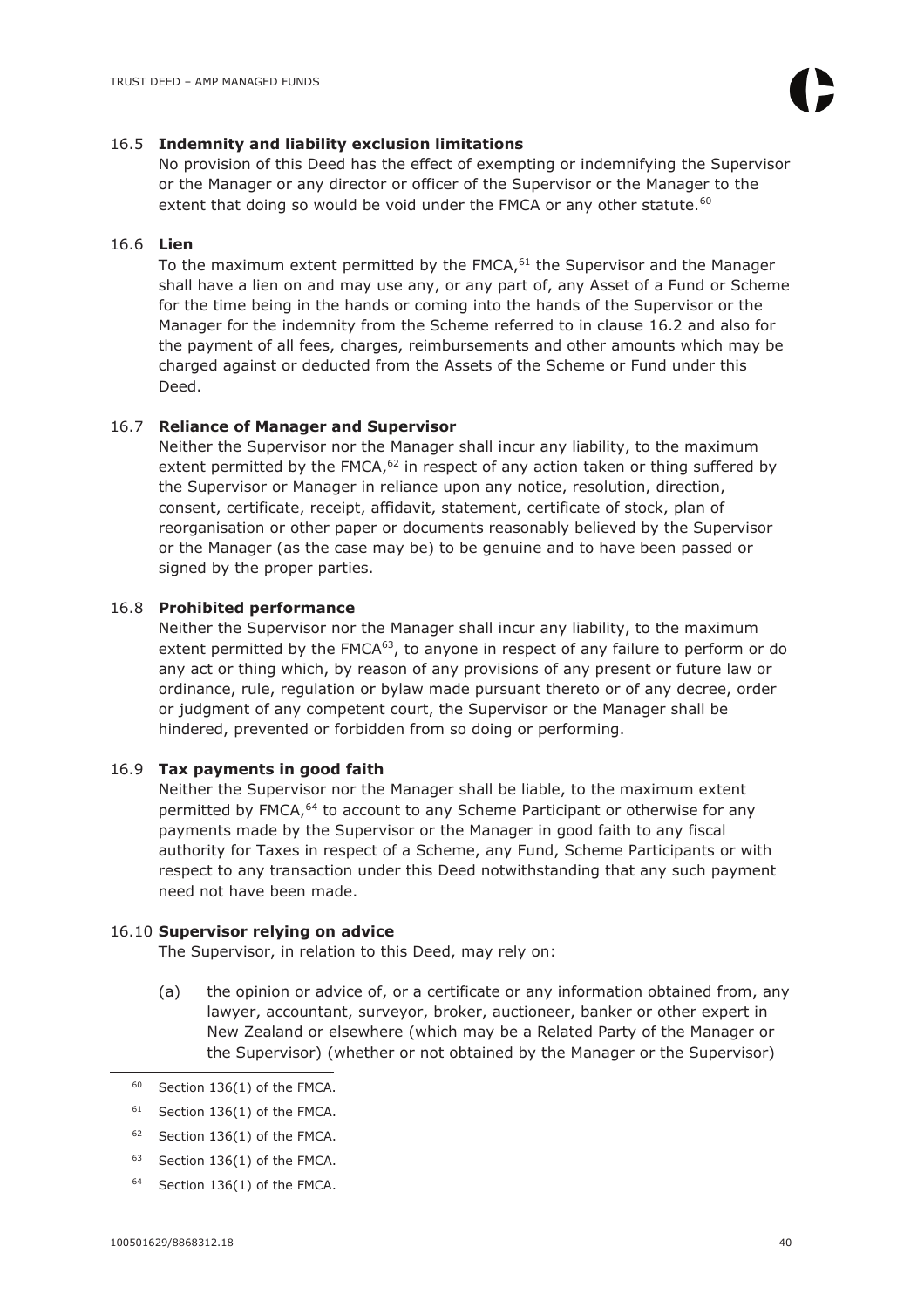and the Supervisor shall not be responsible, to the maximum extent permitted by the FMCA,<sup>65</sup> for any loss occasioned by so acting so long as the Supervisor has no reason to believe that the opinion or advice is not authentic;

- (b) a certificate signed on behalf of the Manager by two directors of the Manager (or one director and one authorised signatory of the Manager):
	- (i) as to any fact or matter and which the Supervisor may, in the exercise of any of the powers and discretions under this Deed, require to be satisfied; or
	- (ii) that any particular dealing, transaction, step or thing is expedient or commercially desirable and not detrimental or prejudicial to the interests of, or does not or is not likely to have a material adverse effect on, the Scheme Participants or any of them,

as sufficient evidence of such fact or matter or the expediency or desirability of such dealing, transaction, step or thing; and

(c) the statements contained in any certificate or certificates or in any report or reports given pursuant to the provisions of this Deed, as conclusive evidence of the facts stated in that certificate.

#### 16.11 **Manager relying on advice**

The Manager may act on the opinion or advice of, or a certificate or any information obtained from, any lawyer, accountant, surveyor, broker, auctioneer, banker or other expert in New Zealand or elsewhere (which may be a Related Party of the Manager or the Supervisor) (whether obtained by the Manager or the Supervisor) and the Manager shall not be responsible, to the maximum extent permitted by the FMCA,<sup>66</sup> for any loss occasioned by so acting so long as the Manager has no reason to believe that the opinion or advice is not authentic.

# 16.12 **Communication between Manager and Supervisor**

Whenever, pursuant to any provision of this Deed, any certificate, notice, instruction or other communication is to be given by the Manager to the Supervisor, or the Supervisor to the Manager, the Supervisor or the Manager, as the case may be, may accept as sufficient evidence thereof a document (or its electronic copy) signed on behalf of the Manager or Supervisor by any one of their directors or board members (as the case may be) or by any other person or persons duly authorised by the Manager or Supervisor or any other form of communication as agreed.

#### 16.13 **Discretion of Manager and Supervisor**

The Manager and the Supervisor shall (except as otherwise provided in this Deed) when exercising any of their powers and discretions under this Deed or by operation of law have absolute and uncontrolled discretion as to the exercise or non-exercise of that power or discretion and, provided the Manager or the Supervisor (as the case may be) shall not have acted fraudulently or with gross negligence, by act or omission, the Manager and the Supervisor (as applicable) shall not be responsible

 $65$  Section 136(1) of the FMCA.

 $66$  Section 136(1) of the FMCA.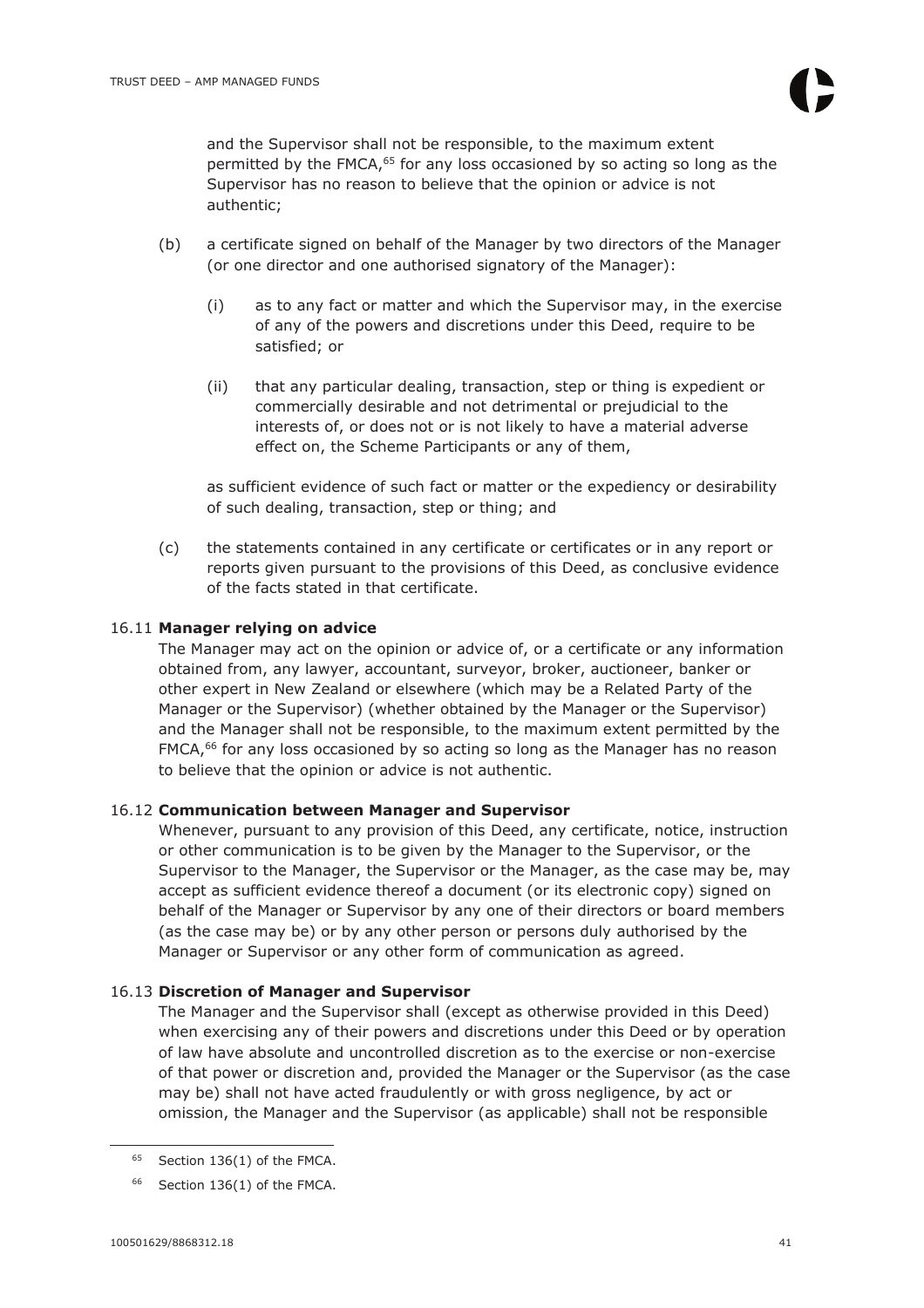for any loss, costs, damages, expenses or inconvenience that may result from the exercise or non-exercise of that power or discretion to the maximum extent permitted by the FMCA.<sup>67</sup> The Manager shall have no liability for any loss suffered by a Scheme Participant on any action taken or adjustment made pursuant to clause 19.2 or clause 12.6 to the maximum extent permitted by the FMCA.

# 16.14 **No conflicts of interest for Supervisor or Manager**

Subject to clause 17.3 and the FMCA, $68$  nothing in this Deed or any rule of law shall prevent the Supervisor, or any Related Party of the Supervisor or any shareholder, board member, officer, or employee of the Supervisor or its Related Party, or the Manager, or any Related Party of the Manager, or any shareholder, director, officer, or employee of the Manager or its Related Party, from:

- (a) subscribing for, purchasing, holding, dealing in, or disposing of Units;
- (b) otherwise at any time contracting or acting in any capacity (whether as principal, representative or agent) for or entering into any sale or purchase, financial, banking, agency, or other transaction with either or both of the Supervisor or Manager (whether in respect of the relevant Scheme or otherwise) or with any Scheme Participant or any person whatsoever;
- (c) being interested in any such contract, transaction or otherwise;
- (d) acting as supervisor or manager of any other managed investment scheme; or
- (e) holding any Asset jointly with a Scheme;

and none of them shall be in any way liable to account either to any other of them, the Scheme, or to the Scheme Participants or any of them for any profits or benefits (including, without limitation, any customary bank charges, commission, exchange, brokerage and fees).

# 16.15 **Limitation on payments to Scheme Participants**

To the maximum extent permitted by the  $FMCA$ ,  $69$  in no event shall the Supervisor or the Manager, as the case may be, be bound to make any payment to Scheme Participants except out of funds held by it for that purpose under the provisions of this Deed.

# 16.16 **Failure to carry out agreement**

Subject to the provisions of this Deed, to the maximum extent permitted by the  $FMCA^{70}$ , neither the Supervisor nor the Manager will be liable for the failure of any person to carry out any agreement in relation to a Scheme.

- <sup>68</sup> Sections 172 to 177 of the FMCA.
- <sup>69</sup> Section 136(1) of the FMCA.
- $70$  Section 136(1) of the FMCA.

 $67$  Section 136(1) of the FMCA.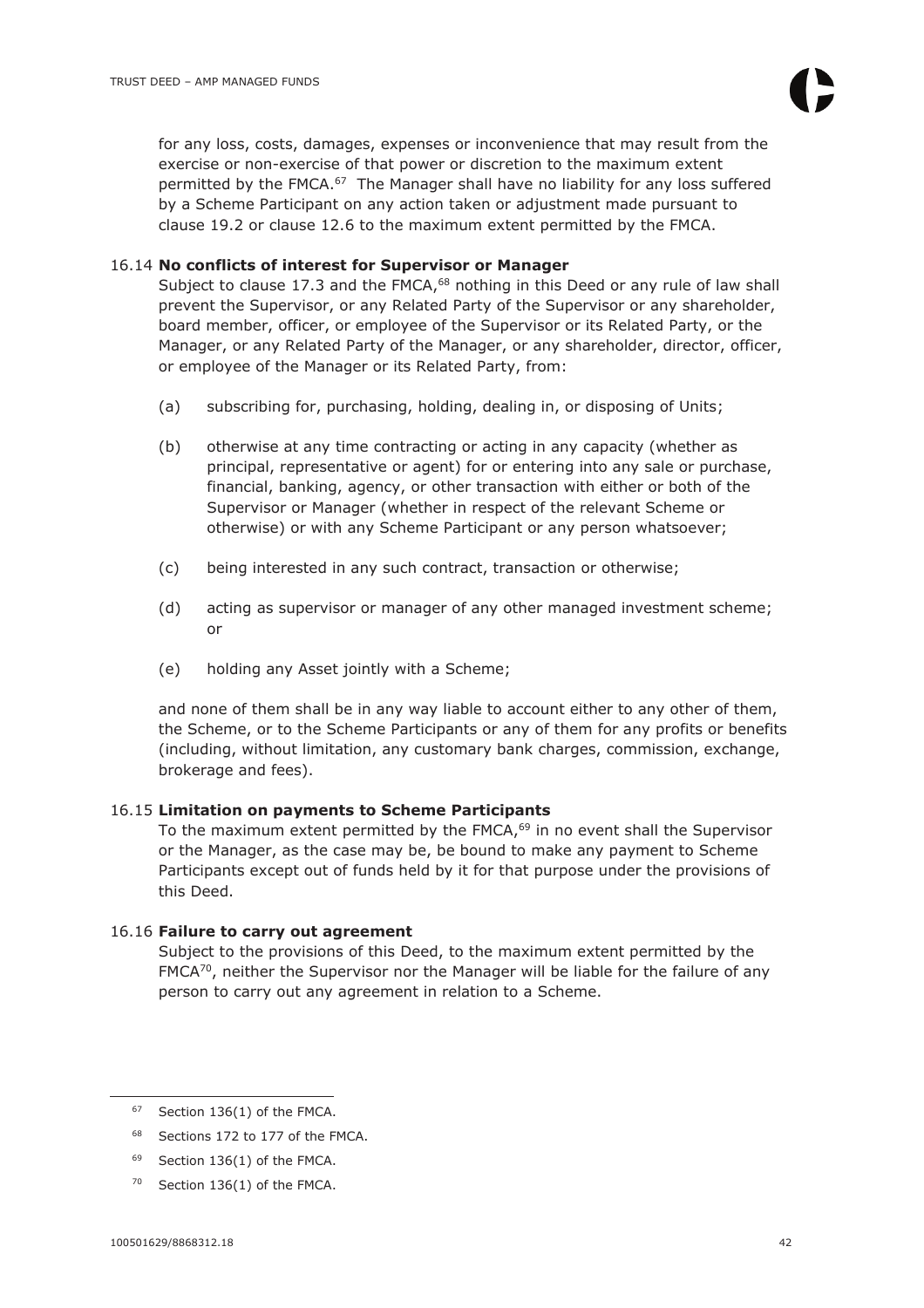#### 16.17 **Resolutions of Scheme Participants**

To the maximum extent permitted by the FMCA, $71$  neither the Supervisor nor the Manager shall be held responsible for acting upon any resolution purporting to have been passed at any meeting of Scheme Participants even though it may subsequently be found that there was some defect in the constitution of the meeting or the passing of the resolution or that for any reason the resolution was not valid or binding upon the relevant Scheme Participants.

#### 16.18 **Reliance by Manager and Supervisor**

To the maximum extent permitted by law:<sup>72</sup>

- (a) the Manager shall not be responsible for any loss arising as a result of any act or omission of the Supervisor or the Custodian, and the Supervisor shall not be responsible for any loss arising as a result of any act or omission of the Manager; and
- (b) the Manager shall not be responsible for any loss caused by its failure to check any information, document, form or list supplied or purported to be supplied to it by the Supervisor or the Custodian, and the Supervisor shall not be responsible for any loss caused by its failure to check any information, document, form or list supplied or purported to be supplied to it by the Manager.

# 16.19 **Disclosure of information**

Subject to the terms of this Deed, neither the Manager nor the Supervisor shall (unless ordered to do so by a court of competent jurisdiction) be required to disclose to any Scheme Participant confidential, financial or other information made available to it in connection with this Deed. Notwithstanding any provision of this Deed or the provisions of the Privacy Act 2020, the Scheme Participants authorise the Manager and the Supervisor to provide information relevant to a Scheme Participant to any person as may be deemed necessary by the Manager or the Supervisor.

#### 16.20 **Manager and Supervisor not acting personally**

The Manager and the Supervisor are each deemed to be acting for and on behalf of the relevant Scheme and not in their own respective capacities. Subject to *clause 16.1*, neither the Supervisor nor the Manager is under any personal liability, nor may resort be had to their private property, for satisfaction of any obligation to or of a Scheme.

# 17 **INVESTMENT**

# 17.1 **Establish SIPOs**

(a) The Manager shall establish, and may at any time change, a SIPO for each Scheme which covers each Fund in accordance with the requirements with the FMCA.<sup>73</sup> The Manager shall provide a copy of the proposed SIPO (or any proposed alteration to that SIPO) to the Supervisor in accordance with the timeframes specified in the Management Agreement.

 $71$  Section 136(1) of the FMCA.

 $72$  Section 136(1) of the FMCA.

<sup>&</sup>lt;sup>73</sup> Sections 164 and 165 of the FMCA.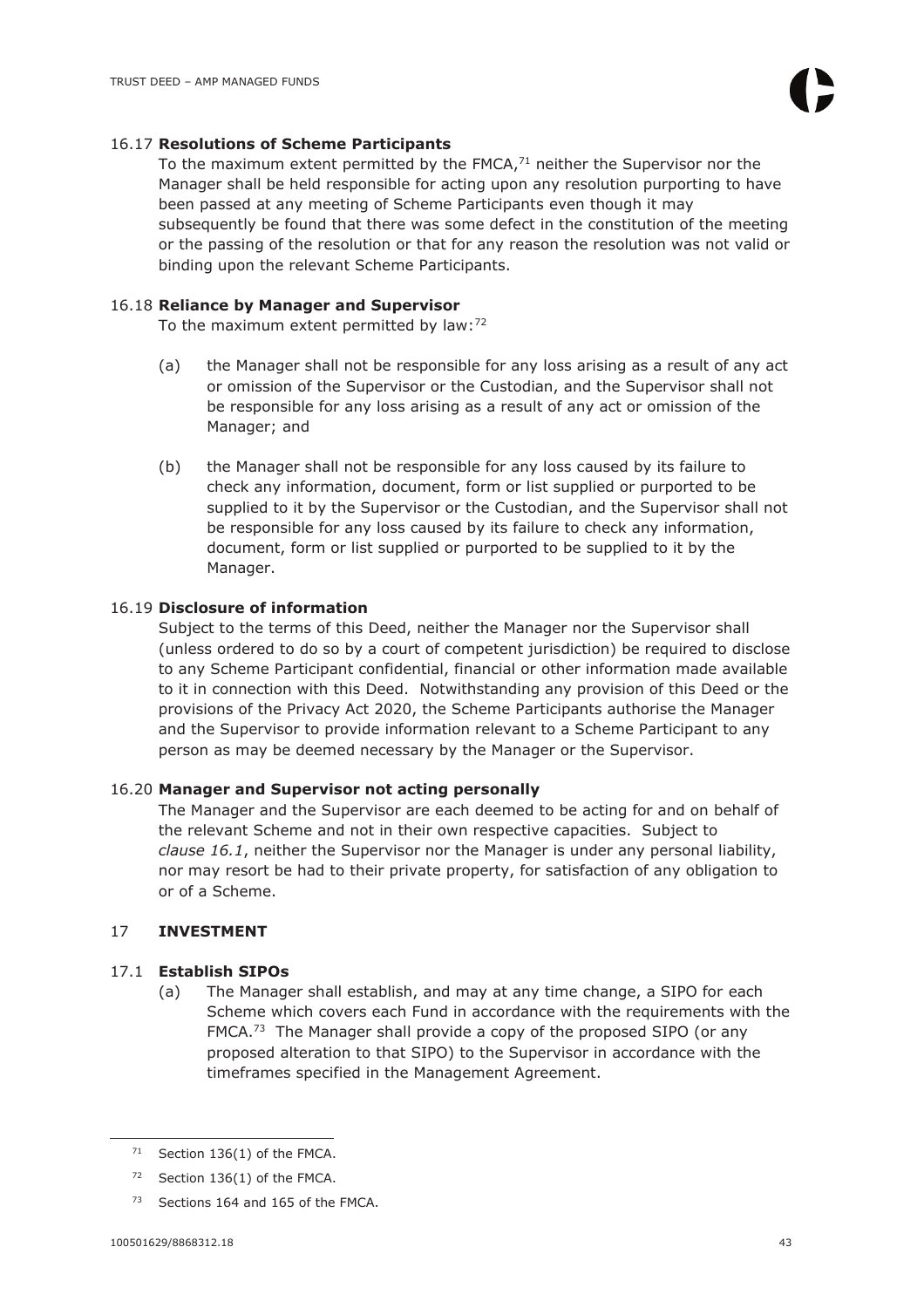#### 17.2 **Investments to follow SIPO**

The Assets of a Fund shall be invested by the Manager in accordance with the SIPO for the Scheme which covers that Fund.

#### 17.3 **Manager's power of investment**

- (a) Subject to the requirements of the SIPO, the FMCA and any other applicable legislation (and in the case of a PIE, the rules prescribed by the Tax Act), the Manager shall have absolute and uncontrolled discretion as to the investment of any Assets and as to how the Assets and Liabilities are dealt with and the purchase, sale, transfer, exchange, lease, alteration of or other dealing with any of the Assets and Liabilities from time to time.
- (b) The duty on the Manager and Supervisor to invest prudently in the Trusts Act is expressly excluded by this clause 17.3. However, any direction by a Scheme Participant in terms of this clause will not exempt the Manager from its responsibilities under the FMCA.<sup>74</sup>

#### 17.4 **Supervisor's role**

Subject to its duties as supervisor under the FMCA, the Supervisor must:<sup>75</sup>

- (i) give effect to the Manager's directions in relation to the investment of the Assets;
- (ii) not acquire, dispose of, mortgage or charge (or permit any Custodian so to do) any Asset except as directed by the Manager;
- (iii) promptly forward to the Manager all notices, reports, circulars and other documents received by it or on its behalf as holder of the Assets; and
- (iv) subject to the terms of this Deed, execute all such proxies, powers of attorney and other instruments, deal with the Assets to enable the Manager or any person nominated by the Manager to exercise the powers of investment of the Manager in relation to this Deed.
- (b) The parties acknowledge that, to the extent permitted by the FMCA,  $76$  the Supervisor (or any Custodian appointed by the Supervisor) shall not be liable to the Scheme Participants or the Manager, for refusing, or directing a Custodian to refuse, to act on a direction of the Manager, in accordance with the requirements of the FMCA.

# 17.5 **Related Party transactions**

Notwithstanding any other provision of this Deed, the Manager must not enter into, nor authorise any investment manager, administration manager or other person to whom the Manager has contracted out some or all of its functions as a manager of a

<sup>74</sup> Section 144 of the FMCA.

<sup>75</sup> Section 160 of the FMCA.

<sup>76</sup> Section 160(4) of the FMCA.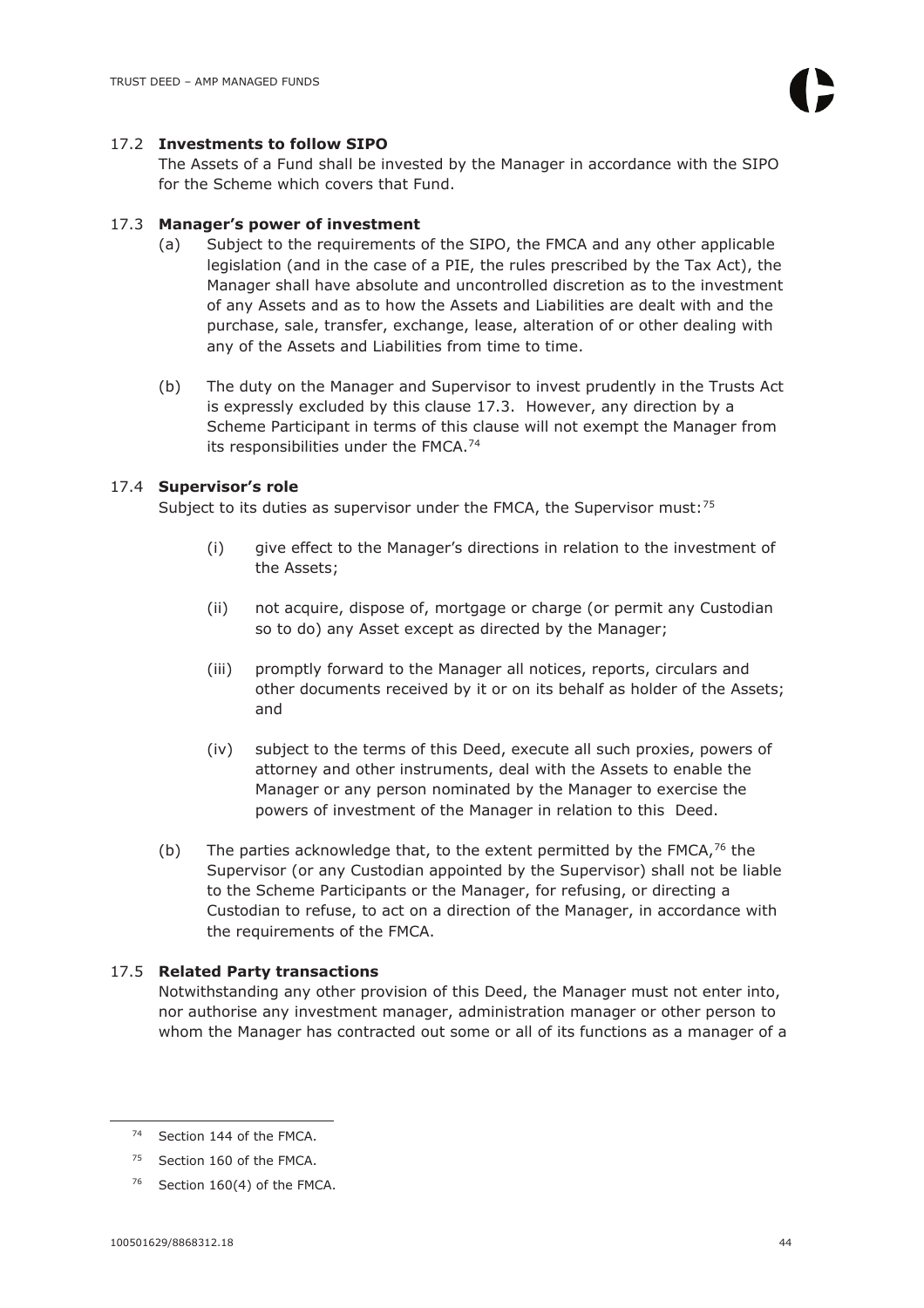Scheme to enter into, a transaction that provides for a Related Party Benefit contrary to the requirements of the FMCA with respect to such transactions.<sup>77</sup>

# 17.6 **Related party transactions not void**

A failure to comply with clause 17.5 does not affect the validity of any transaction (subject to any Court order to the contrary). $78$ 

# 17.7 **Costs**

All costs, Taxes, legal fees and other fees, disbursements and expenses incurred by the Supervisor or the Manager in connection with the investigation of, negotiation for and acquisition of any Asset by a Fund, or in connection with any sale, transfer, exchange, replacement or other dealing with or disposal of any Asset of a Fund, shall be payable (as determined by the Manager) by (and reimbursable from) the relevant Fund or Scheme.

#### 17.8 **Voting rights of investment**

- (a) *Manager to decide*:Subject to the provisions of this Deed, all voting rights conferred by the Assets shall be exercised in such manner as the Manager may from time to time decide. At the request of the Manager, the Supervisor (or the Custodian on behalf of the Supervisor) shall execute, deliver and appoint or cause to be executed, delivered and appointed such proxies, attorneys and representatives as may be necessary to enable the Manager or its nominees to exercise, or act in relation to, such voting rights.
- (b) *No liability*: Subject to the provisions of this Deed, neither the Manager, the Supervisor, nor any holder of any proxy or power of attorney of the Manager or Supervisor, shall be liable or responsible for any vote cast or not cast.

#### 17.9 **Vesting and custody of Assets**

The Manager shall cause Assets to be:

- (a) vested in the Supervisor or a Custodian; and
- (b) registered in the name of the Supervisor (or, if applicable, such Custodian),

in each case as soon as reasonably practicable after receipt of the necessary documents.

#### 17.10 **Bank accounts**

A bank account or accounts must be opened and maintained in the name of the Supervisor or a Custodian for each Scheme or each Fund or any combination of them as the Manager shall decide. All moneys held for the relevant Fund(s) or Scheme shall be paid to the credit of such bank account or bank accounts. The Supervisor shall determine the persons authorised to operate such bank accounts.<sup>79</sup>

<sup>77</sup> Sections 172 to 175 of the FMCA.

 $78$  Section 173(6) of the FMCA.

<sup>&</sup>lt;sup>79</sup> Section 87 of the FMCA and FMC Regulation 49.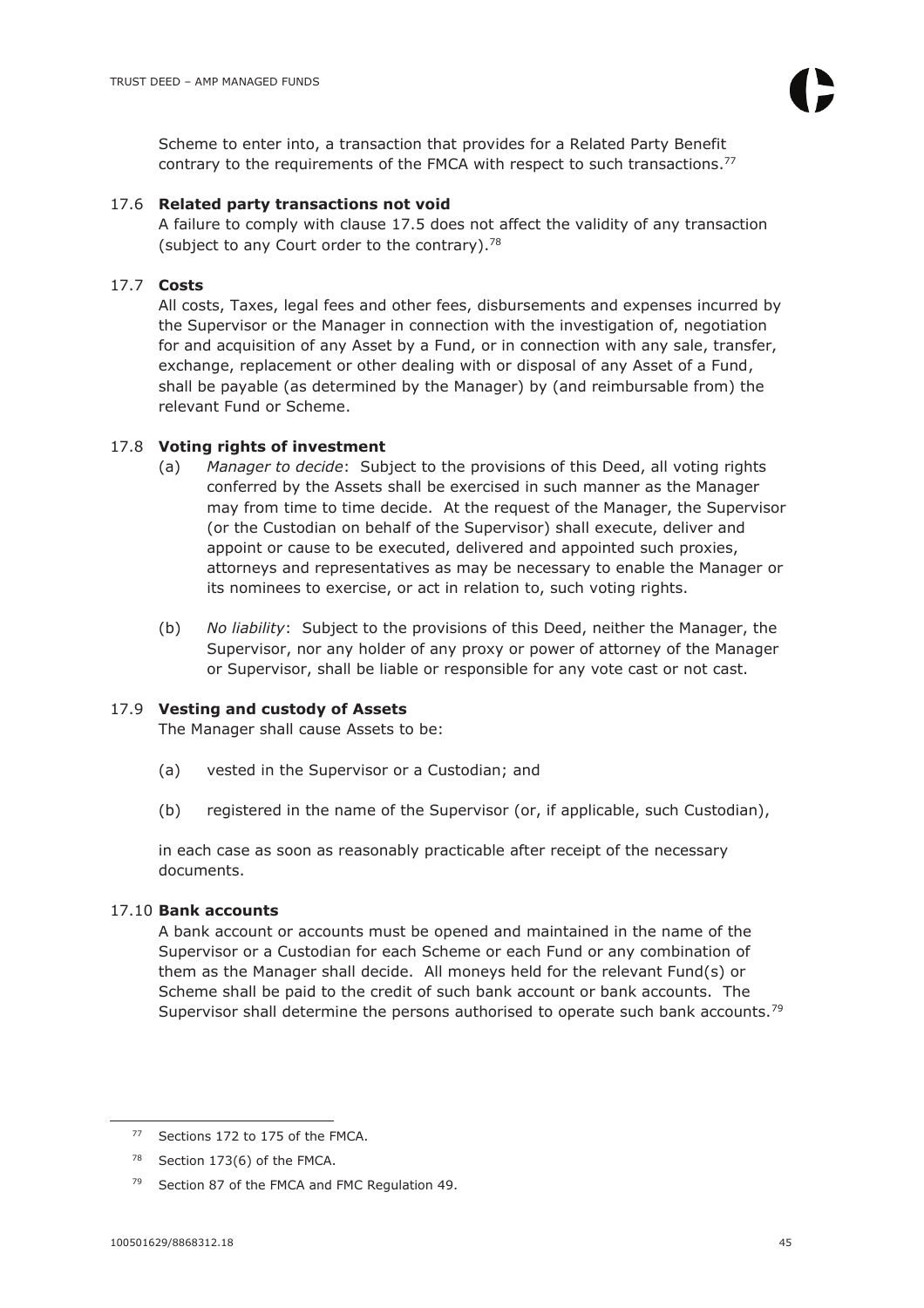#### 17.11 **Subscription Bank Account**

- (a) A bank account or accounts, outside the Scheme, in the name of the Supervisor (or a Custodian), may be opened and maintained in respect of a Scheme or a Fund or a combination of them as the Manager shall decide.
- (b) If such Subscription Bank Accounts are opened, all subscriptions for Units that are paid prior to the issue or purchase of those Units shall be paid to the credit of the Subscription Bank Account in accordance with the  $FMCA^{80}$  until Units for those subscription amounts are issued, at which point such subscriptions shall be credited to a bank account for the relevant Fund or the Scheme.
- (c) If the Manager elects, amounts payable to a Scheme Participant, or to effect a transfer when the relevant Units are cancelled, shall be paid to the credit of the Subscription Bank Account.
- (d) The Supervisor shall determine the persons authorised to operate such bank accounts.

# 17.12 **Tax Bank Account**

The Supervisor or Custodian must maintain a bank account outside of the Scheme for the purpose of the Manager managing taxation obligations in relation to the Scheme. While the Scheme is a PIE, the Tax Bank Account will be operated as follows:

- (a) The following payments will be made into the Tax Bank Account as and when directed by the Manager:
	- (i) any amounts deducted on account of the PIE Tax Liability;
	- (ii) any rebates received from the Commissioner that are allocated to Scheme Participants pending or following payment to the relevant Scheme Participant, (including by way of application toward the issue of Units of the Scheme Participant entitled to the rebate); and
	- (iii) any payments to address any deficit Tax Bank Account balance (arising only from bank fees, and/or bank debit interest). There shall be at least one payment to address any deficit (arising only from bank fees, and/or bank debit interest) within three months after 31 March each year.
- (b) Payments will be made by the Supervisor from the Tax Bank Account, as and when directed by the Manager, for the following purposes:
	- (i) to the Commissioner, in respect of the Scheme's PIE Tax Liability;
	- (ii) to the extent that a particular Scheme Participant is entitled to a rebate or refund of Tax, to or for the benefit of that Scheme Participant; and

<sup>80</sup> Section 87 of the FMCA and Regulation 49 of the FMC Regulations.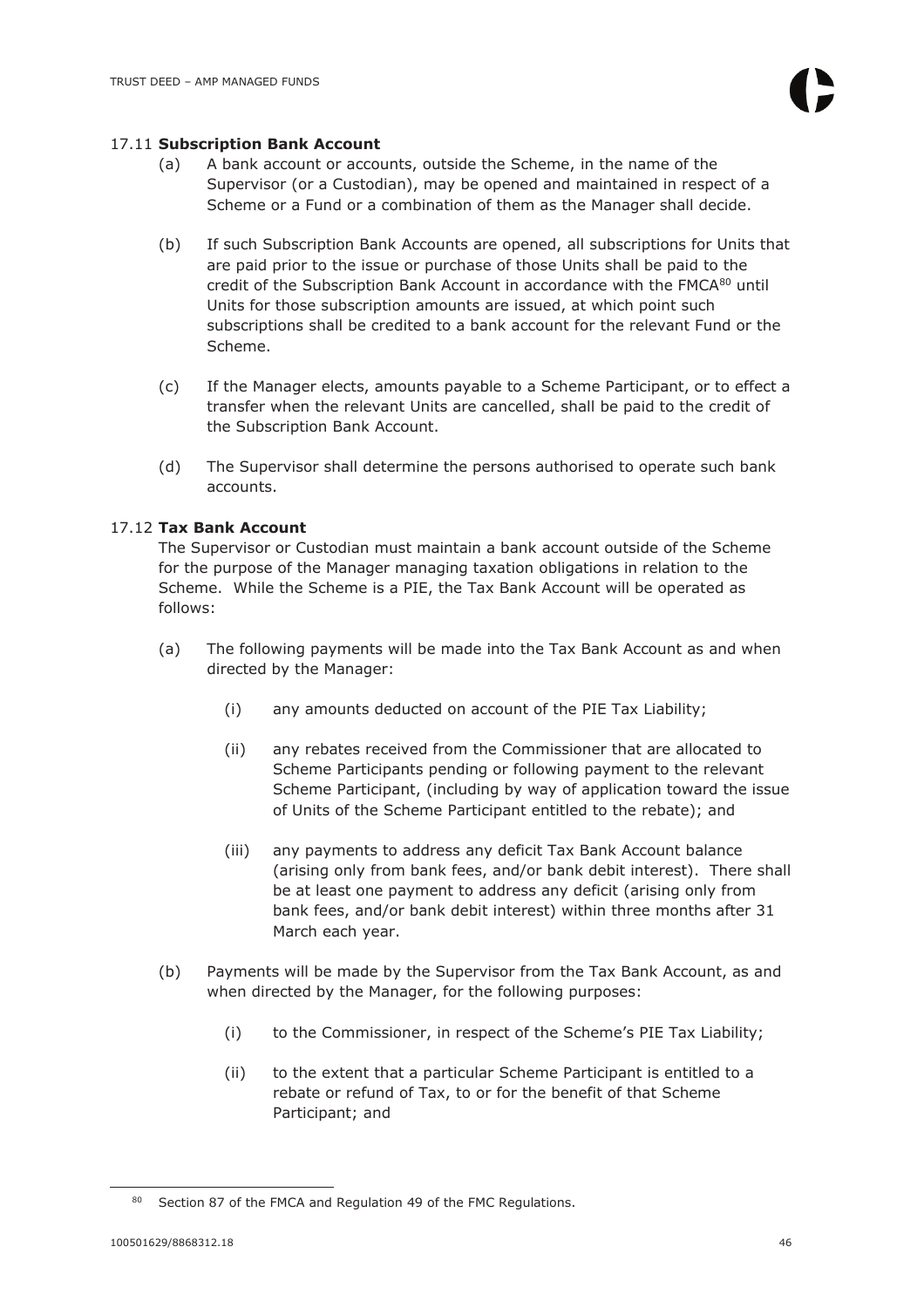- (iii) to the Scheme, to the extent of any surplus Tax Bank Account balance (arising from any bank credit interest or otherwise) after making adequate provision for the purposes of paragraphs (i) and (ii) above. The amount shall be apportioned between the Funds as the Manager thinks fit. There shall be at least one payment of any surplus within three months after 31 March each year.
- (c) the Manager will maintain, or cause to be maintained, records for the Tax Bank Account for the purpose of being able to determine if required, for each Scheme Participant any Attributed Tax, or any rebate or refund attributable to them;
- (d) the Tax Bank Account balance will not otherwise be segregated into individual entitlements and is expressly permitted to be co-mingled and no Scheme Participant shall have any interest or rights in relation to the Tax Bank Account or any part of it except to the extent expressly provided for at clause 17.12(b)(ii); and
- (e) any costs incurred in operating the Tax Bank Account will be met by the Scheme.

# 17.13 **Derivative financial instruments**

For the avoidance of doubt, the Manager may undertake the Supervisor's entry into derivative financial instruments (including without limitation forward exchange contracts, swap agreements, futures contracts, options and any form of agreement creating a contingent liability) for the purpose of investment or for the purpose of risk management.

# 18 **VALUATIONS**<sup>81</sup>

# 18.1 **Net Asset Value of a Fund**

The Manager shall calculate the Net Asset Value of each Fund as frequently as the Manager may consider necessary or desirable from time to time (but there must be a Valuation Date, at least once every 5 Business Days, or at such longer intervals as the Manager may determine from time to time subject to the Supervisor's prior agreement, which shall not be unreasonably withheld) by deducting the Liabilities attributable to that Fund from the market value of its Assets.

# 18.2 **Determining Market Value**

For the purpose of determining the Net Asset Value of a Fund under clause 18.1, the Manager shall determine the market value of each Asset in the Fund on such basis as the Manager considers to be fair and equitable having regard to generally accepted accounting practice (except to the extent that the Manager, following consultation with the Supervisor, elects not to have regard to such practice) and may from time to time engage any valuer or other suitably qualified person for the purpose of fixing the market value of any such Asset (but is not under any duty to do so).

# 18.3 **Determining Assets**

For the purposes of determining the Net Asset Value of a Fund under clause 18.1, the Manager may include in the market value of a Fund's Assets, the market value

 $81$  Section 135(1)(d) of the FMCA.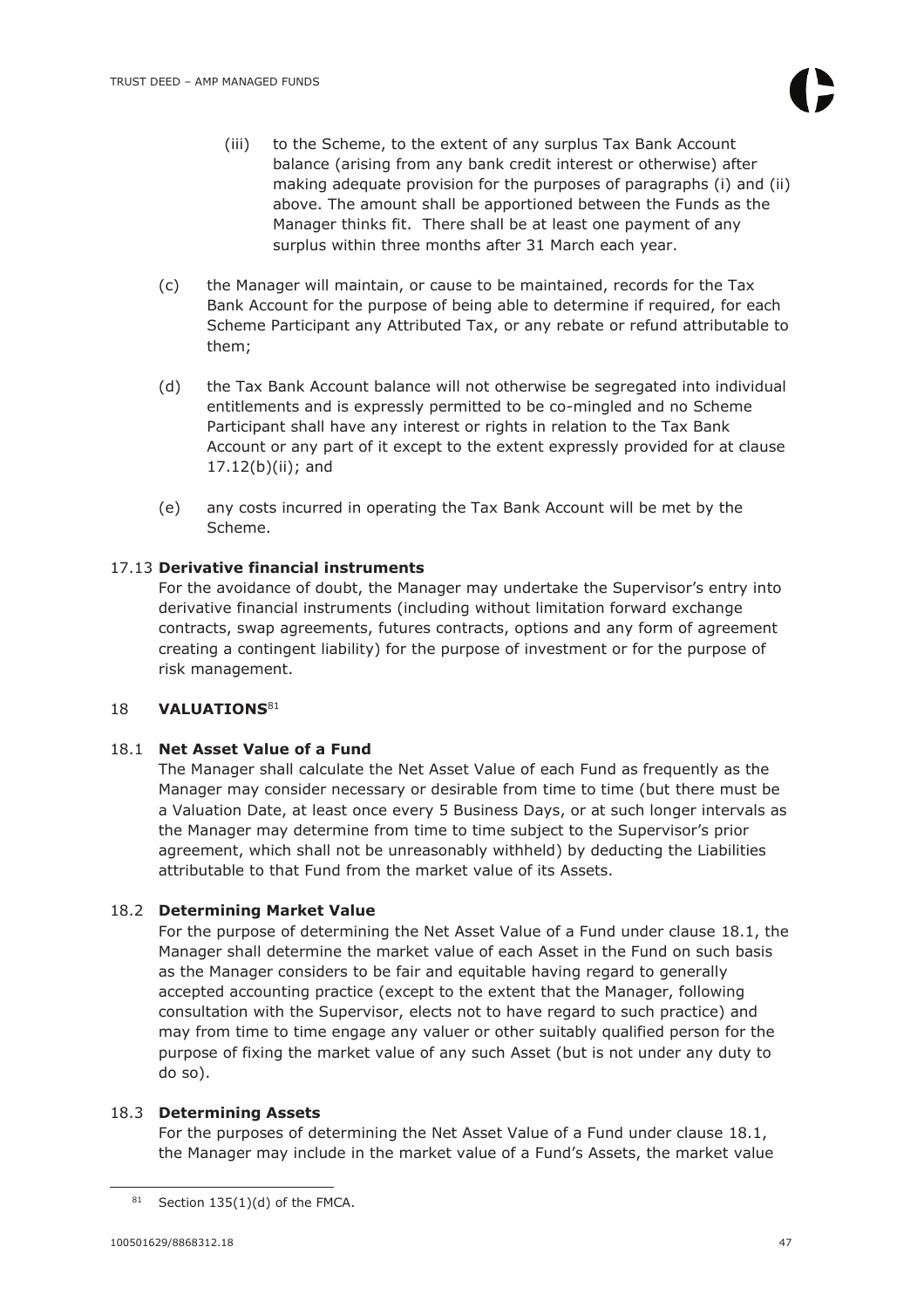of any other amounts which, in the opinion of the Manager, should be included for the purpose of making a fair and reasonable determination of the net asset value of the Fund and, in the case of a Fund which is a PIE, where the Manager considers it appropriate to do so, exclude any Tax Credit.

# 18.4 **Determining Liabilities**

For the purpose of determining the Net Asset Value of a Fund under clause 18.1, the Manager shall determine the Liabilities attributable to the Fund on such basis as the Manager considers to be fair and equitable having regard to generally accepted accounting practice (except to the extent that the Manager, following consultation with the Supervisor, elects not to have regard to such practice) and in doing so may:

- (a) apportion the Liabilities of a Scheme generally among the Funds on such basis as the Manager considers appropriate, fair and equitable for Scheme Participants; and
- (b) take account of each debt, liability, provision, cost, charge, expense, outgoing, Tax obligation or other matter as the Manager considers appropriate,

and, for the avoidance of doubt, may exclude certain Liabilities from the liabilities taken into account (such as PIE Tax Liability) or expenses charged to a Scheme Participant and met by cancellation of Units held by that Scheme Participant (whether or not those amounts are required to be treated as liabilities for accounting purposes).

# 18.5 **Manager's decision is final**

Subject to clause 18.6, the Net Asset Value of the Fund ascertained by the Manager is final and binding on all persons, including, without limitation, the Supervisor and any applicant or subscriber for, or purchaser of, Units, and all Scheme Participants.

# 18.6 **Valuation on a consistent basis**

The Manager shall ascertain the Net Asset Value of a Fund and the value of the Assets on a consistently applied basis accepted as being appropriate by the Supervisor. The Manager shall however be entitled at any time or times to alter that basis and the application to another basis accepted as being appropriate by the Supervisor, provided that the Manager first consults with the Supervisor on the alterations proposed by the Manager.

# 18.7 **Remain in force**

Determinations of the value of an Asset pursuant to clause 18.1 shall remain in force from the time they take effect until the time determined by the Manager on the next Business Day that a determination of the value of the Asset is made by the Manager.

# 18.8 **Reliance by Supervisor**

The Supervisor shall be entitled to rely on the Manager's calculations under this clause 18, and will not be required to verify those calculations or the methods and procedures used by the Manager in relation to them, except to the extent that such verification is required in order for the Supervisor to meet its obligations under the FMCA.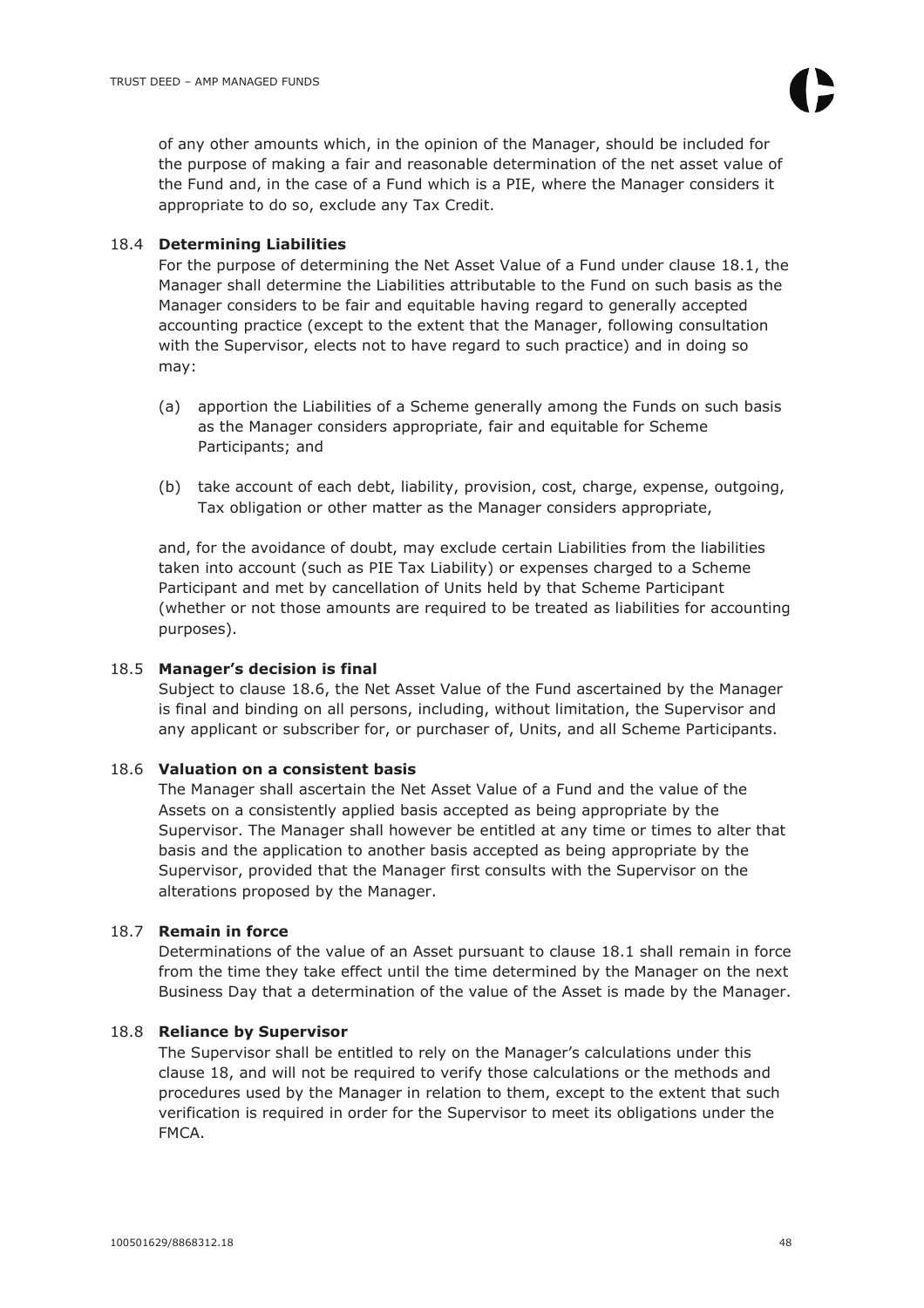# 19 **PRO RATA DISTRIBUTIONS TO SCHEME PARTICIPANTS**

#### 19.1 **Power to make pro rata distributions**<sup>82</sup>

Subject to the provisions of this Deed and the rights, terms of issue, obligations and restrictions attaching to any Units or classes of Units, the Manager may at any time direct the Supervisor to distribute any amount of capital or income to Scheme Participants in a Fund, pro rata according to the aggregate number of Units and Fractional Units they hold in that Fund, on a Record Date and, in the case of a Scheme or Fund that is a PIE, subject to any adjustment made to the Distributable Amount to be distributed to Scheme Participants pursuant to clause 12.6. The Distributable Amount for each Fund and for each Scheme Participant shall be determined in accordance with the Manager's determination under this clause.

# 19.2 **Entitlements to Distributable Amounts**

Unless otherwise agreed by the Manager, and subject to the rights, terms of issue, restrictions and obligations attaching to any particular Units:

- (a) the Distributable Amounts for a Fund are to be transferred to a Distribution Account for that Fund as soon as practicable after the relevant Record Date and cease to be an Asset when they are transferred into the Distribution Account;
- (b) subject to clauses 19.2(d) and 19.2(e) and 12.6, Scheme Participants registered in the Register of a Fund at the relevant Record Date are presently entitled to the Distributable Amount attributed to the aggregate number of Units and part Units they hold in that Fund as calculated and adjusted in accordance with this Deed;
- (c) payments must be made out of the Distribution Account as soon as practicable after the relevant Record Date;
- (d) where a Unit is partly paid, it shall be treated for the purposes of calculating Distributable Amounts under this clause as that proportion of a whole Unit as the amount paid up bears to the Unit Price for that Unit or shall be treated in such other manner as the Manager determines; and
- (e) the Distributable Amount to be distributed to Scheme Participants of a Fund or Scheme that is a PIE may differ as between Scheme Participants as a result of the exercise of the Manager's discretion in clause 12.6 to adjust Scheme Participants' Distributable Amounts to reflect the Fund's or Scheme's PIE Tax Liability or Tax Credits attributable to a Scheme Participant.<sup>83</sup>

# 19.3 **In specie distributions or the issue of bonus Units**

The Manager may, in its discretion, make a distribution in Cash, in specie, or by way of bonus Units, provided that if the Manager proposes to make a distribution in specie to Scheme Participants, each Scheme Participant shall receive the same value of Assets for each of their Units (with the value of such Assets to be determined in accordance with clause 18.2), subject to any adjustments, and less any deductions permitted in accordance with this Deed.

 $82$  Sections 135(1)(e) of the FMCA.

<sup>83</sup> Section 170 of the FMCA.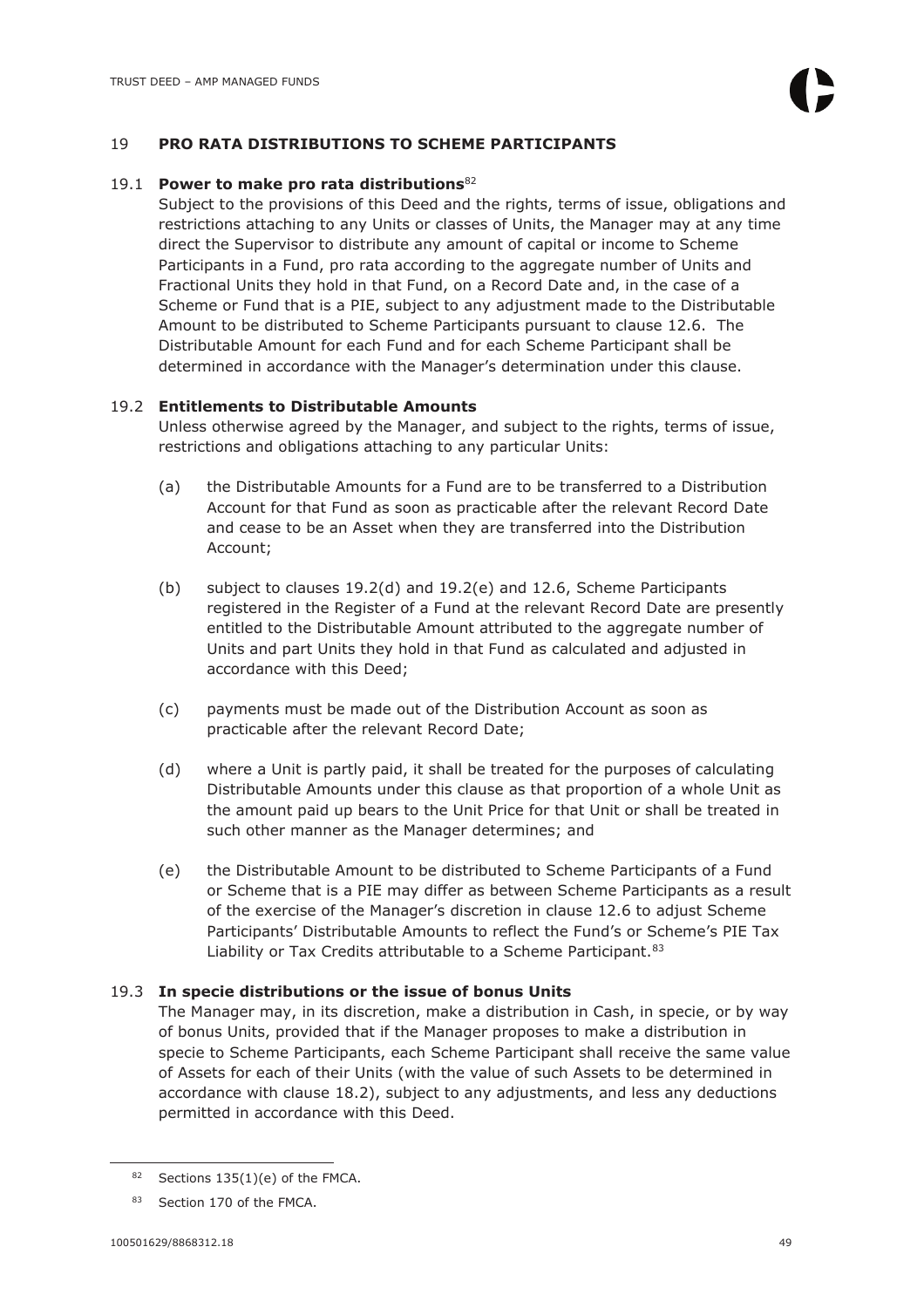#### 19.4 **Distribution reinvestment**

A Scheme Participant may elect to reinvest some or all of any distribution (or any Tax Credits under clause 12.6) by acquiring Units in a Scheme, Fund or class of Unit selected by the Scheme Participant, if the Manager decides to allow distribution reinvestment in such case. The procedure for such distribution reinvestment shall be determined by the Manager.

# 19.5 **Bonus issues in lieu of distributions**

If the Manager decides to offer bonus issues of Units in lieu of distributions or a Tax Credit received by the Manager under clause 12.6, a Scheme Participant may elect this option in respect of all or some distributions from a Fund or Scheme or the Tax Credit on the terms offered by the Manager. In such cases, the Manager shall issue Units in accordance with the terms of the offer.

# 19.6 **Payment**

The Manager must prepare or arrange for distributions to be paid.

#### 19.7 **Distributions in the context of transfers and transmissions**

Entitlements to distributions in a Distribution Account when a transfer of Units is registered remain credited to the transferor, unless the Manager receives evidence to its satisfaction, or the transferor advises the Manager, that distributions are to be transferred to the transferee. Entitlements to distributions in a Distribution Account when a transmission of Units is registered are to be credited to the beneficiary.

#### 19.8 **Distributions subject to terms of issue**

The rights of a Scheme Participant under this clause 19 are subject to the rights, terms of issue, obligations and restrictions attaching to the Units which they hold.

# 20 **MANAGER'S FEES AND EXPENSES**

#### 20.1 **Manager's fees**<sup>84</sup>

- (a) *Fee*: The Manager shall be entitled to receive from each Fund a management fee of an amount set by the Manager, such fee being calculated in the manner described in the relevant Fund's current PDS, offering document or register entry (and may include an Exit Fee which the Manager may deduct from the Withdrawal Amount or may recoup from the redemption proceeds of the relevant Scheme Participant's Units which shall be redeemed to meet such Exit Fees, and, for the avoidance of doubt, an administration fee).
- (b) *Fee payable monthly*: The Manager's fee shall be paid monthly in arrears while the Manager is managing the relevant Fund or Scheme.
- (c) *Fee calculated on a daily basis*: The Manager's fee shall be calculated and accrued daily on the basis of the relevant Fund value or Scheme value from day to day (or on such other basis as the Manager may (with the Supervisor's approval (such approval not to be unreasonably withheld or delayed) decide in respect of the Fund in question from time to time).
- (d) *Manager may provide services*:Instead of contracting other parties to do so, the Manager may, with the Supervisor's approval (such approval not to be unreasonably withheld or delayed), itself provide services in relation to

 $84$  Section 135(1)(f) of the FMCA.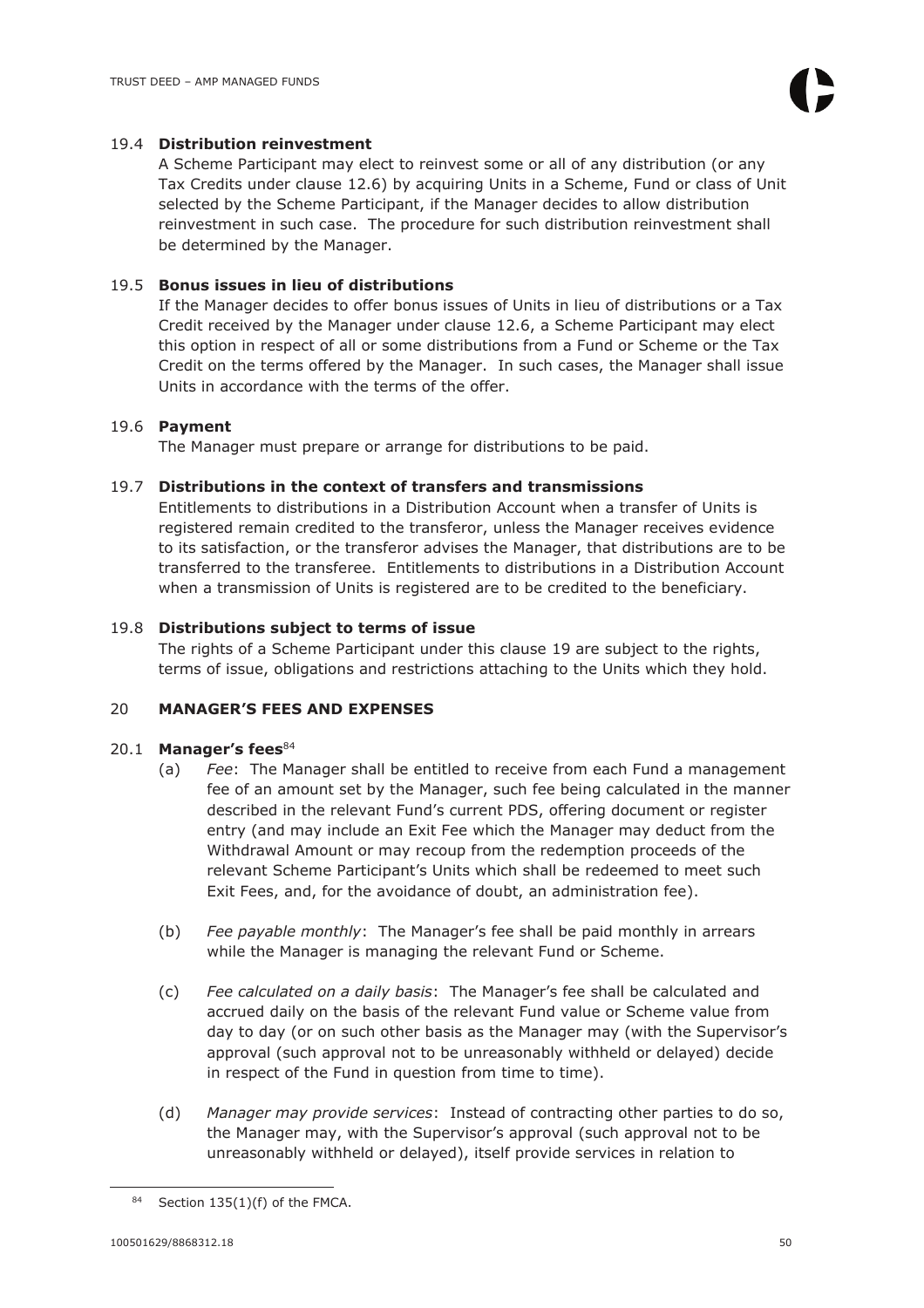registry management and accounting. The Manager is entitled to reasonable fees for these services, if it provides them itself, in addition to its fees for managing the relevant Fund (or Scheme). Such services shall be on normal commercial terms, or terms as favourable to the relevant Fund as normal commercial terms.

- (e) *Allocation of Fees to Scheme Participants*: Where a fee is incurred in respect of a Scheme Participant, the Manager shall levy such fee to that Scheme Participant. Such levied fee shall be met by the redemption of Units of the relevant Scheme Participant with an aggregate Withdrawal Price (less any deductions permitted by this Deed) equal in value to the amount of the levied fee, and the proceeds of such redemption shall be paid to the Manager or at its direction (in full satisfaction of such fee). Where there are insufficient Units in a Scheme Participant's Unitholding to satisfy such fees, the unsatisfied balance of such fees shall be a debt owing to the Manager or the Supervisor in its capacity as Supervisor as the case may be.
- (f) *No amendment without Manager's agreement*: This clause 20.1 shall not be amended without the agreement of the Manager.

# 20.2 **Reimbursement of Expenses of the Scheme**<sup>85</sup>

- (a) The Manager may pay all reasonable expenses incurred in relation to the management or operation of a Fund from the Assets of that Fund (including expenses for which the Supervisor is entitled to be reimbursed pursuant to clause 14.3). The Manager may cancel or redeem Units of a Scheme Participant to reflect the Scheme Participant's share of any expenses so paid, from time to time in its absolute discretion.
- (b) Where any item of expenditure relates to more than one Fund or Scheme the amount thereof shall be apportioned among the relevant Funds or Schemes in such manner as the Manager determines.

# 20.3 **Advances to the Manager**

- (a) Subject to this Deed, the Supervisor is empowered to advance or otherwise make available to the Manager out of a Fund or to authorise the Manager to retain out of a Fund such amount as the Supervisor from time to time considers to be reasonable and proper in order to enable the Manager to perform and carry out its powers and obligations with regard to the management of the Fund, but any such amount shall be on account only of costs, charges and expenses that are or would become or are anticipated by the Supervisor to be the subject of reimbursement to the Manager or are or would become or are anticipated by the Supervisor to become owing in respect of Assets comprised in the relevant Scheme.
- (b) The Manager shall, whenever so required by the Supervisor, furnish to the Supervisor such evidence as the Supervisor may require as to the utilisation of any such amounts and the purpose for which the same have been or are intended to be applied by the Manager.

 $85$  Section 135(1)(f) of the FMCA.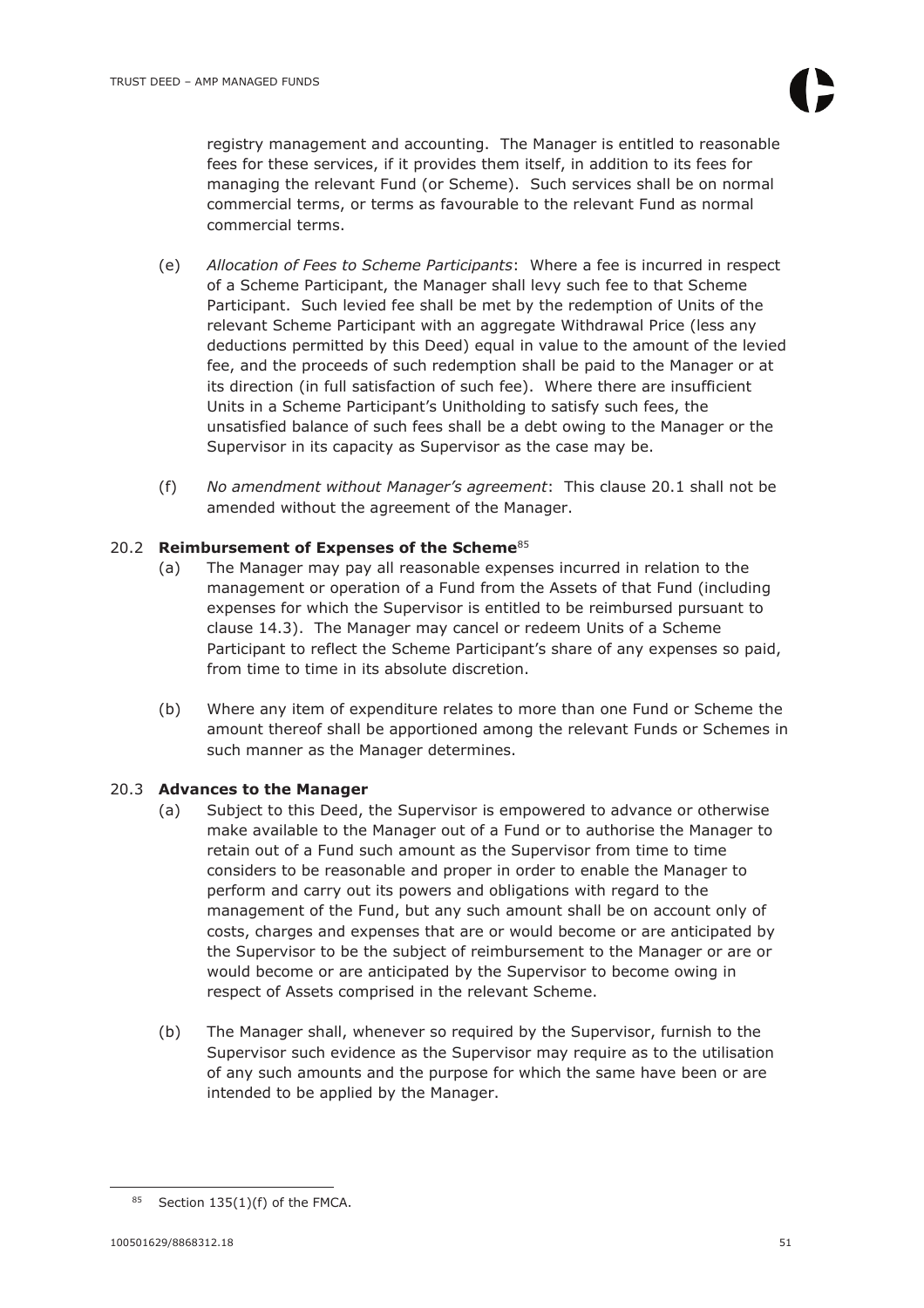#### 20.4 **Alteration or waiver of fees**

The Manager may at any time and from time to time, in its absolute discretion, upon notifying the Supervisor in writing:

- (a) increase fees payable in respect of a Scheme or any Fund or by the relevant Scheme Participants;
- (b) provided that any such fee is not prohibited under this Deed, commence charging any such fee which is not currently being charged; or
- (c) waive payment of fees or expenses or reimbursement due to it generally or in relation to any particular Scheme Participant or potential Scheme Participant,

subject to the terms of issue and the Manager providing Scheme Participants with 30 Business Days' prior notice of any fee increase or new fee.

#### 21 **REMOVAL AND RETIREMENT OF MANAGER<sup>86</sup>**

# 21.1 **Criteria for removal**

The Manager shall be removed from office as Manager of a Scheme in the circumstances set out in the FMCA.<sup>87</sup>

#### 21.2 **Manager to cease activities**

If the Manager ceases to hold office as manager of a Scheme pursuant to clause 21.1 or clause 21.3, the Manager and any delegate shall immediately desist from all activities related to that Scheme, unless the Supervisor agrees to the contrary.<sup>88</sup>

#### 21.3 **Manager may retire**

The Manager may retire in relation to a Scheme at any time, without assigning any reason, upon giving to the Supervisor 90 days' (or such shorter period as the Supervisor shall reasonably permit) notice in writing of the Manager's intention to do so. No such retirement shall take effect until a new Manager has been appointed in relation to the relevant Scheme pursuant to clause 21.4*.*

#### 21.4 **New Manager appointment**

- (a) The power to appoint a temporary manager under the  $FMCA^{89}$  shall apply upon the occurrence of a vacancy in the office of manager of the Scheme.
- (b) Subject to all applicable laws, the power of appointing a new permanent manager of the Scheme shall be vested in the retiring manager, but, except where the new permanent manager is a Related Party of the Manager, no new permanent manager shall be so appointed without the approval of the Supervisor (such approval not to be unreasonably withheld).
- (c) Where the Manager does not exercise its power to appoint a new permanent manager within 10 Business Days of a vacancy in the office of Manager of the

 $86$  Section 135(1)(h) of the FMCA.

<sup>87</sup> Sections  $135(1)(h)$ , 185, 209 and 210 of the FMCA.

<sup>88</sup> Section 185(4) of the FMCA.

<sup>89</sup> Sections 186, 187, 189 and 191 of the FMCA.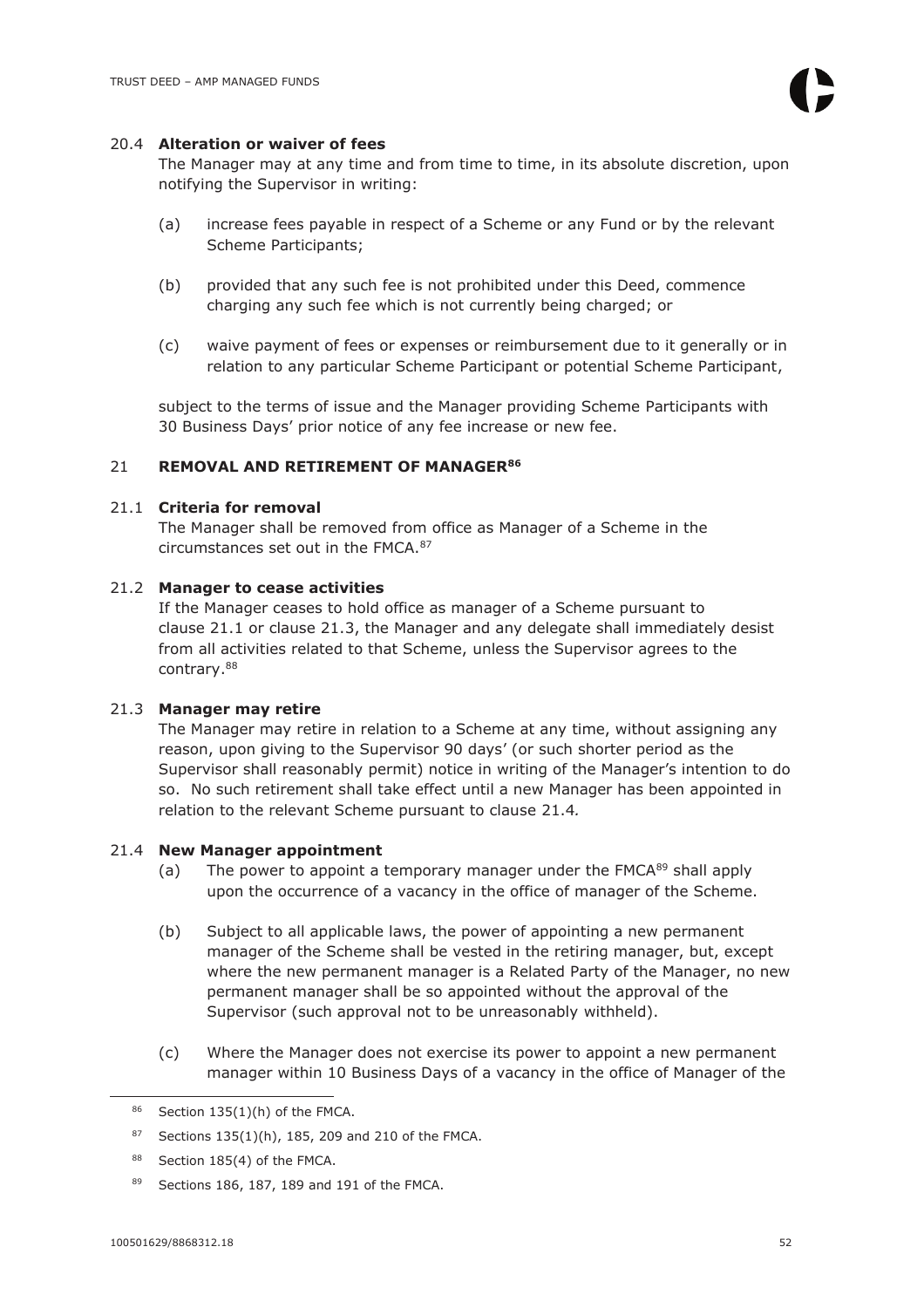Scheme occurring, the Supervisor may exercise the power to appoint a new permanent manager of the Scheme.

# 21.5 **Release of former Manager**

Subject to all applicable laws,  $90$  from the date of appointment of a new Manager, the former Manager shall be absolved and released from all such covenants under this Deed (except in respect of antecedent breach). For the avoidance of doubt, the former Manager shall be entitled to payment of all fees, and reimbursement of all expenses, accrued before it ceased to hold office under this Deed.

# 21.6 **New manager to lodge notice of change**

The new Manager must lodge a notice of change of Manager with the Registrar of Financial Service Providers in accordance with the FMCA.<sup>91</sup>

21.7 **Former manager must hand over records and give reasonable assistance**  In accordance with the requirements of the FMCA, a former manager must hand over records and give reasonable assistance to the new manager.<sup>92</sup>

# 21.8 **Termination of Scheme on removal of the Manager**

Notwithstanding any other provision of, or amendment to, this Deed (but subject at all times to any applicable laws), if AMP Wealth Management New Zealand Limited is removed as Manager of a Scheme, the Scheme shall be wound up, unless AMP Wealth Management New Zealand Limited and the Supervisor agree otherwise. For the avoidance of doubt, this clause does not apply in the event that AMP Wealth Management New Zealand Limited retires as Manager of the Scheme.

# 22 **LIMITATION OF LIABILITY**

# 22.1 **Limitation**

Subject to clause 34.2, but notwithstanding anything else contained in this Deed or any rule of law:

- (a) no Scheme Participant shall in any circumstances be liable to indemnify the Supervisor or the Manager in respect of any debt or liability incurred in respect of the Scheme or any Fund;
- (b) nothing in this Deed or in the relationship between the Scheme Participants shall be deemed to create a partnership amongst Scheme Participants; and
- (c) subject to clauses 4.9, 7.7 and 34, neither the Supervisor nor the Manager shall be or act as agent for the Scheme Participants in respect of Units in any Fund or Scheme, and neither shall have power to incur liabilities on behalf of any Scheme Participant or pledge the credit of any Scheme Participant beyond the extent of their investment in the Scheme or Fund.

<sup>90</sup> Section 191 of the FMCA.

<sup>91</sup> Section 192 of the FMCA.

<sup>92</sup> Section 190 of the FMCA.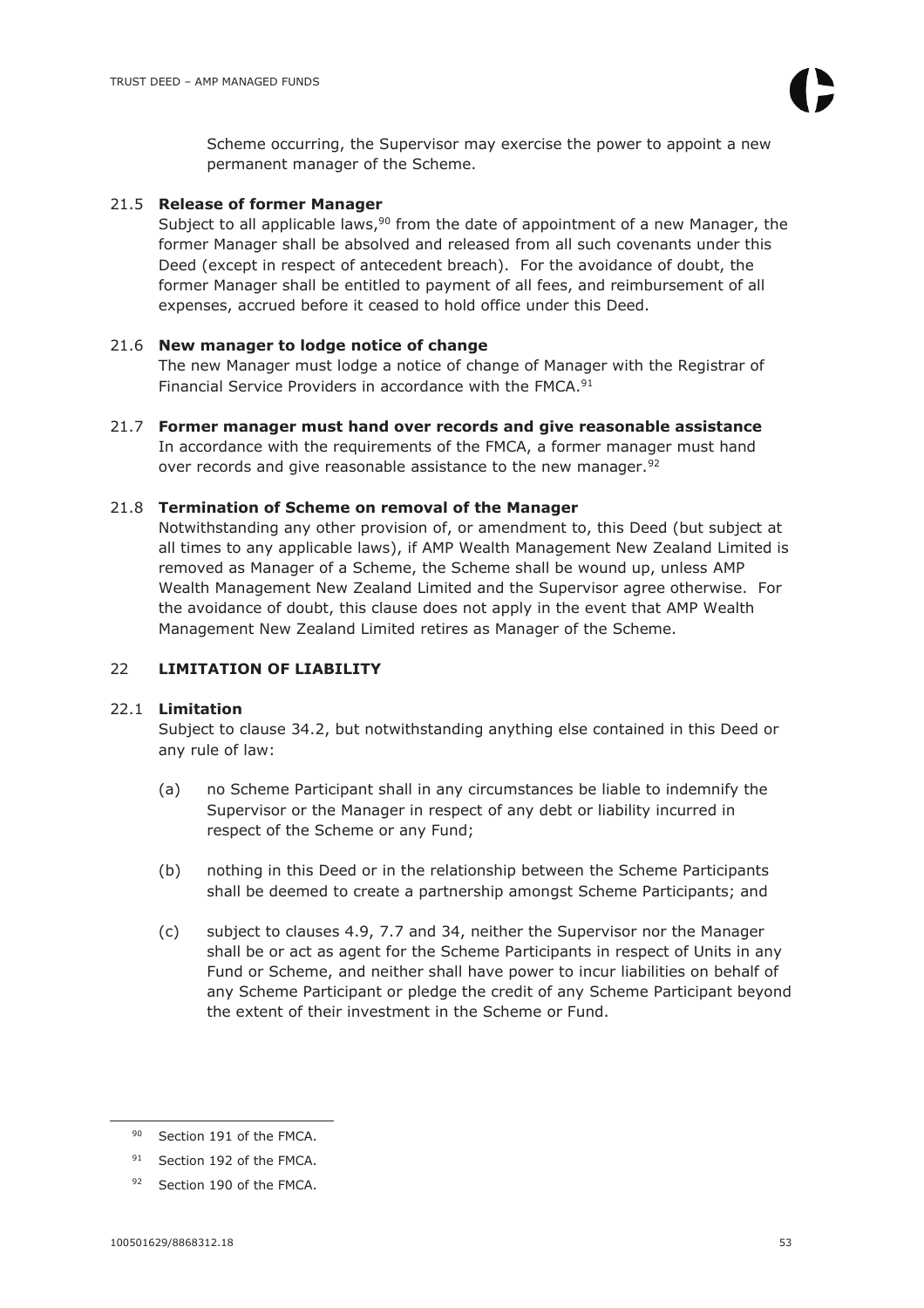# 23 **ACCOUNTING RECORDS, FINANCIAL STATEMENTS AND REPORTING**

#### 23.1 **Accounting Records**

- (a) The Manager shall keep or cause to be kept such accounting records as correctly record and explain the transactions and the financial position of each Fund and each Scheme to the extent required by the FMCA.<sup>93</sup>
- (b) The Supervisor shall (and shall procure that any Custodian shall) from time to time, upon request, furnish the Manager with any information necessary for the Manager's record keeping purposes.
- (c) The Manager shall allow for inspection of all records relating to a Fund or a Scheme to the extent required by the FMCA (including by procuring legal access rights for the Supervisor to the extent such records are maintained or held by third parties).<sup>94</sup>

#### 23.2 **Financial statements to be prepared**

The Manager shall cause financial statements to be prepared in respect of each Scheme to the extent required by the FMCA.<sup>95</sup>

#### 23.3 **Audit of financial statements**

The Manager shall ensure that the financial statements prepared for each Scheme are audited to the extent required by the FMCA.<sup>96</sup>

#### 23.4 **Annual Reports**

The Manager shall prepare and lodge each Scheme's annual report in accordance with the requirements of the FMCA.<sup>97</sup>

#### 23.5 **Reporting and information to Scheme Participants**

The Manager shall provide Scheme Participants with such information, notices, and disclosures as are required to be given to them under the FMCA.<sup>98</sup>

#### 23.6 **Regulatory compliance**

The Manager shall at all relevant times:

- (a) file or lodge all reports, returns, statements, information or other material required by law to be filed or lodged with any public registry or regulatory authority; and
- (b) keep copies of documents in accordance with the FMCA. $99$

- 94 Section 459 of the FMCA.
- 95 Sections 460 and 461A of the FMCA.
- 96 Sections 461D to 461G of the FMCA.
- 97 Regulations 62 and 63 of the FMC Regulations.
- 98 Sections 96, 97 and 100 of the FMCA and Regulations 56, 62 and 65 of the FMC Regulations.
- 99 Subpart 4 of Part 4 of the FMCA.

<sup>93</sup> Sections 455 to 458 of the FMCA.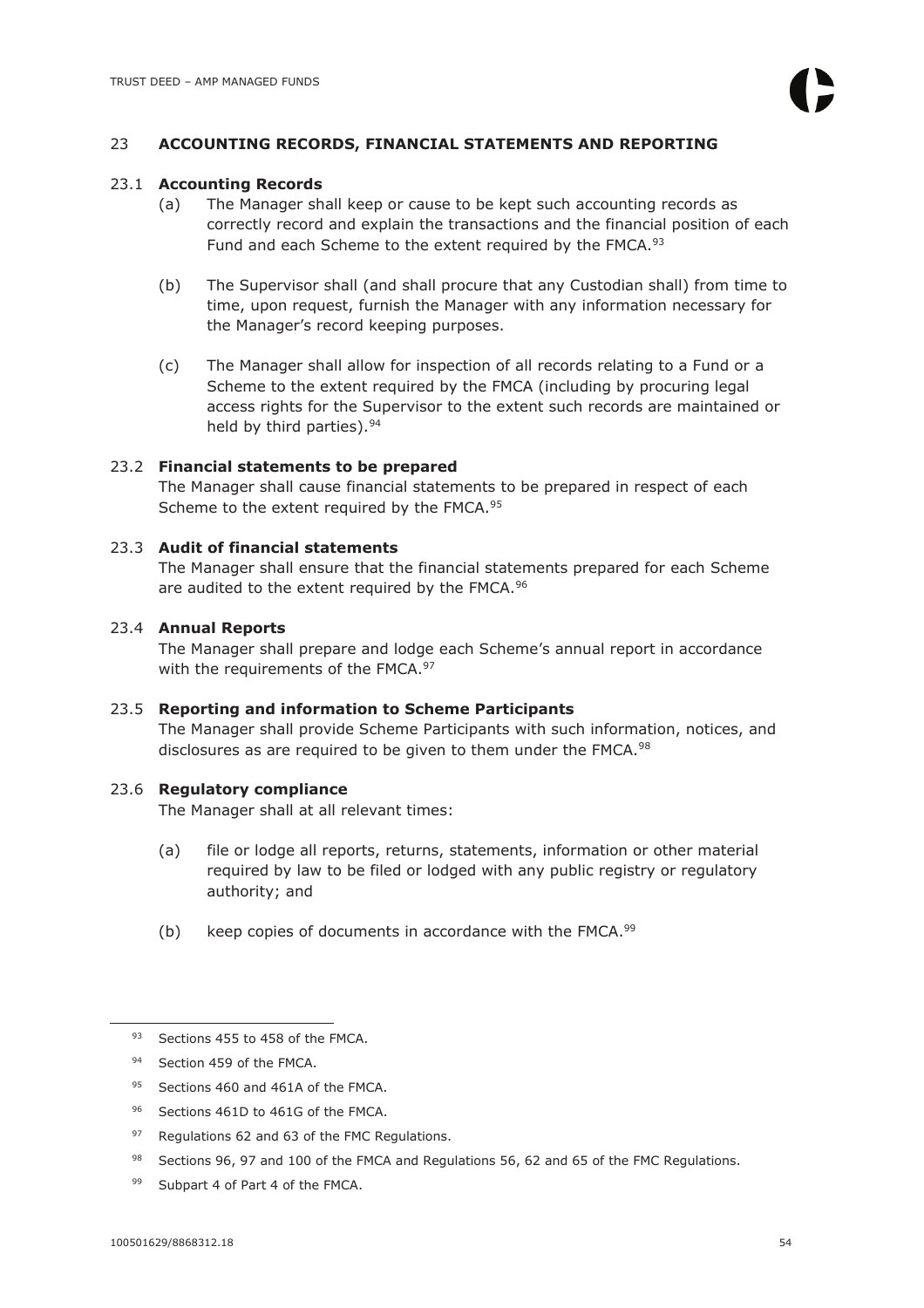# 24 **AUDITOR APPOINTMENT**

#### 24.1 **Appointment**

- (a) As soon as practicable after the date of execution of this Deed, the Manager shall, after consultation with the Supervisor, appoint an auditor or auditors for the Scheme, who shall be a qualified auditor (as defined in the FMCA). $^{100}$
- (b) The Manager and the Supervisor shall consult on the services to be performed by the auditor and the scope of the services to be provided.
- (c) The Manager shall comply with the FMCA in relation to the appointment or reappointment of the auditor, including any provisions implied into this Deed by the FMCA or the FMC Regulations.<sup>101</sup>

# 24.2 **Auditor may act for others**

The Auditor may also be auditor of the Supervisor, the Manager, or any other fund or managed investment scheme.

# 24.3 **Auditor's remuneration**

The remuneration of the Auditor shall be fixed by the Manager on an arm's length basis, and may be paid out of the Scheme and apportioned between the Scheme's Funds as the Manager thinks fit.

#### 24.4 **Retirement or removal of auditor**

The Auditor may at any time be removed from office by the Manager (after prior notice to the Supervisor) or by a Special Resolution of Scheme Participants. The Manager must remove the Auditor if the Supervisor believes it to be in the best interests of the Scheme and/or Scheme Participants and instructs the Manager to remove the Auditor. Subject to the FMCA, the Auditor may retire on such basis as is agreed with the Manager. The Manager shall comply with the FMCA in relation to the resignation of the auditor, including any provisions implied into this Deed by the FMCA or the FMC Regulations.<sup>102</sup>

#### 24.5 **Vacancy in office of Auditor**

Any vacancy in the office of Auditor occurring under clause 24.4 shall be filled by the Manager (after consultation with the Supervisor) appointing a qualified auditor under clause 24.1.

#### 24.6 **Auditor's duties**

In the performance of its responsibilities, the Auditor shall act in accordance with, and comply with its duties under, the FMCA.

#### 25 **MEETINGS**

#### 25.1 **Meetings generally**

The Manager may (and, if required by the  $FMCA^{103}$  to call meetings, shall) convene a meeting of a class of Scheme Participants by giving notice in accordance with the

<sup>100</sup> Section 461E of the FMCA.

<sup>&</sup>lt;sup>101</sup> FMC Regulation 84 implies clauses 1 to 3 of Schedule 13 to the FMC Regulations into this Deed.

<sup>&</sup>lt;sup>102</sup> FMC Regulation 84 implies clauses 1 to 3 of Schedule 13 to the FMC Regulations into this Deed.

<sup>&</sup>lt;sup>103</sup> Sections 161 to 163 of the FMCA and regulation 83 of the FMC Regulations.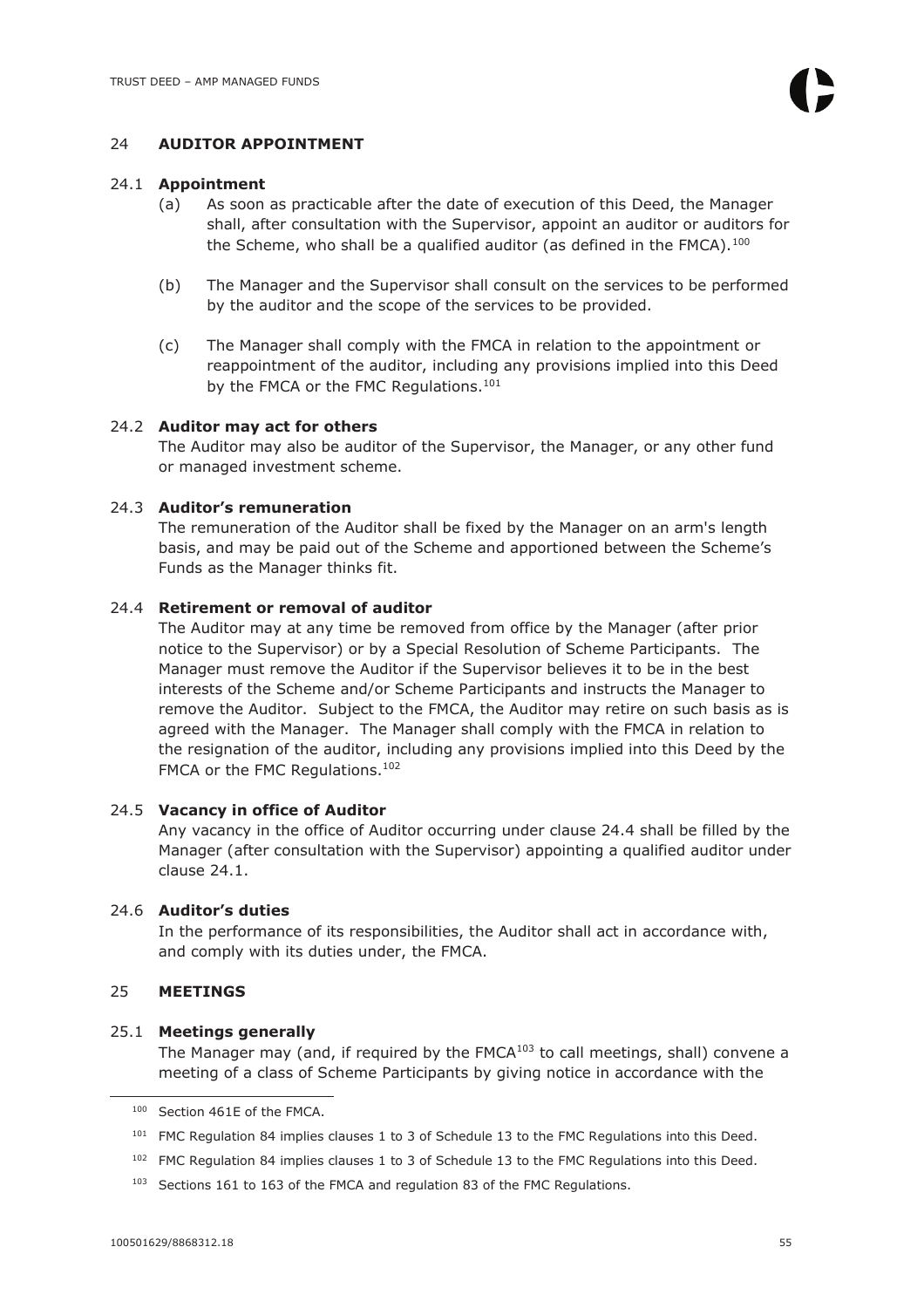FMCA and FMC Regulations. A meeting of Scheme Participants shall be conducted in accordance with the requirements of the FMCA, the FMC Regulations and any other law, subject (where permitted) to any additions or changes expressly prescribed in this Deed.<sup>104</sup>

# 25.2 **Attendance at meetings and right to be heard**

The Manager, the Supervisor and the Auditor and their duly appointed representatives may attend and address any meeting of Scheme Participants (including any adjourned meeting).

# 25.3 **Validity of proxy's vote**

A vote given in accordance with the terms of an instrument of proxy or power of attorney shall be valid notwithstanding the previous death or insanity of the principal or revocation of the proxy or attorney or of the authority under which the proxy or attorney was executed unless notice in writing of such death, insanity or revocation as aforesaid shall have been received by the Manager before the commencement of the meeting or adjourned meeting at which the proxy or attorney is used.

# 25.4 **Special Resolutions binding on all Scheme Participants**

A Special Resolution passed by the required majority at a meeting of a class of Scheme Participants shall be binding upon all the relevant Scheme Participants in that class, whether present or not present at such a meeting, and each of the Scheme Participants and the Supervisor and the Manager shall, to the extent required by the FMCA, be bound to give effect thereto accordingly.

# 25.5 **Resolutions where more than one class of Units**

Where there is more than one class of Units in a Fund, a resolution of Scheme Participants in relation to any matter affecting the Fund as a whole shall require the approval of all classes of Units in that Fund by the required majority.

# 25.6 **Class meetings**

The provisions of this clause 25 shall apply to meetings of Scheme Participants in a Scheme or a class of Scheme Participants, as if the Scheme, or each class of Units, were a separate Fund.

# 26 **NOTICES AND INFORMATION TO SCHEME PARTICIPANTS, SUPERVISOR, AND MANAGER**

# 26.1 **Notices and information to Scheme Participants**

A notice under this Deed, and (without limiting any enabling provision in applicable legislation) any other Scheme-related communication intended for a Scheme Participant, will be given to the Scheme Participant in the first instance, where practicable, by way of Electronic Communication. The Manager may, in its absolute discretion, send a communication by the following non-electronic means if the Manager's attempts to give any notice or other Scheme-related communication to a Scheme Participant are unsuccessful, or if it otherwise considers it is appropriate or in the Scheme Participant's best interests in the circumstances:

(a) leaving it at the Scheme Participant's registered address; or

<sup>104</sup> Sections 135(1)(j) and 161 to 163 of the FMCA and FMC Regulations 83(1)(b) and 89 to 91 and Schedule 11.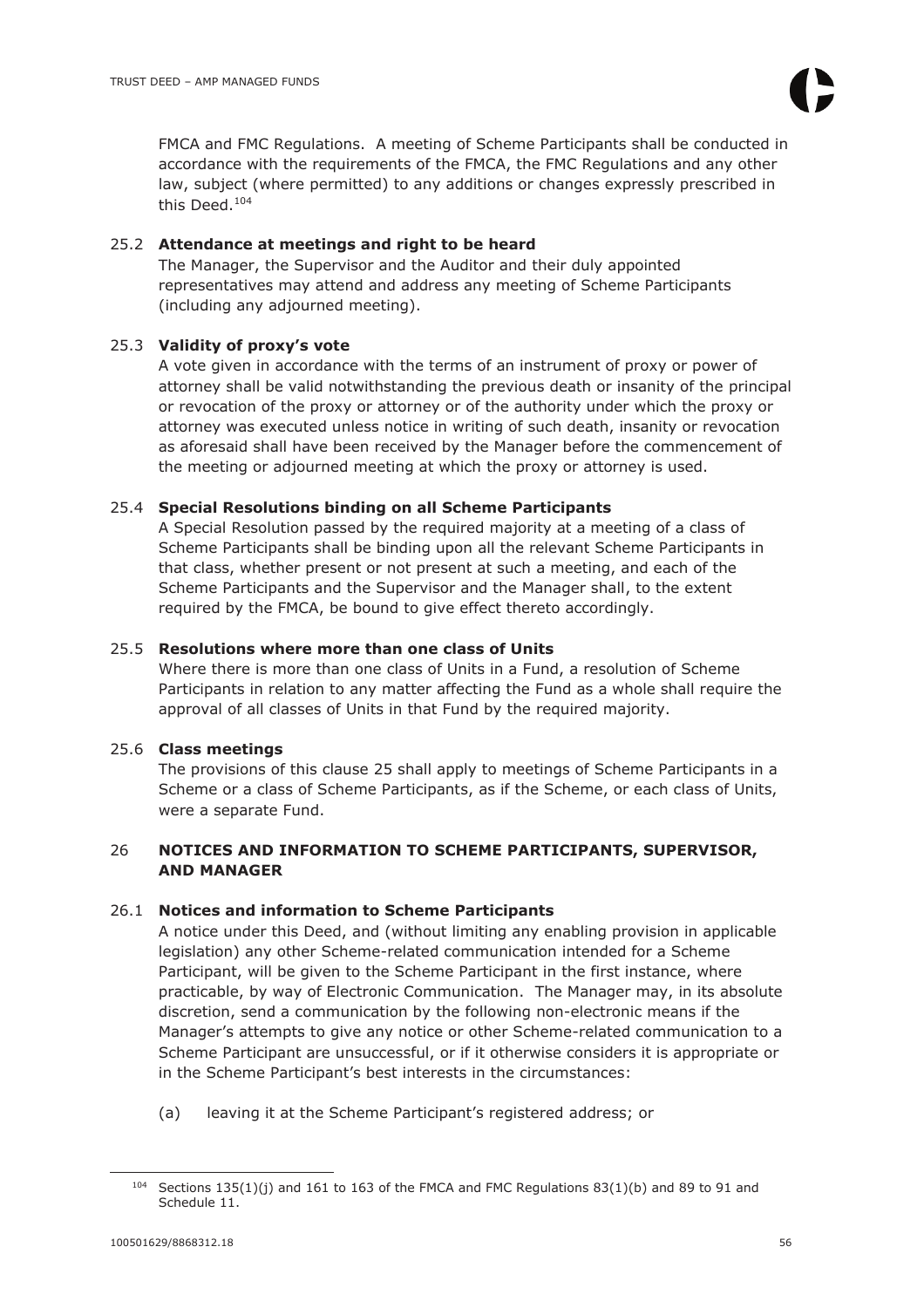(b) sending it addressed to the Scheme Participant at the Scheme Participant's registered address (as shown in the relevant Register) by ordinary prepaid post, or, if that address is outside New Zealand, by airmail, prepaid post or advertisement.

A notice and any other Scheme-related communication may be given to the joint holders of a Unit by giving the notice to any joint holder. A Scheme Participant must notify the Manager of any change to the Scheme Participant's registered address or email address and the relevant Register shall be altered accordingly. Any notice given to Scheme Participants by the Manager must be copied to the Supervisor by the Manager provided that, where notices are given to Scheme Participants in substantially the same form but with personalised details in respect of each Scheme Participants, it shall be sufficient to provide the Supervisor with a sample of such a notice.

#### 26.2 **Deemed service**

Any notice and any other Scheme-related communication sent by post shall be deemed to have been served 4 Business Days after the notice is posted. Any notice and any other Scheme-related communication sent by email shall be deemed to have been served provided no non-delivery answer back is received by the sender within 1 hour of sending. Any notice and any other Scheme-related communication sent by mobile application or an online customer account provided by the Manager shall be deemed to have been served 3 Business Days after the notice is sent.

#### 26.3 **Receipt of notice by Scheme Participant**

Any notice or document delivered or sent by way of Electronic Communication, or delivered or sent or left at the registered address of any Scheme Participant, in accordance with the provisions of this Deed will (notwithstanding that the Scheme Participant is then deceased, bankrupt, or mentally disordered and whether or not the Manager has notice of such death, bankruptcy, or mental disorder) be deemed to have been duly given to the Scheme Participant until some other person is registered in the place of the Scheme Participant.

# 26.4 **Notice where no valid address held**

If any Scheme Participant has no valid email address or has not supplied to the Manager an email address for the giving of notices, or if any two (2) notices posted to a Scheme Participant are returned to the Manager on consecutive occasions, then, notwithstanding anything contained elsewhere in this Deed, until the Scheme Participant shall give notice in writing to the Manager of some other email address, the address of the Scheme Participant for all purposes of this Deed shall be deemed to be the Manager's address.

#### 26.5 **Notice where no access to application or portal**

Subject to the requirements of applicable legislation, in the event that:

- (a) any Scheme Participant does not have a valid email address or has not supplied to the Manager an email address for the giving of notices;
- (b) the Manager does not hold a valid registered address for the Scheme Participant in respect of the relevant Fund or Scheme; and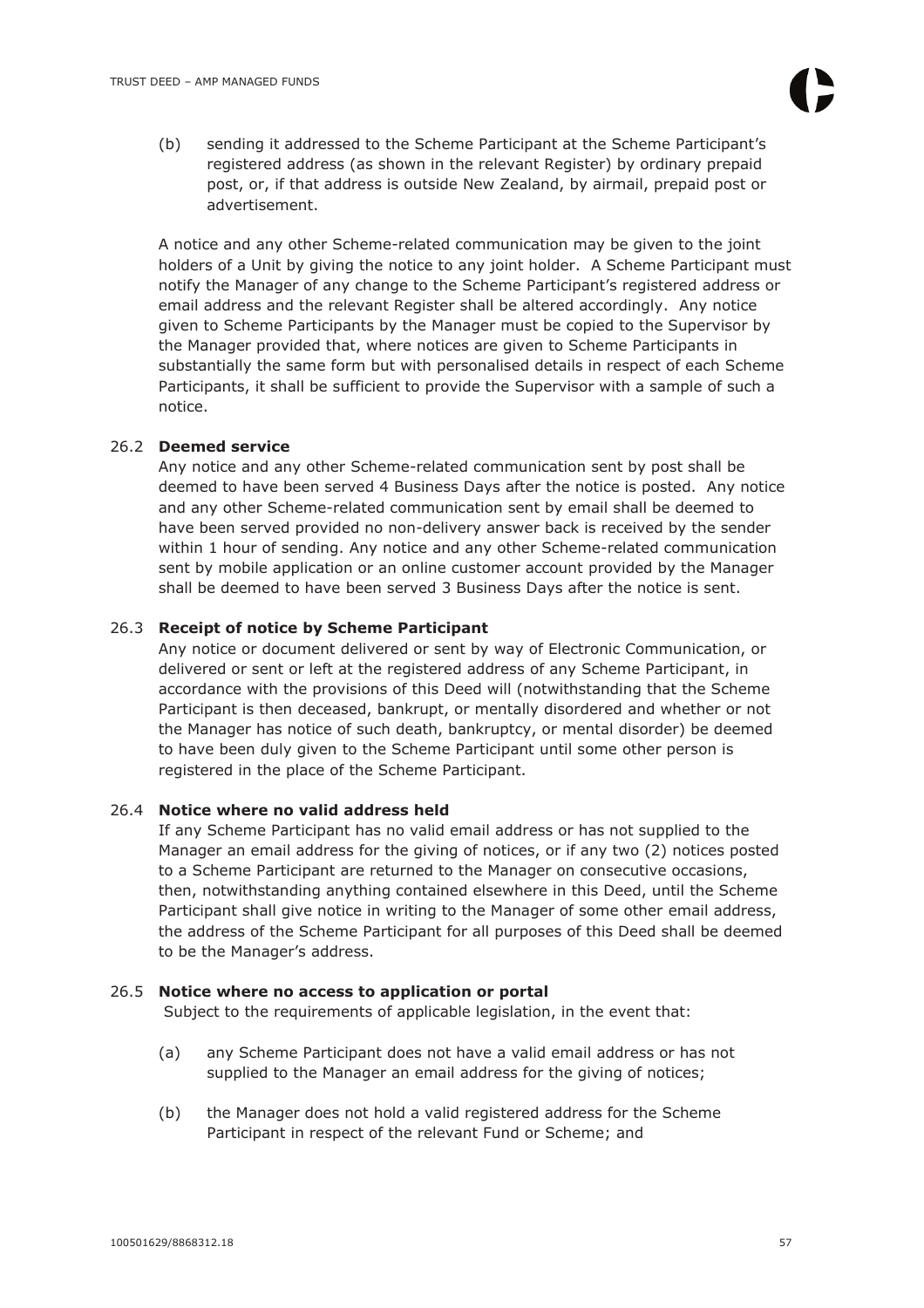(c) the Manager has ascertained that a Scheme Participant no longer has access to an application or a portal used by the Manager to communicate with Scheme Participants,

the Manager may provide notices to such Scheme Participant by posting them on the Manager's website.

# 26.6 **Calculation of notice periods**

Subject to any applicable legislation, where a given number of days' notice or notice extending over any other period is required to be given, neither the day of giving the notice nor the day upon which the notice will expire shall be included in the number of days or other period.

# 26.7 **Transferees bound by notices sent to the transferor**

Every person who, by operation of law, transfer, death or by any other means whatsoever, shall become entitled to any Units, shall be bound by every notice which (prior to his or her name and address being entered in the Register in respect of such Units) shall have been duly given to the person from whom he or she derives his or her title to such Units.

# 26.8 **Notices between Manager and Supervisor**

Any certificate or information required by this Deed to be given by the Manager to the Supervisor, or by the Supervisor to the Manager, must be given in writing or Electronic Communication acceptable to the recipient and addressed to an appropriate person within the party to whom it is intended to be given at its registered office or other usual place of business (or such other address as may from time to time be notified by one party to the other as the address for service of notices pursuant to this Deed) and must be signed by a duly authorised officer on behalf of the party giving it.

# 27 **MONEY PAYABLE TO SCHEME PARTICIPANTS**

Any money payable by the Supervisor or the Manager to a Scheme Participant under this Deed may be paid to an account of a bank or financial institution nominated by the Scheme Participant:

- (a) by direct electronic bank transfer; or
- (b) as the Scheme Participant or joint Scheme Participants, with the approval of the Manager, may from time to time specify.

# 28 **MINIMUM ECONOMIC AMOUNT**

Subject to clause 12.3 (in the case of the Manager), neither the Supervisor nor the Manager shall be obliged to undertake any transaction for which a payment or transfer would be for an amount less than the out of pocket costs of effecting it.

# 29 **SEVERANCE**

# 29.1 **Ability to read down clauses**

If a provision of this Deed is void or voidable or unenforceable or illegal but would not be void or voidable or unenforceable or illegal as aforesaid if it were read down and it is capable of being read down, it shall be read down accordingly.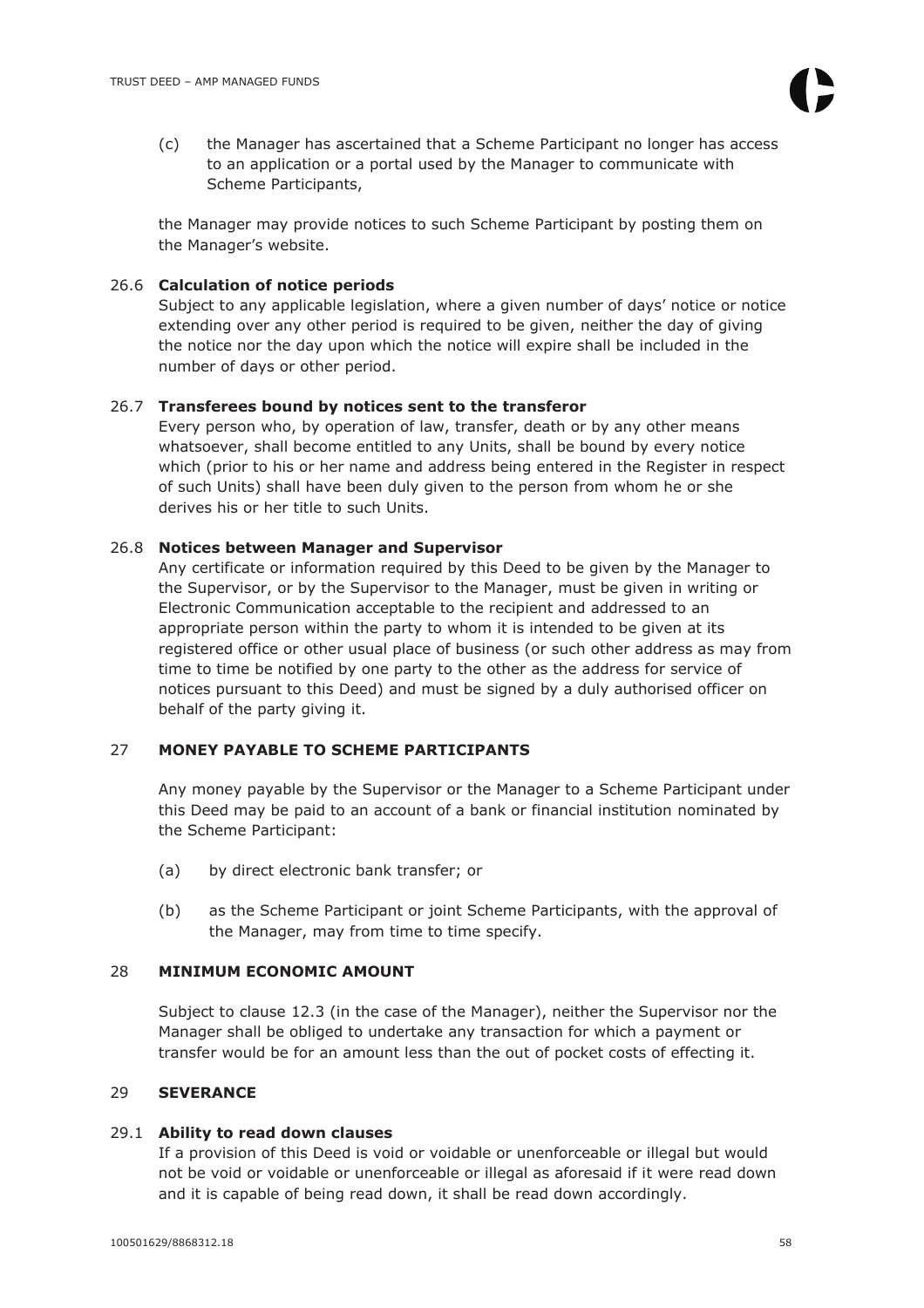#### 29.2 **Severance of invalid clause**

Notwithstanding clause 29.1 if a provision of this Deed is still void or voidable or unenforceable or illegal:

- (a) if the provision would not be void or voidable or unenforceable or illegal if a word or words (as the case may be) were omitted, that word or those words are severed; and
- (b) in any other case, the whole provision is hereby severed,

and the remainder of this Deed has full force and effect.

#### 30 **AMENDMENTS TO DEED**

#### 30.1 **Power to amend**

The Supervisor and the Manager may at any time make any alteration, modification, variation or addition to the provisions of this Deed or any Establishment Deed (by means of a deed executed by the Supervisor and the Manager) to the extent permitted by the FMCA.<sup>105</sup>

#### 30.2 **Amendments by the Manager**

Subject to any requirements of the FMCA, $106$  the Manager may, with the consent of the FMA, by deed supplemental to this Deed amend, add to or revoke (in whole or in part) any provision of this Deed or any Establishment Deed if the FMA is satisfied that the amendment, addition or revocation is necessary to enable the Deed (including any Establishment Deed) to comply with sections 135 to 137 of the FMCA.

#### 31 **WINDING UP**<sup>107</sup>

#### 31.1 **Supervisor notification of wind up**

A Scheme or a Fund shall be wound up if:

- (a) subject to complying with the Manager's duties in the FMCA,  $108$  the Manager elects to wind up the Scheme or Fund by giving 90 days' written notice (or such shorter notice as the Supervisor shall agree) to the Supervisor that the Scheme or Fund is to be wound up; or
- (b) a Scheme registration is cancelled or the Scheme or Fund is required to be wound up pursuant to the FMCA, $109$  this Deed, by the Courts or by operation of law,

and the wind-up shall take effect on the date specified for that purpose under such process requiring such winding up.

- <sup>108</sup> Section 143 of the FMCA.
- <sup>109</sup> Sections 195 and 211 of the FMCA.

<sup>&</sup>lt;sup>105</sup> Sections 139 and 141 of the FMCA.

<sup>106</sup> Section 140 of the FMCA.

 $107$  Section 135(1)(i) of the FMCA.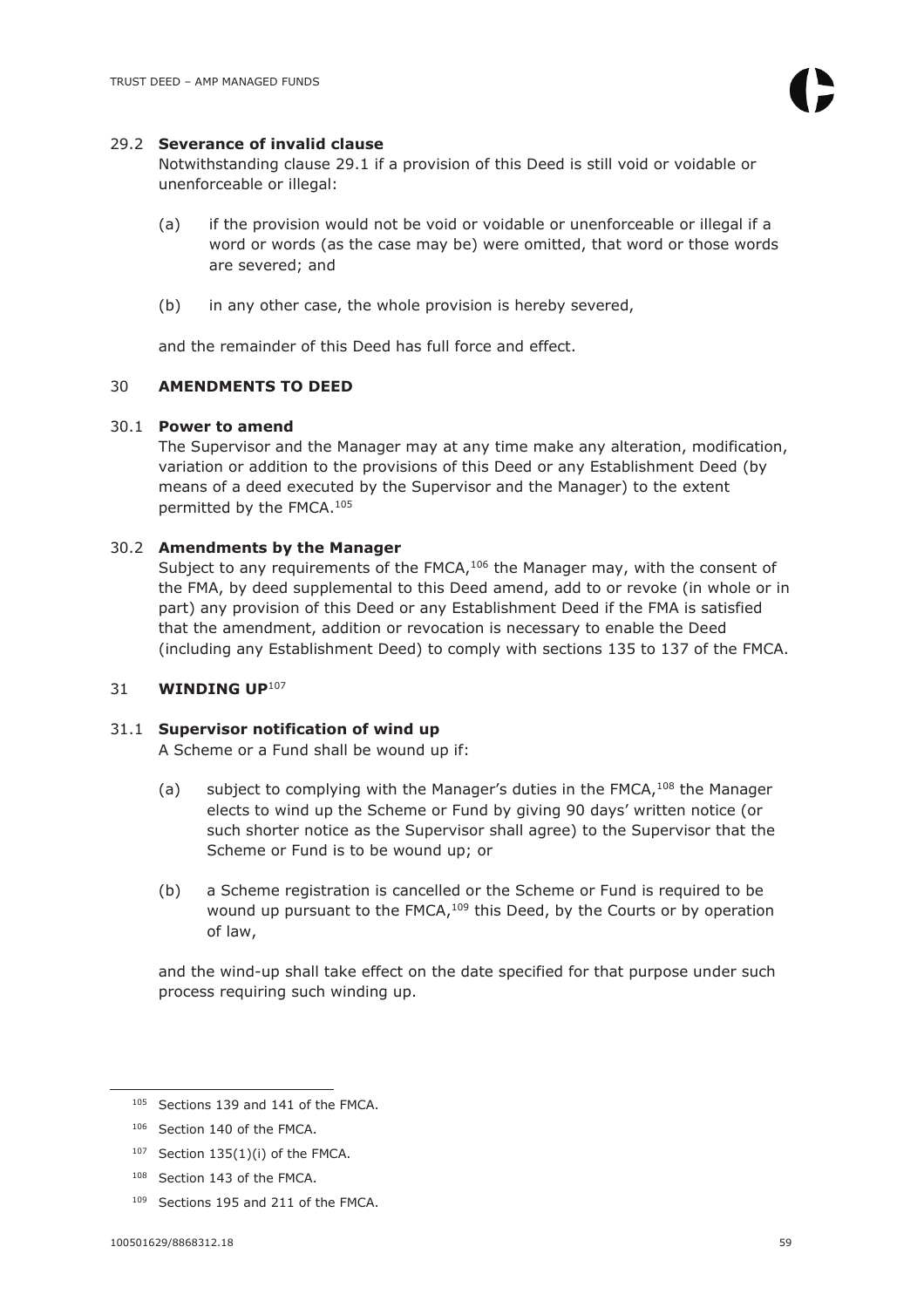# 31.2 **Scheme Participant notification**

Where a Scheme or a Fund is to be wound up, within 30 Business Days of giving notice to wind up the Scheme or Fund in accordance with clause 31.1(a), or within 30 Business Days of the Manager receiving notice that the Scheme registration shall cancelled or any Scheme or Fund is required to be wound up pursuant to clause 31.1(b) (or any shorter notification period required by the Courts), the Manager must give to each Scheme Participant holding Units in the Scheme or Fund, notice of:

- (a) the winding up and of the intention of the Supervisor to distribute to Scheme Participants the Assets of that Scheme or Fund;
- (b) any suspension of all existing and future Withdrawal Requests pursuant to clause 7.15; and/or
- (c) as applicable, the details of any election offered to Scheme Participants as specified in clause 31.3(b).

# 31.3 **Winding up proceeds may be met by distributing units in another scheme or fund**

- (a) Where the Manager elects to wind up a Scheme or a Fund, or a Scheme is wound up pursuant to clause 31.1(b) (in each case, the *Original Scheme* or *Original Fund*), the Manager may (where the Manager believes it is in the best interests of Scheme Participants of the applicable Original Fund or Original Scheme to do so and subject to the FMCA) satisfy Scheme Participants' Winding Up Entitlements:
	- (i) through a payment in Cash; or
	- (ii) through the distribution (*in specie*) of units in another scheme or a fund of another scheme (or in the case of the winding up of a Fund under clause 31.1, another Fund) (an *Alternate Fund*) in accordance with this clause; or
	- (iii) by providing Scheme Participants with the choice of having their Winding Up Entitlements met in Cash or through the distribution (*in specie*) of units in one or more Alternate Funds,

provided that, in either case under clause 31.3(a)(ii) or (iii), the Manager shall (after good faith consultation with the Supervisor for a period of up to 20 Business Days), ensure that, unless the Supervisor agrees otherwise, the Alternate Fund(s) selected shall offer the ability to withdraw units generally without delay, and have substantially similar investment objectives and fees as each applicable Original Fund and/or Original Scheme, to ensure that Scheme Participants are not materially adversely affected by the distribution of units in one or more Alternate Funds, and the Manager shall certify to the Supervisor that these requirements have been met. For the avoidance of doubt, an Alternate Fund would allow withdrawal of units generally without delay, even if the Manager has a power to suspend withdrawals.

(b) If the Manager makes an election to offer such a choice under clause 31.3(a)(iii), the notice given by the Manager pursuant to clause 31.2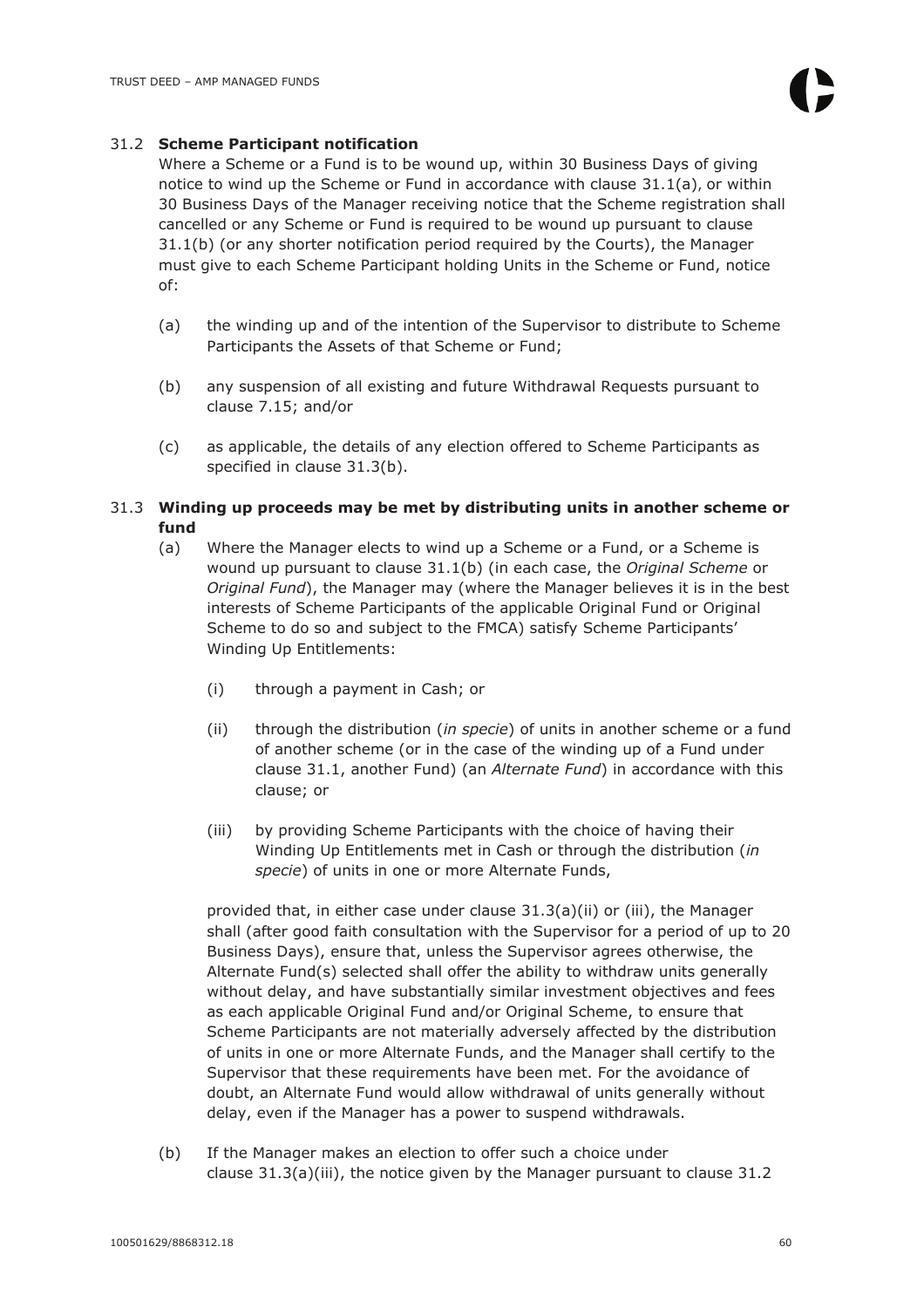shall invite the relevant Scheme Participants to elect, within such reasonable period as the Manager may prescribe:

- (i) to receive payment in Cash; or
- (ii) to have the Scheme Participant's Winding Up Entitlements satisfied by the distribution (*in specie*) of units in an Alternate Fund and may determine (and notify Scheme Participants in the notice pursuant to clause 31.2) whether Scheme Participants who do not make an election are to receive Cash or units in the Alternate Fund.

# 31.4 **Procedure on winding up**

From and after the date of termination of a Scheme or a Fund, the Manager shall direct the Supervisor to (or, if the Manager cannot or will not provide such a direction, the Supervisor can apply to the court for a direction to):

- (a) sell and realise the Assets of the Scheme or Fund (other than units in an Alternate Fund to be distributed to Scheme Participants in satisfaction of their Winding Up Entitlements) and make provision for any debts and benefits due but unpaid and the costs of winding up; and
- (b) acquire such units in the Alternate Fund to be distributed (in specie) to Scheme Participants in satisfaction of their Winding Up Entitlements,

as soon as reasonably practicable, subject to clause 31.8(a).

# 31.5 **Supervisor's retention power**

The Supervisor shall be entitled to retain out of a Scheme or a Fund such amount that the Supervisor considers necessary or appropriate to meet all claims and liabilities (including contingent liabilities) in connection with the Scheme or the Fund or arising out of the liquidation of the Scheme or the Fund, such fee for time in attendance as the Manager and the Supervisor shall agree and the fees of any agents, solicitors, bankers, accountants, auditors or other persons (including the Manager) whom the Supervisor may employ in connection with the winding up of the Scheme or the Fund. The Supervisor shall be entitled to be indemnified in respect of the foregoing from the moneys or Assets retained by the Supervisor.

# 31.6 **Scheme Participant's entitlement on wind up**

A Scheme Participant's Winding Up Entitlements on a winding up of a Scheme or a Fund shall be satisfied by the distribution of either Cash or units in an Alternate Fund equal in value to the Scheme Participant's Winding Up Entitlements in accordance with the process elected under this clause 31.

# 31.7 **Wind up procedure**

On a winding up of a Scheme or a Fund, the Supervisor shall:

- (a) first, pay or retain all costs, charges, expenses, taxes and liabilities incurred and payments made by or on behalf of the Supervisor or the Manager and payable from the Scheme or the Fund and of all remuneration payable to the Supervisor and the Manager as provided by this Deed; and
- (b) secondly, satisfy the Winding Up Entitlements of Scheme Participants in the manner determined under this clause 31.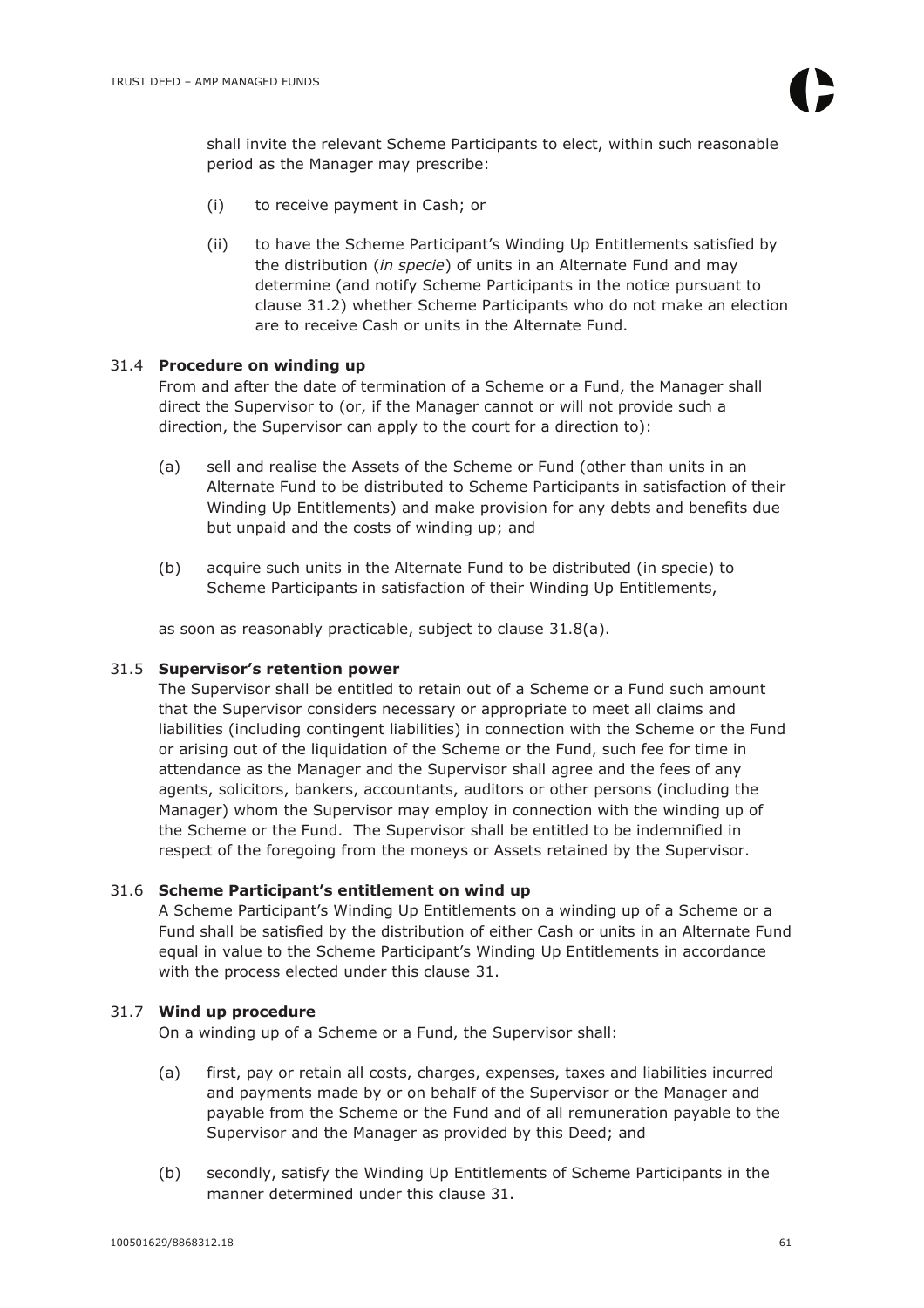#### 31.8 **Miscellaneous wind up provisions**

- (a) The Manager may postpone realisation of the Assets or any Asset if it reasonably considers it is in the interests of Scheme Participants to do so, and will not be responsible for any Scheme Participant's consequent loss.
- (b) If, in the opinion of the Supervisor, it shall be expedient to do so, the Supervisor may make interim payments or distributions on account of the amounts to be distributed in accordance with clause 31.7.
- (c) Each distribution shall be made only against delivery to the Supervisor of such form of payment confirmation from the Manager as may be reasonably required by the Supervisor.
- (d) The Supervisor must provide all the reports and comply with all of the requirements set out in the FMCA and any other applicable legislation when a Scheme or a Fund is wound up.

# 32 **CONTRACT AND COMMERCIAL LAW ACT 2017**

This Deed shall take effect as a contract (as well as a deed) to the extent provided in this Deed, and shall be enforceable for the benefit of every Scheme Participant from time to time except that, for the purposes of the proviso to section 12 of the Contract and Commercial Law Act 2017, the benefit so extended to Scheme Participants is intended to be limited by, and enforceable subject to, the rights of parties to this Deed to vary or discharge benefits or obligations as provided in this Deed without the consent of any Scheme Participant, other than as so provided.

# 33 **GOVERNING LAW**

# 33.1 **New Zealand Law**

This Deed shall be governed by and construed in accordance with New Zealand law.

# 34 **TAX**

# 34.1 **Deduction of Tax in respect of a Scheme Participant**<sup>110</sup>

The Supervisor or the Manager may deduct from any amounts due or payable to a Scheme Participant (including, without limitation, from the proceeds of any redemption under clause 12.6 or prior to the satisfaction of such amounts through the cancellation of Units) any Tax paid or payable on behalf of or in respect of that Scheme Participant.

# 34.2 **Indemnity for Tax**

Every Scheme Participant shall indemnify the Supervisor and the Manager on demand, to the maximum extent permitted by law, in respect of any Tax paid or payable by the Supervisor or the Manager on behalf of or in respect of the Scheme Participant. The indemnified amount may be deducted from or set-off against any amount due to the Scheme Participant in relation to any Units.

<sup>110</sup> Sections 170 of the FMCA.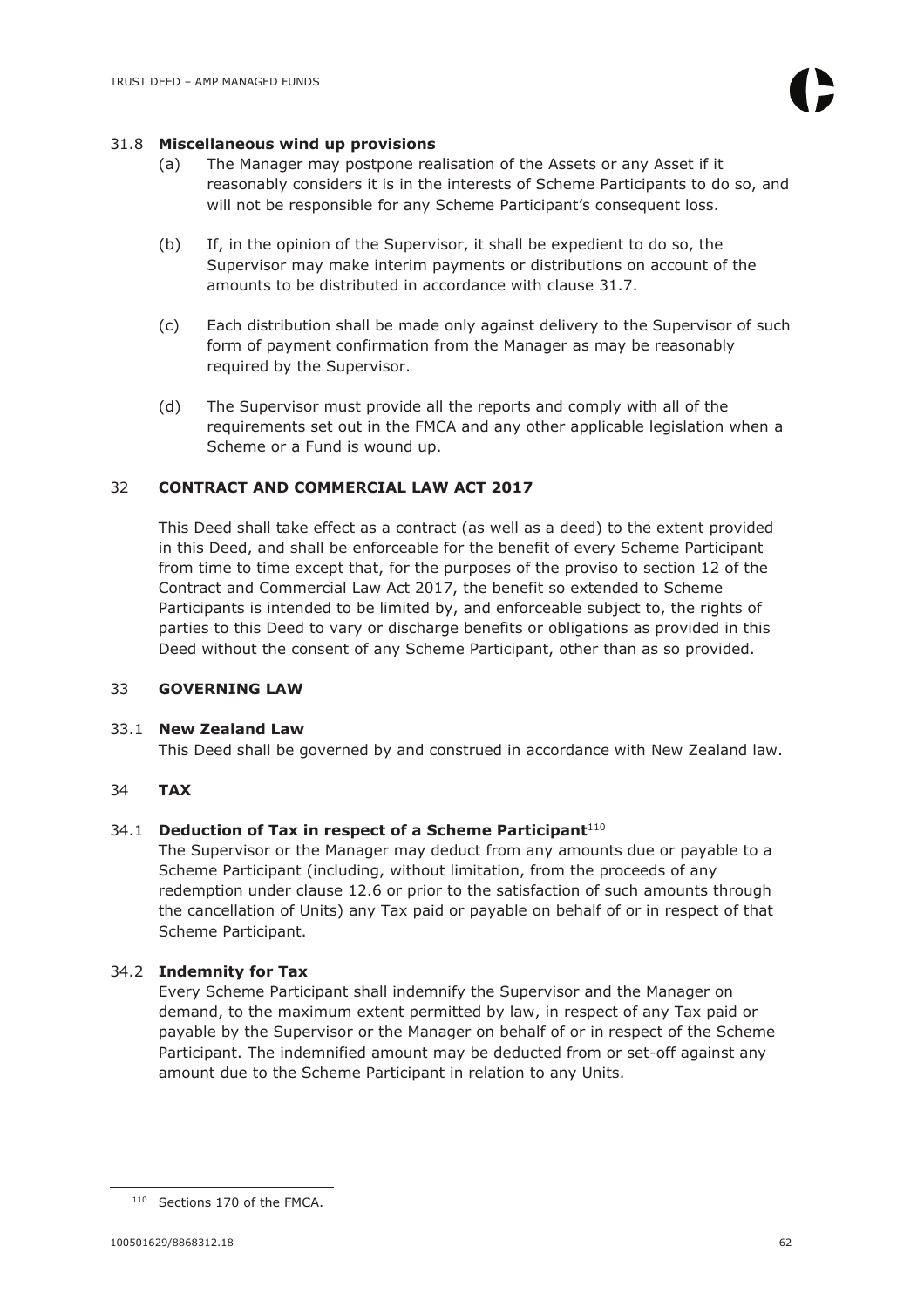# 34.3 **Disposals of Units to avoid exceeding maximum investor interests requirements**

If a Scheme Participant exceeds or is expected to exceed the maximum investor interests rules for PIEs prescribed in the Tax Act (the *Breach*) in respect of a Fund or Scheme, the Manager may, in its discretion, sell or redeem the amount of the excess Units required to remedy the Breach, and:

- (a) the Manager shall account to the relevant Scheme Participant for the proceeds of any disposal of the excess Units after deduction of all expenses and Taxes arising from such disposal; and
- (b) neither the Manager nor the Supervisor is required to maximise the Unit sale price for any disposal and, in any event, shall not be liable to any Scheme Participants for any loss on disposal.

# 35 **SCHEME PARTICIPANTS BOUND BY DEED**

# 35.3 **Provisions benefit Scheme Participants**

Except where expressly provided in this Deed to the contrary or where the context does not so permit, all the benefits and provisions (including but not limited to those benefits and provisions which are expressed to enure for the benefit of and bind Scheme Participants) contained in this Deed, enure for the benefit of and bind each Scheme Participant and are legally enforceable as between the Manager, the Supervisor and Scheme Participants.<sup>111</sup>

# 36 **COUNTERPARTS AND ELECTRONIC SIGNING**

# 36.3 **Execution by counterparts**

This Deed may be executed in two or more counterpart copies each of which will be deemed an original and all of which when taken together will constitute one and the same instrument. A party may enter into this Deed by signing a counterpart copy and sending it to the other party (including by email).

# 36.4 **Electronic signing**

Either party may sign this Deed by way of the application of that party's electronic signature in accordance with Part 4 of the Contract and Commercial Law Act 2017. Where a party applies an electronic signature to this Deed in accordance with this clause:

- (a) that party confirms that such method of signing is reliable and conclusive of that party's intention to be legally bound by this Deed;
- (b) all the parties are able to rely on such electronic signature as if that party had signed this Deed by manuscript signature in accordance with all legal requirements; and
- (c) the parties acknowledge that by accepting or acknowledging receipt of copies of the Deed with the other party's electronic signature, they are consenting to the use of the party's electronic signature.

<sup>111</sup> Section 137 of the FMCA.